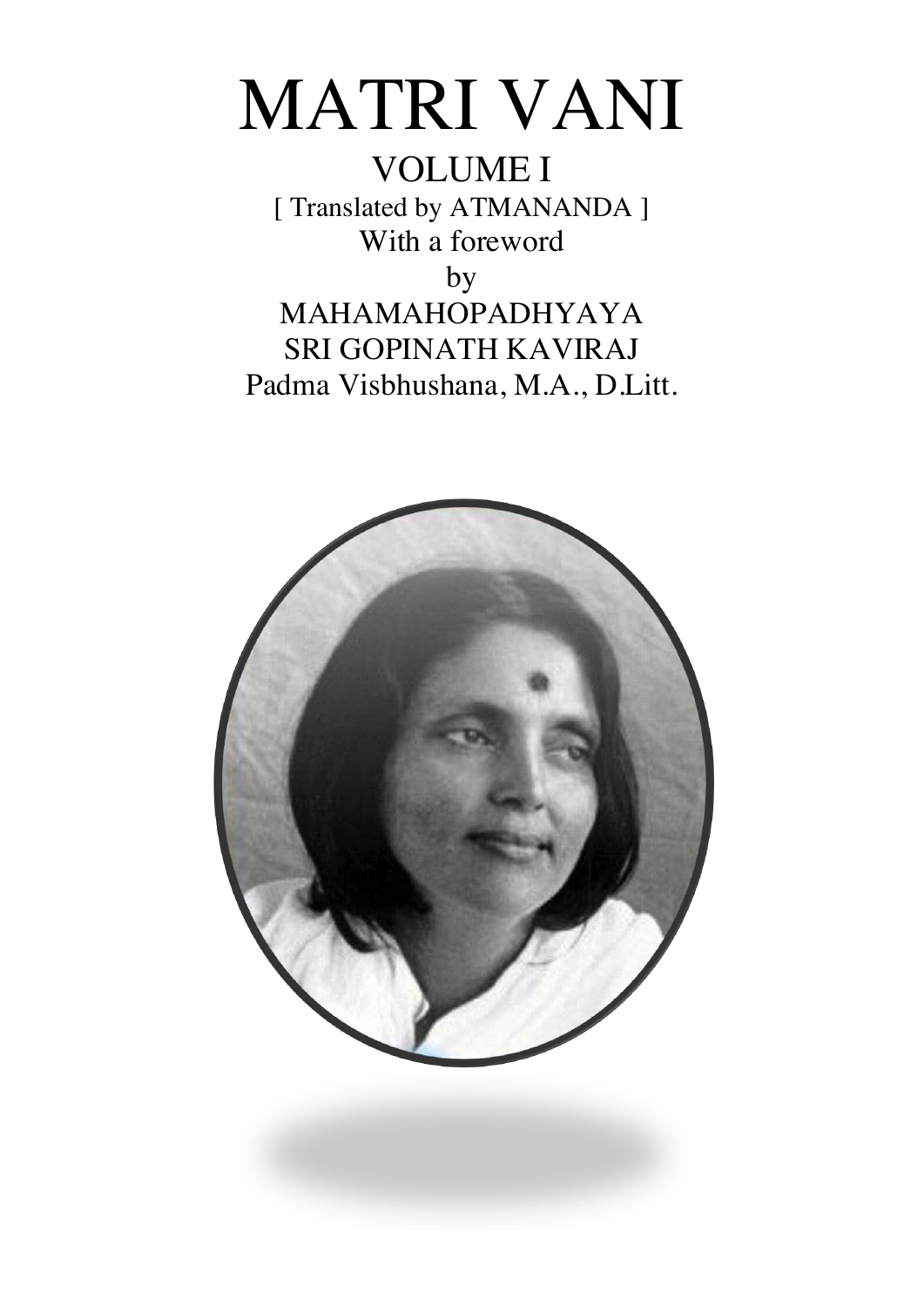# **CONTENTS**

# **MATRI VANI**

| $\mathbf{I}$ .  | Foreword by Mahamahopdhyaya Sri Gopinath Kaviraj |    |
|-----------------|--------------------------------------------------|----|
| $\mathbf{II}$ . | <b>General Advice</b>                            |    |
| III.            | The Path of Self-Realization                     | 58 |
| IV.             | <i>Glossary</i>                                  |    |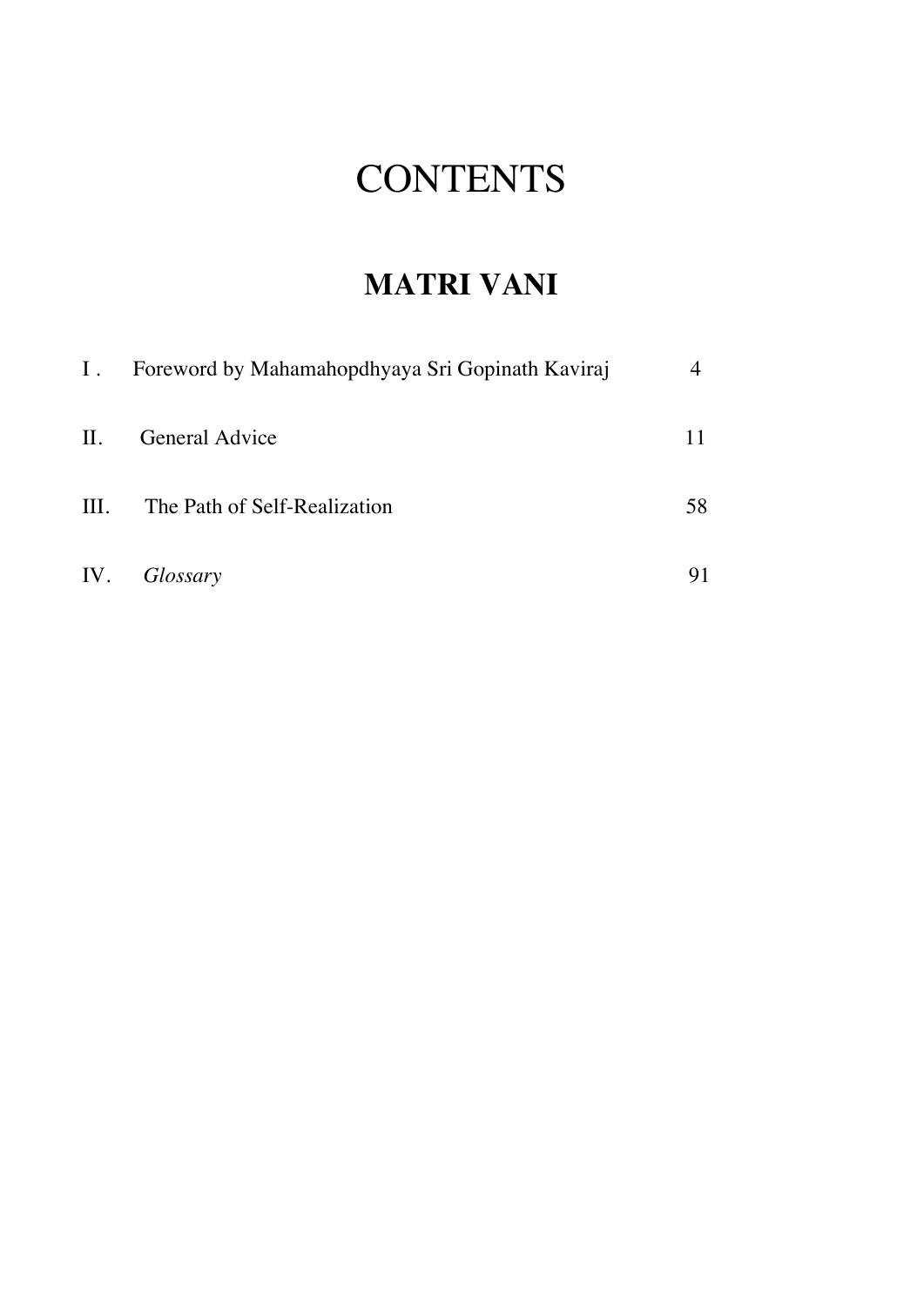# **FOREWORD**

The present booklet contains fragments of personal advice and suggestions tendered by Sri Anandamayi Ma to some of Her devotees at different times. As these formed part of letters (in Bengali) dictated by Mother in reply to their own supplications, their language bears upon it the native simplicity and freshness of the original messages without the least deterioration owing to the mechanism of transmission.

An analysis of the booklet would show that Mother's words are concerned with various situations arising in a man's life when under the pressure of circumstances he feels himself utterly helpless, hopeless and forlorn. Bereavements, disillusionments and a feeling of frustration in life, attacks of hostile force within , waning of faith, vagaries of an uncurbed and erratic mind, protracted physical ailments---these are some of the necessary evils incidental to ordinary human existence on earth. In every case it will be found that Mother has suggested practically the same sovereign remedy---viz., the cultivation of the habit of remembering God and taking His Holy Name supplemented by an unconditional surrender to His Will and an unshaken belief that all His dispensations are wise and for our good. It is true that the instructions conveyed in this collection were given to particular individuals and under particular circumstances; nevertheless, they have about them the ring of an eternal and universal appeal to mankind, irrespective of caste, creed, sex, age or nationality. Those who have the good fortune of knowing Mother more closely are aware that She has not on Her part any personal bias towards a particular line of approach as against the others and that if in the case of a *sadhaka [ spiritual aspirant ]* the exigencies of individual predisposition and competence demand exclusiveness in a particular direction She never hesitates to recommend it.

Mother accepts the Supreme IDEAL of man as one and the same. But She says that on account of difference of outlook consequent difference in tastes, capacities, environments and ways of thought, paths of attainment become necessarily different. All these differences are true; but they are only superficial. What really counts for in each case is, whether one has or - has not the sincerity of heart, a truth-seeking spirit and a genuine thirst of the soul coupled with unceasing activity and undaunted faith and a stainless moral character. Detachment from worldly affairs and devotion to the divine Ideal are the chief assets for a pilgrim on the path of the Infinite..

 In every age, on every occasion, in every turn of fortune, in the field of action and in the stillness of solitude, a man should therefore have a single Aim before him on which his mind's eye may be set and it should shine as if it were - the pole star in his mental firmament. To him it should be like the majestic lordship of the Supreme Father, like the – abiding Grace of the Great Mother, like the ever flowing sweet Spring of the Eternal Beloved; it may also be like the impersonal but self-conscious Bliss of the Divine Being; it may even be like the hidden Essence of his own soul. Lt is in the direction of this Supreme~ Objective that a man should always be consciously striving --- through action, through knowledge and through love. In whatever condition a man may happen to find himself at the moment of awakening he should bear in mind that his path really stretches out before him from there; he has - only to exert himself to the best of his powers and proceed along the path. If it is true that a man through his limited action cannot t reach upto the Goal, it is also true that no effort, however insignificant, goes in vain if It is sincere. Every genuine effort, however imperceptible in its littleness, has a value of its own as a means to the End; and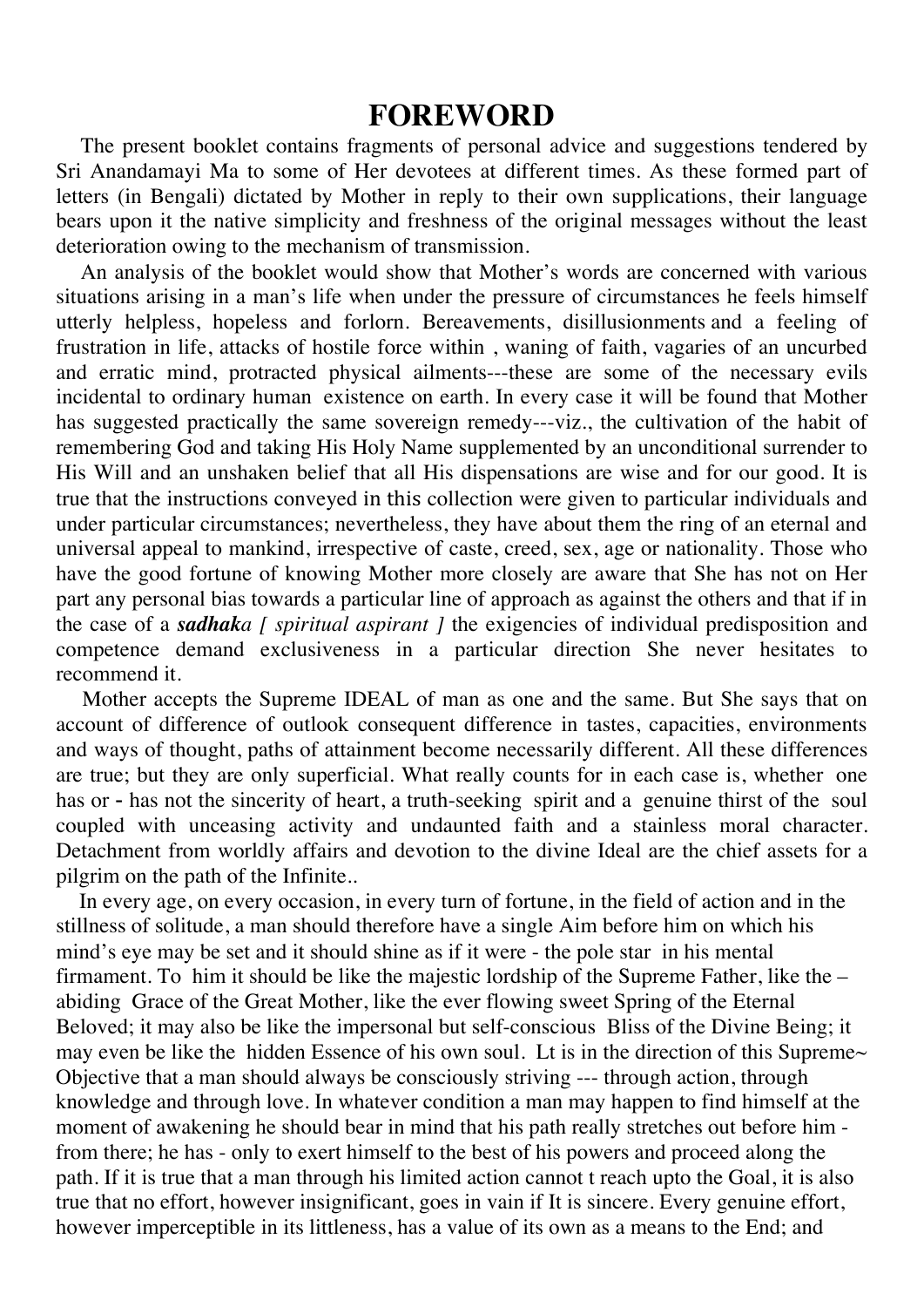where It is rightly put forth, this End is bound to be realized in its own time. But the Supreme End is above all means. We have to move forward along the path and utilize the resources accessible to us. For who knows at what Great Moment the Supreme Reality will reveal Itself in all its resplendent glory? When once the Vision dawns upon the soul, the defilements and impurities clinging to it from the immemorial past and accumulated through the apes will vanish in a single instant like mists at dawn before the rays of the rising sun. The finite assumes the role of the Infinite when the Infinite smiles upon it and, being freed from all limitations and disabilities of mundane life, it begins to live, move and have its being within the Infinite. One has naturally to start with a definite plan of self-discipline suited to one's tastes and capacities and arranged in a certain order of temporal and logical sequence, but when once His Grace shows Itself, the stiff formalities of rigid conventions sink into insignificance. All fetters are then snapped asunder and the "Impossible" not only becomes possible, but enters into the actual fibre of our being. Peace and Freedom are eternally restored to the soul and man realizes the Highest Goal of his existence.

This little book is verily a lustrous string of precious pearls fit to be always worn round the neck by every devoted child of Mother. I heartily welcome its publication and congratulate both the compiler and the translator on the exquisite sense of propriety they have shown in the selection and rendering of the pieces.

12th April 1959 Gopinath Kaviraj.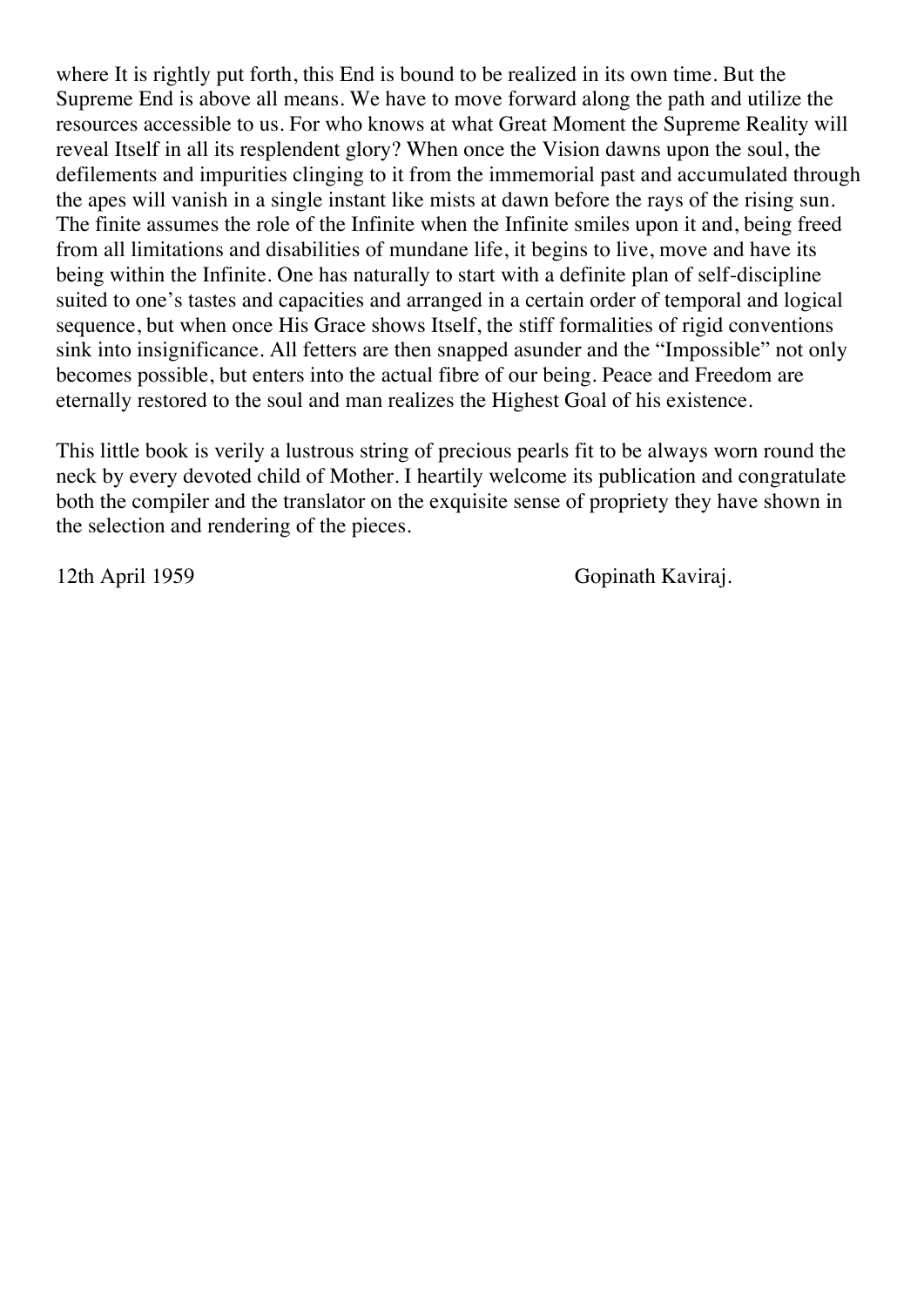## NOTES ON THE PRONUNCIATION OF TRANSLATED SANSKRIT **WORDS**

### *Vowels*

*a* has the sound of u in much, *a* has the sound of a in path, *e* has the sound of ai in maid, *I* has the sound of in bid *i* has the sound of ee in deep, *o* has the sound of oa in road, *u* has the sound of u in put, *u* has the sound of oo in mood, *au* has the sound of ou in loud, *r* is 'ri' as in rid

# *Consonants*

*t, th, d, dh, n* are dentals. They are pronounced by touching the teeth with the palate [ as in French and German] .

*t, th, d, dh, n* are cerebrals and require the tongue to be placed against the roof of the mouth [ s in English] , n being a nasal sound.

*th* to be pronounced as two distinct sounds, as in 'rat-hole', dh as in 'mad-house'.

*m* nasalizes the preceding vowel;

*n* corresponds to the initial sounds in 'new'

*c* corresponds to the English 'ch' as in 'church';

*s* represents a sharp forcefully pronounced 'sh'

*s* represents a soft cerebral 'sh' ;

s as in cross.

The accent of the words generally lies on the long vowels.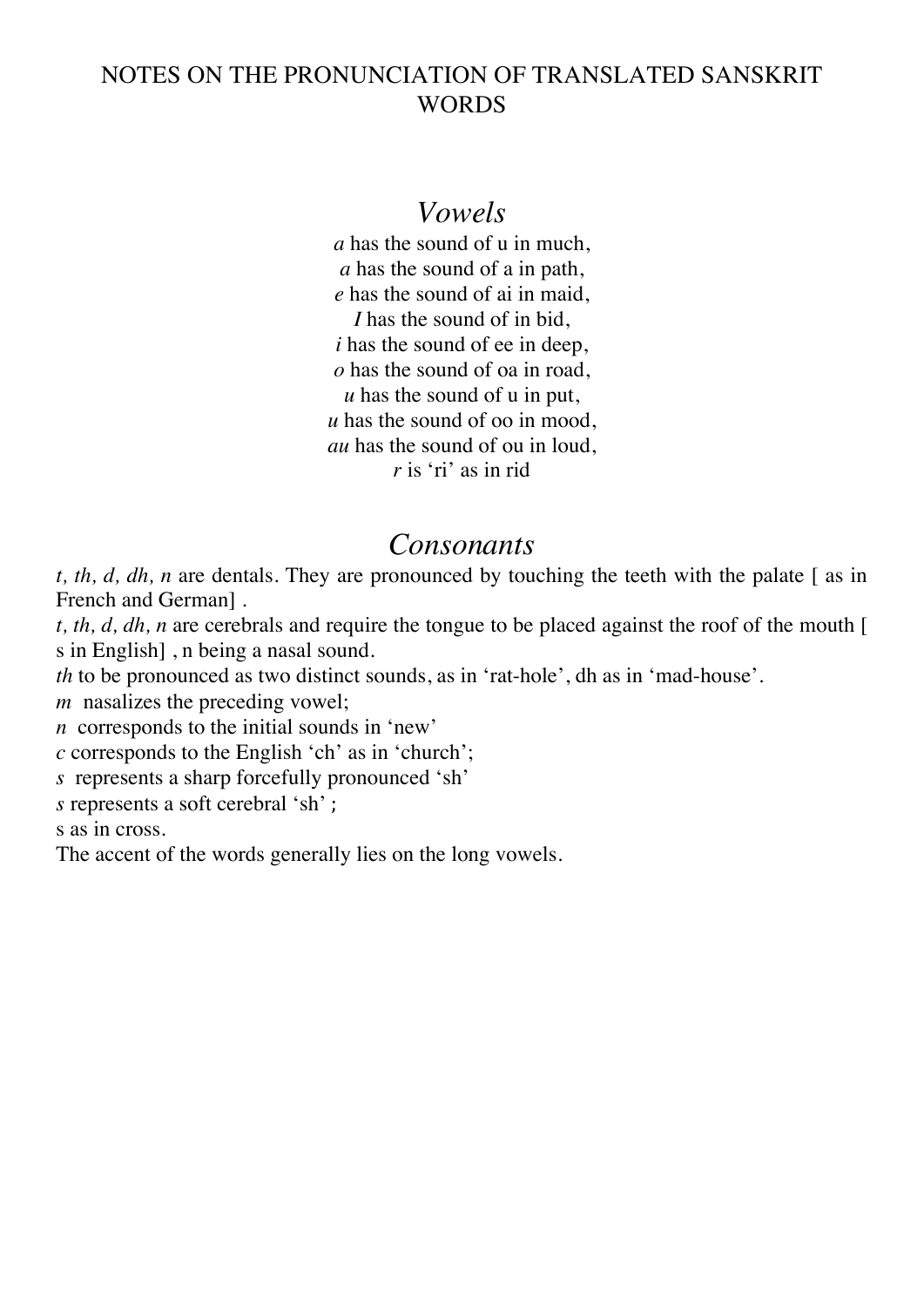

# PART I GENERAL ADVICE 1

- All this, which is His creation, is under His dispensation, in His presence and is He.

-

In whatever state He keeps anyone at any time it is all for the good, for verily everything is ordained by Him, is of Him.

Relative happiness, which is happiness depending on anything, must end in grief. It is man's duty to meditate on God, Who is peace itself. Without having recourse to that which aids the remembrance of God there can be no peace .Have you not seen what life in this world is? The one to be loved is God. In Him is everything --- Him you must try to find.

2

If anything is to be had — whatsoever, in whatever way — it must be had of Him alone. Man's bounden duty as a human being is to seek refuge at His Feet.

Days glide on; already you have let so many go by; anchored in patience endeavour to pass the few remaining.

3

Every moment belongs to God; Endeavour to keep your mind dedicated to His Feet. God, the Ocean -of Mercy, who ever blesses the world, pours out His grace at all times. It is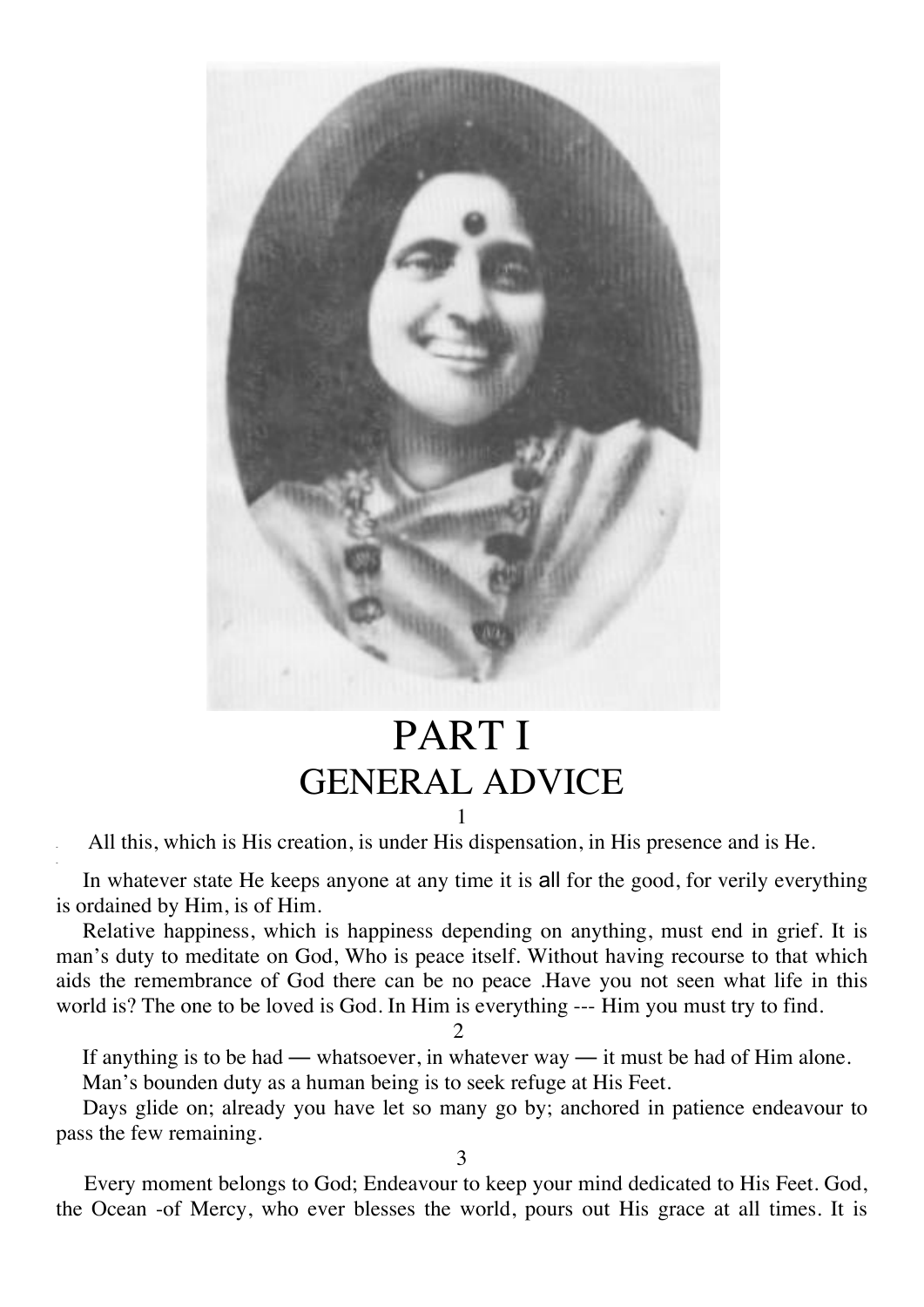incumbent on man to consider everything that happens to be for the best: 'For the best' denoting what is most helpful towards the realization of the Divine, the realization of the fullness of Bliss.

The ceaseless, never-ending current of divine Mercy and Compassion ever flows forth; in that current one should bathe.

5

Who are the truly wealthy? Those who are possessed of the Supreme Treasure —they alone are really rich and live in abundance. Poor and destitute must be called the man in whose heart the remembrance of God abides not. To depend solely on Him is man's one and only duty.

#### 6

7

Verily, abounding sorrow is the essential characteristic of life in this world. Fix your mind on God.

The sovereign and universal remedy is the contemplation of the One. To think only of Him and to serve Him at all times is essential for every human being.

#### 8

Let His Name be ever with you; imperceptibly, relentlessly time is creeping away.

9

To concentrate only on Him, the remembrance of Whom brings release from all anxiety, is meet and right.

At all times, endeavour to sustain the contemplation of God and the flow of His Name. By virtue of his Name all disease becomes ease.

10

Without the repetition of the Name and the remembrance of God, there is no hope of peace on earth. Let duty come first and foremost.

In *Rama ,* who is the. dispeller of all sorrow, there is *arama* — rest and ease; where *Rama* is not, there is *vyarama* — discomfort and disease.

11

It is possible to practise God's Name under the most adverse circumstances.. He causes everything to happen and is therefore ever near.

#### 12

When you leave everything to Rim Who is the Fountain of Peace, and then only may you hope for peace.

#### 13

When the mind centres on what gives peace and one's gaze dwells on what promotes it, when One's ears listen to what fills the heart with peace and at all times there is a response from Him Who is peace itself, then only can there be promise of peace.

#### 14

It is desire that causes sorrow; but the will to realize God is itself felicity. Be certain that He will cleanse and comfort you and take you into His arms.

Sorrow comes in order to lead you to happiness. At all times hold him in remembrance.

*15*

Your body, which is part of and depending on this illusory world, is on the other hand the expression **of** a hidden inner process. You are yourself the many, appearing in various

#### 4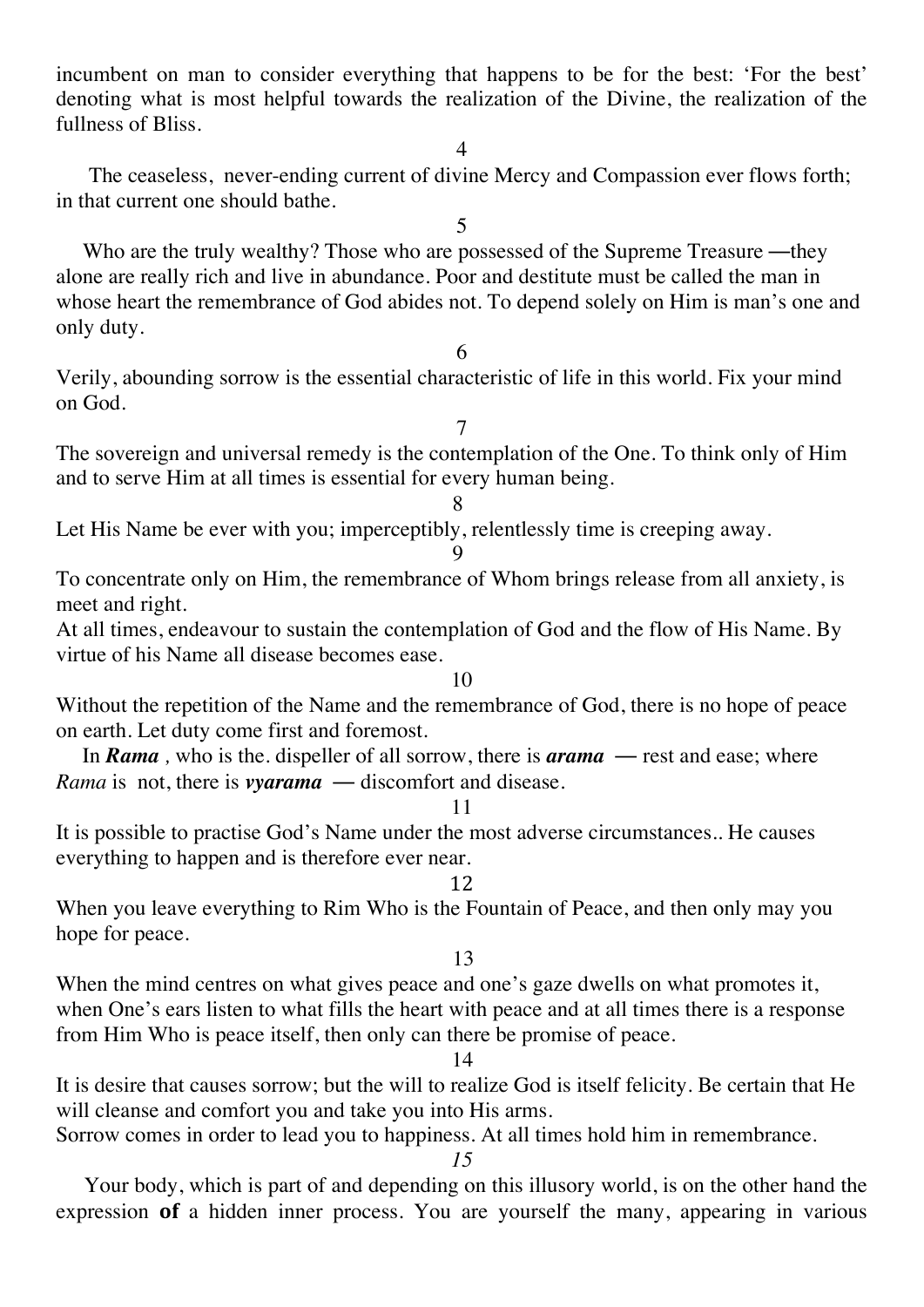aspects, forms and modes. Each one of them exists in fact to fulfill a particular need. Yours is the give and take of the universe, yours the need, and yet you yourself are the fulfillment that hidden inner process is generated by you.

16

You are imperfect, something is lacking in you, this is why you feel the desire for fulfillment. 'Body' *[ the Bengali word for 'body' is* 'sharir' *and the verb* shora *means to move on , to slip away*.] signifies— that which slips away, which is continually changing. If there is no want, no desire, then this kind of body that is ever in the process of perishing does not persist. Thus, after God-realization one can no - longer speak of such a body for the Self stands revealed.

17

The sense of want arises spontaneously —it is the Divine that awakens it.

To lose all is to gain all. He is merciful and compassionate. Whatever He does at any moment is all-beneficent, though certainly painful at times. When He manifests Himself as all-loss, there is hope that He may also manifest Himself as all-gain. To pine for the One Who helps towards the light of Truth is salutary, for it kindles the awareness of Truth.

Verily, He is everywhere at all times.

The endeavour to awaken to his real nature is man's duty as a human being.

18

In the field of His play even getting means losing. This is but the nature of its movement. Think of Him Who cannot be lost. Meditate on Him alone, on Him, the Fountain of Goodness. Pray to Him; depend on Him. Try to give more time to *japa* and meditation. Surrender your mind at His Feet. Endeavour to sustain *japa* and meditation without a break.

19

Human-birth — does it not ordinarily mean experiencing desire, passion, grief, suffering, old age, disease, happiness, pain and so on? Yet it is man's duty to bear in mind that he exists for God alone— for His service and for the realization of Him.

 To say, "I do not know, I do not understand" is only ignorance. It is this veil of ignorance that causes agony and misfortune.

#### 20

Verily, all is within His Law. How can one who has been able to accept this be still so greatly troubled? It is but your duty to consider everything as His. Whatever He may do, try to let the thought of Him keep you at peace.

The sense of want, does it not arise because the desired object **is** not obtained? When one's desire remains unfulfilled, fruitless, to continue craving for the same thing and be disappointed time and again—surely it is futile. So long as there is desire, the experience of want and sorrow is----from the worldly point of view--- but natural. Whatever you may desire that is of this ever-changing world will bring you sorrow, even though momentary happiness may be had at times. To seek THAT in which no sorrow is and al. is found, is man's sole duty.

21

Losing hope is losing all indeed. But has this loss of everything occurred? Is not the heart still bubbling over with desires and hopes? This is only natural — it is the innate tendency of the individual

Perfect resignation gives the deepest joy of all. Accept it as your sole resource. Whatever God does at any time is wholly benign. If you can bear this in mind you will be at peace.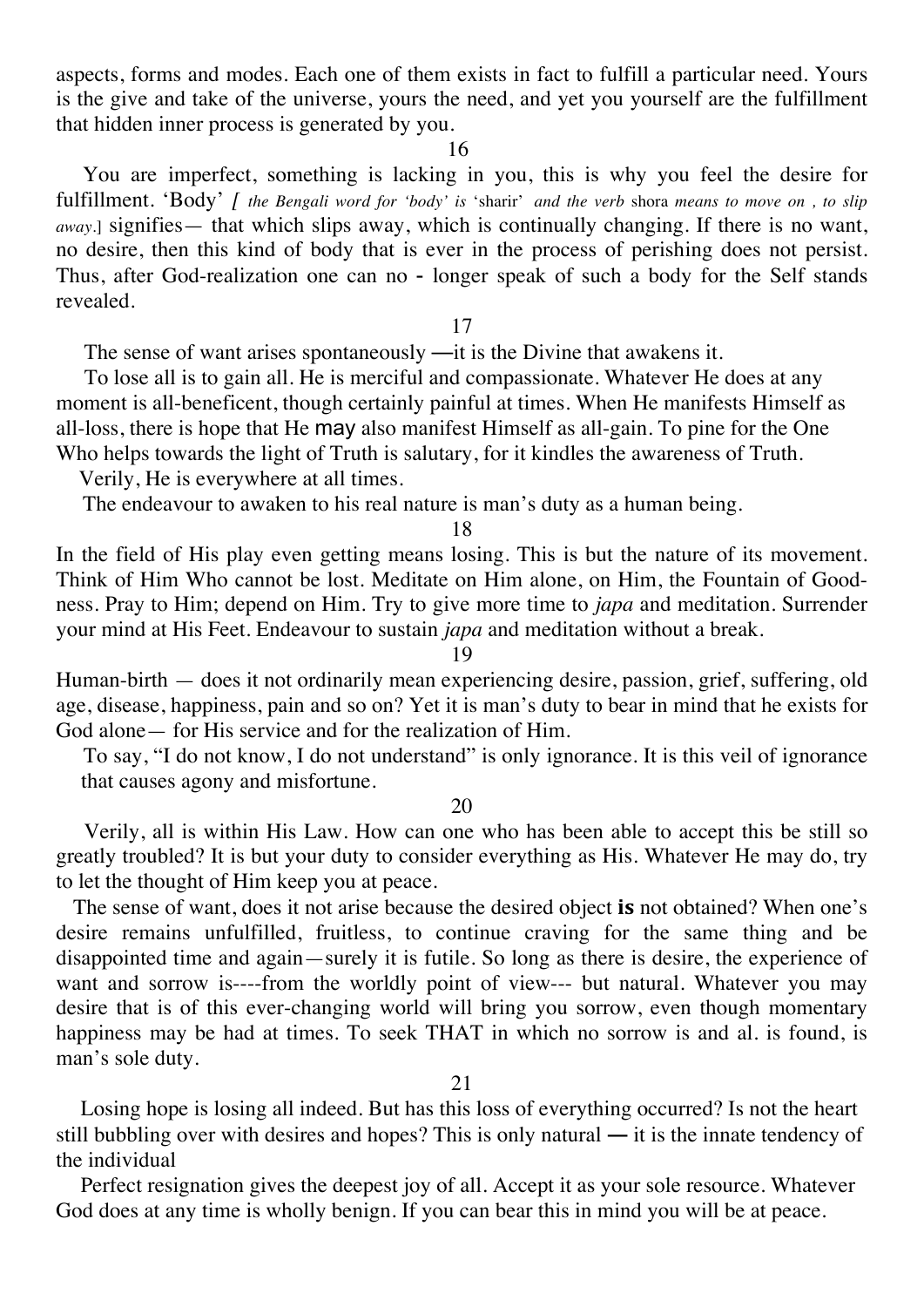What you consider to be your duty, you will in any case try to carry out, in fact you are doing it. But man's special duty, which is the thought of God, the activity of the mind that awakens the desire to know what you really are, on this you should concentrate; and it is most important to make a special effort in this direction. Give your attention to your regular daily practice of *sadhana .* If circumstances will not permit any other exercise, let it be only the remembrance of Him — the purpose of it all being the realization of the One Who is manifested in all forms and in all modes of being.

23

It is through the search after Truth that man can elevate himself. This he should regard in the light of a duty.

#### 24

That in which there is no question of form or formlessness, of beyond form and attributes, of transcending even the beyond--—that alone is worthy of human aspiration.

25

Man must go out in search of That which is concealed behind the world. He should choose an abode that will make it easy for him to proceed to his true Home.

#### $\frac{26}{4}$

The word *manus* (man: *Man* mind, *hus* conscious ] ) itself gives the clue to what man should really be: a being who is self-aware. Even if he has slipped and fallen, is it not his bounden duty to use as a lever the very earth to which he has tumbled, and raise himself up again? Besides, one does not fall so often. As a man, constant effort is his duty .If he does not awaken to the consciousness of his own Self, what has he achieved? He has but wasted his life. How many lives are frittered away age after age in endless coming and going. Find out who you are. Discover the significance of the round of births and deaths, its cause and where it leads. When man becomes a traveller on the path to his inner being, the distance that separates him from his Goal gradually vanishes. You will most certainly have to undertake this pilgrimage to Immortality, trampling under foot hundreds and hundreds of obstacles and impediments.

This is the kind of manliness that has to be awakened. Why should you remain helpless as if paralysed? You only repeat over and over again that you cannot, cannot do *sadhana .* Why? Why? Why?

#### $27$

Let 'I cannot' be eradicated from your vocabulary. Time is gliding away swiftly: For a few days only lasts this reunion with friends and kinsmen. Gather up your possessions, brother, no one accompanies you on your final journey.

28

 Man may find himself in all kinds of surroundings, yet he must not allow himself to be driven hither and thither helplessly under their influence. It is his duty under all circumstances to preserve his individuality and strength of character intact. To drift with the current is easy enough, but to stand firm as a rock is difficult. He who is able to do this will keep his head without wavering even among a dozen people of different points of view and lines of approach. This surely is the attitude that befits a human being.

#### **'(**

Look, in order to pluck a rose one has to put one's hand into the midst of thorns. But if the rose- is a person's aim and he has a keen desire to pluck it, he will not refrain from doing so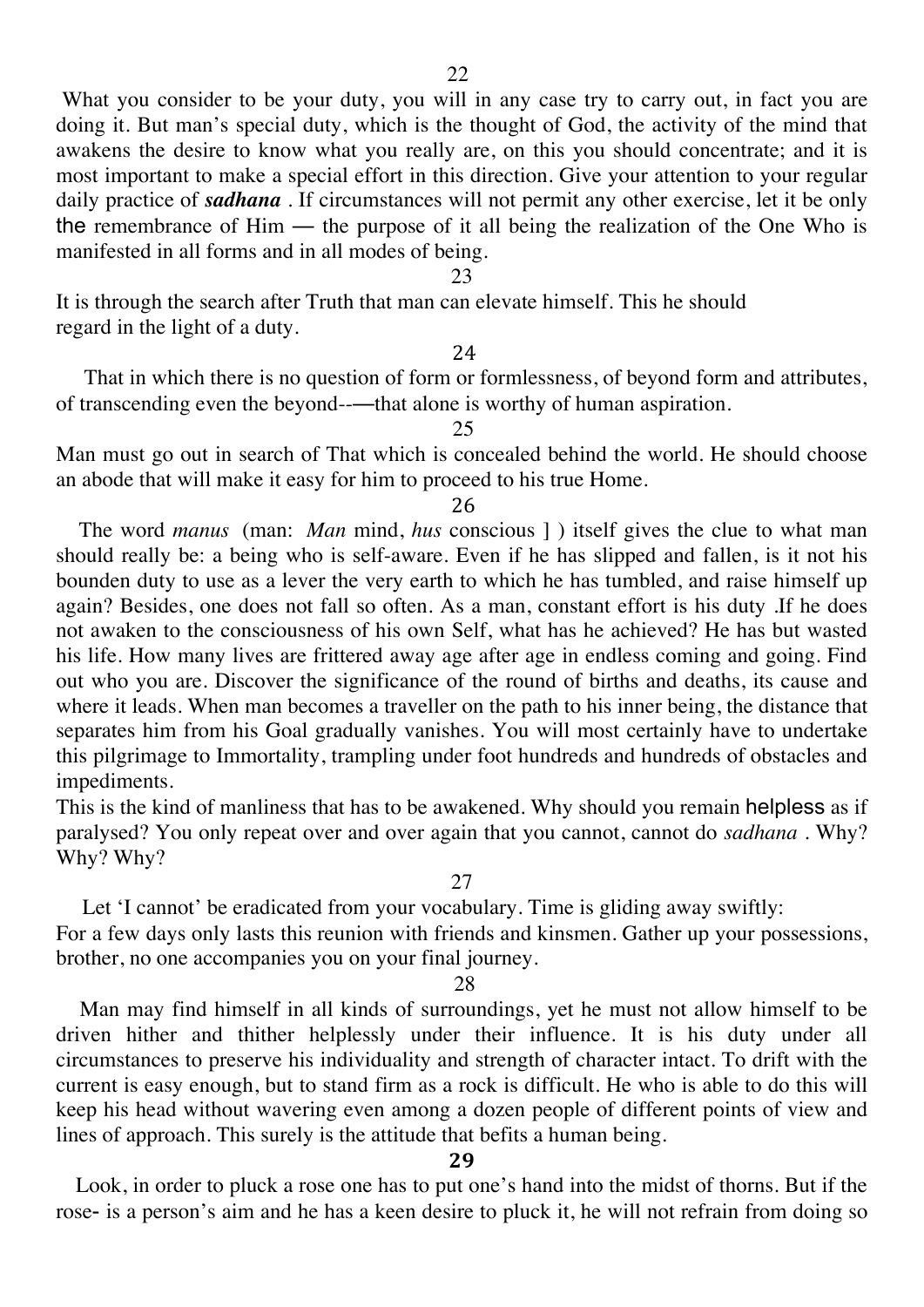for fear of being pricked. Moreover, the Great Mother arranges whatever as necessary for each one .She certainly knows the real need of every individual. **|**If one has at least this much faith, there is no reason at all to feel distressed.

30

Try your utmost never to succumb to anyone's influence**.** In order to become firm, calm, deeply serious, full of courage, with one's personality wholly intact, pure and holy out of one's own strength, one has to be centered in God.

#### **&&&&&&&&&&&&&&&&&&&&&&&&&&&&&&&&&&&&&&&&&&& &&&&&&&**,(

To a human being the most noble, irreproachable line of conduct should alone be acceptable. It is a matter of great rejoicing if anyone strives to mould his life upon this pattern. In the case of a woman it means preserving her integrity and purity by being completely faithful to her husband. Not even to allow her glance to fall on any must be her endeavour. Only actions that kindle man's divine nature are worthy of the name of action, all the rest are non-actions — a waste 'of energy. Any line of behaviour that fails to quicken the divine in man should be eschewed, no matter how enticing it might-appear ;but any that helps to awaken man's inherent divinity must be resolutely adopted even though it be seemingly uninviting. Man's calling is to aspire to the realization of Truth, to tread the excellent path that leads to immortality. What appears delightful to the senses later develops into a hotbed of poison, generating inner turmoil and disaster, for it belongs to the realm of death.

32

Force of character is man's great strength. If he uses it in his dealings with the world he will indeed be victorious in most directions.

33

Worldly life is no doubt a battle-field. By becoming conscious of one's spiritual wealth one must strive to emerge triumphant from the battle.

34

You cling to that round  $*$ , rolling thing, believing that it constitutes your wealth; this is why there is so much trouble and confusion. What is this 'round thing'? Money of course. Try to cling exclusively to Him Who is the Whole, where one can speak neither of form nor formlessness and where trouble and confusion are non-existent.

\**This whole passage is based on a play upon words, impossible to render into English. 'Gol' means round,: mal possession and golmal trouble and confusion.* /

35

 If you do not allow your thoughts to stray from His Lotus-feet there is hope of your being saved from all manner of temptations. Man's duty is to awaken to true humanity and to cast aside his animal propensities; to choose what is excellent and to relinquish the merely pleasurable. Let your mind be like a beautiful flower that may be offered to the Lord in worship. In very truth, man's sole duty is the search after Self-realization. With but the one Supreme Friend you my friend must try to avoid the ties of worldly friendship.

36

 To indulge in what seems pleasurable means to choose that which appears lovely on the surface and therefore attractive. Improper, ill-fated, degrading actions~ that give expression to one's animal nature lead to misery even though they be pleasurable. The rules and regulations pertaining to the householder's period of life *(grihastha ashrama )* have to be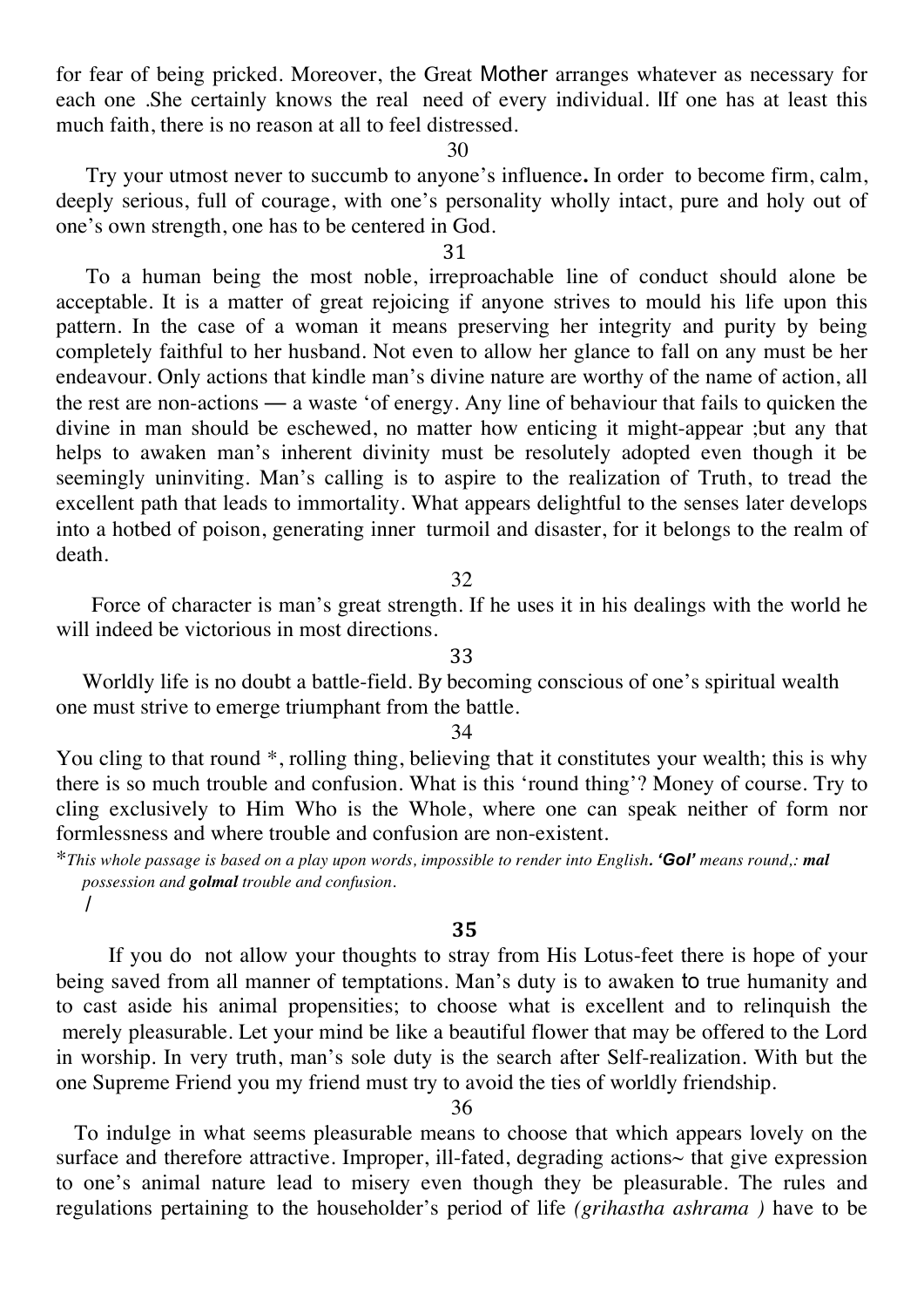observed as fully as possible. To live up to the highest ideals may be irksome at first, but ultimately leads to real well-being and peace. One must learn to find enjoyment in the Sublime—then only does one deserve to be called a human being. Having been blessed with a human body it is but right that one should behave in a fitting manner. Why give way to animal instincts?

 If you cannot sustain *japa* at all times, at any rate complete two rosaries twice day, morning and evening. The search after Truth is man's real vocation.

**)+**

There are various modes of living: one is the *ashrama* of the householder: another to do service, regarding whomever one serves as a manifestation of the Supreme Being; a third, way is to fix Self-realization as the one and only goal and advance towards it**,**with uninterrupted speed and determination. In keeping with his inclinations and bent of mind, everyone chooses one of these modes of living. God Himself will take care of -everything that concerns a man who, puts -his whole trust in Him.

38

To aspire to the realization of Truth is alone worthy of man. In the home of the householder [ *grihashta ashram]* there should be no strain. Allowing oneself to be agitated by mental anxiety amounts to strain; this is not the line to be taken, for by such a state of mind the power to create obstacles is developed.

By seeking refuge in the Power that is Bliss, Goodness, Beneficence, the Destroyer of obstacles, peace will be established in the home. This is man's special pursuit as well as his duty. Those sensible, intelligent and wise men and women who depend on God and the Guru an4 full of faith, in a spirit of renunciation, endeavour to attain to Reality should advance along any path that is most helpful to their aspirations, ever remaining tranquil and choosing that which promotes peace. In all one's actions one must aim at fulfilling one's dharma.

39

Abide by your duty. To live in the home that he has created for himself is surely fitting for a householder. Do not, however, neglect the search for your real Home. Only when this is found has one truly come home.

40

In all forms, in all diversity and disparity is He alone. The infinite variety of appearances and manifestations, of modes of becoming and states of being, of species and types, all the numberless distinctions as well as all identity, are but He Himself. With whom are you then angry? Whatever anyone says is according to his stage and condition at that particular time and therefore right for him. Surely, he is only demonstrating what he perceives and understands at that point of his development. This also is but an expression, a guise of the One.

41

To remain calm and at peace under all circumstances is man's duty. To form a bad opinion of a person just because one has heard some gossip about him is wrong. Hostility, condemnation, abusive language, ill-feeling and so forth, even if kept concealed within one's mind, will and must fall back on oneself. Nobody should ever harm himself by harbouring such thoughts feelings.

42

To dwell in the joy that springs from the mind's constant occupation with things divine is man's duty. Thinking of anything other than God is what creates sorrow. Be it mantra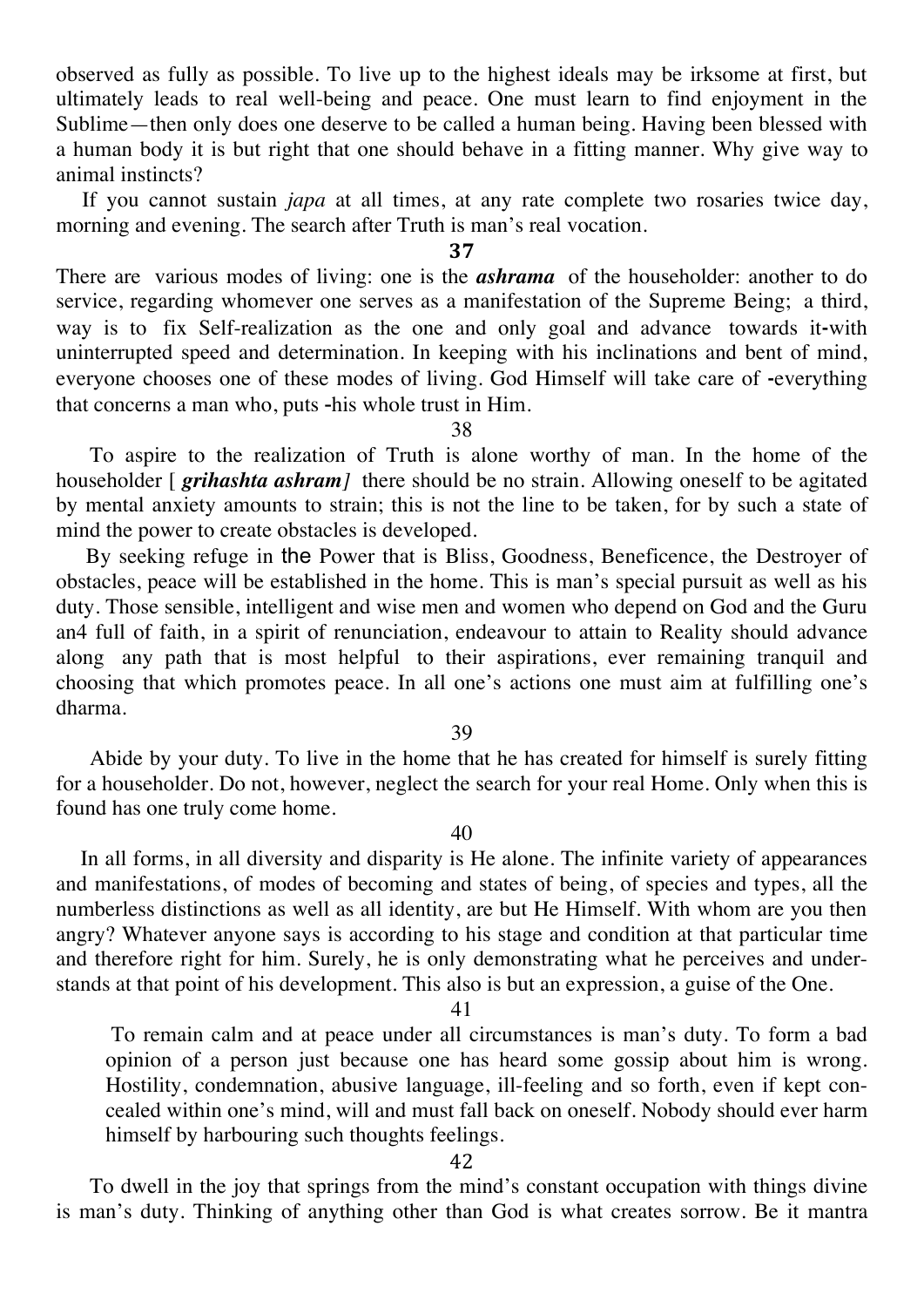*japa,* be it meditation, worship, perusal of sacred texts, the simple awareness of God or a like device, be it *kirtan or* religious music — all these are different modes of being in the divine Presence. One should always remain engaged in one of them, in fact never be without Him. Bear in mind: This is what this little child requests from her friends and also from her fathers and mothers.\*

\* *Mataji often speaks of Herself as a little child and 'mother' , calls children and unmarried people Her 'friends' and married people 'father'.*

43

How can this little girl possibly leave her father? Even if he pushes her far away, this obstinate little child will still be with him. The father will have to realize that such is the nature of his little daughter: in fact all her father's qualities are to be found in her and he should make her use these very qualities in the service of her ailing father.

If one feeds upon the things that aggravate the disease, is it not natural that the illness should grow worse? Medicine will have to be taken and also a change of air will be beneficial\*.

[ **\*** The illness obviously here means '*bhava roga',* the disease of every man who looks upon himself as a separate individual. The medicine to cure this disease is *sadhana.* A change of air signifies a change from worldly surroundings to *satsang,* the company of sages, saints and seekers after Truth.]

#### 44

They imagine this body [*Mataji usually refers to Her person as 'this body.]* to be far away but actually it is always very, very near. How could it possibly leave anyone? The question of distance arises solely from *their* point of view. Whenever they can get a holiday let them come and meet this body.

No matter what work one undertakes, it should be done well. If one cultivates the habit of doing everything well, there is fair promise of one's doing likewise on the spiritual path. The action is He, - and the doer of the action is He and no other. At all events one should make an attempt to develop this attitude of mind. Truth  $-$  in the presence of which illusion is recognized as illusion — Truth, THAT Which IS, has to be made one's own.

#### *45*

So far as this body is concerned, nobody ever commits an offence against it and therefore there can be no question of asking this body's forgiveness. Nevertheless you will most certainly have to reap the fruit of what you have done. But this body does not feel even the faintest shadow of anger about it.

#### 46

To tell the truth, while some people undoubtedly do approach this body in quest of Reality, very many come only to get their desires and longings fulfilled.

Although he has had such unmistakable proof of what the true nature of the world is his heart is still in it? At this juncture he should try his utmost to pledge himself solely to service, regarding whatever he does as service to the Lord. Ask him at all costs to make a resolute effort against letting his mind become entangled in anything pertaining to this ocean of sorrow. It is attachment to the world that has brought such deep distress to the unfortunate man. Nothing but ignorance is at the root of it all. He should continue to give news of himself to this body in any way he is able, for he has no one to whom he can confide his troubles and afflictions, which — one and all — are but the results of his past actions.

By sorrow does the Lord dispel sorrow and by adversity does He destroy adversity. When this is done He sends no more suffering — this must be borne in mind at all times.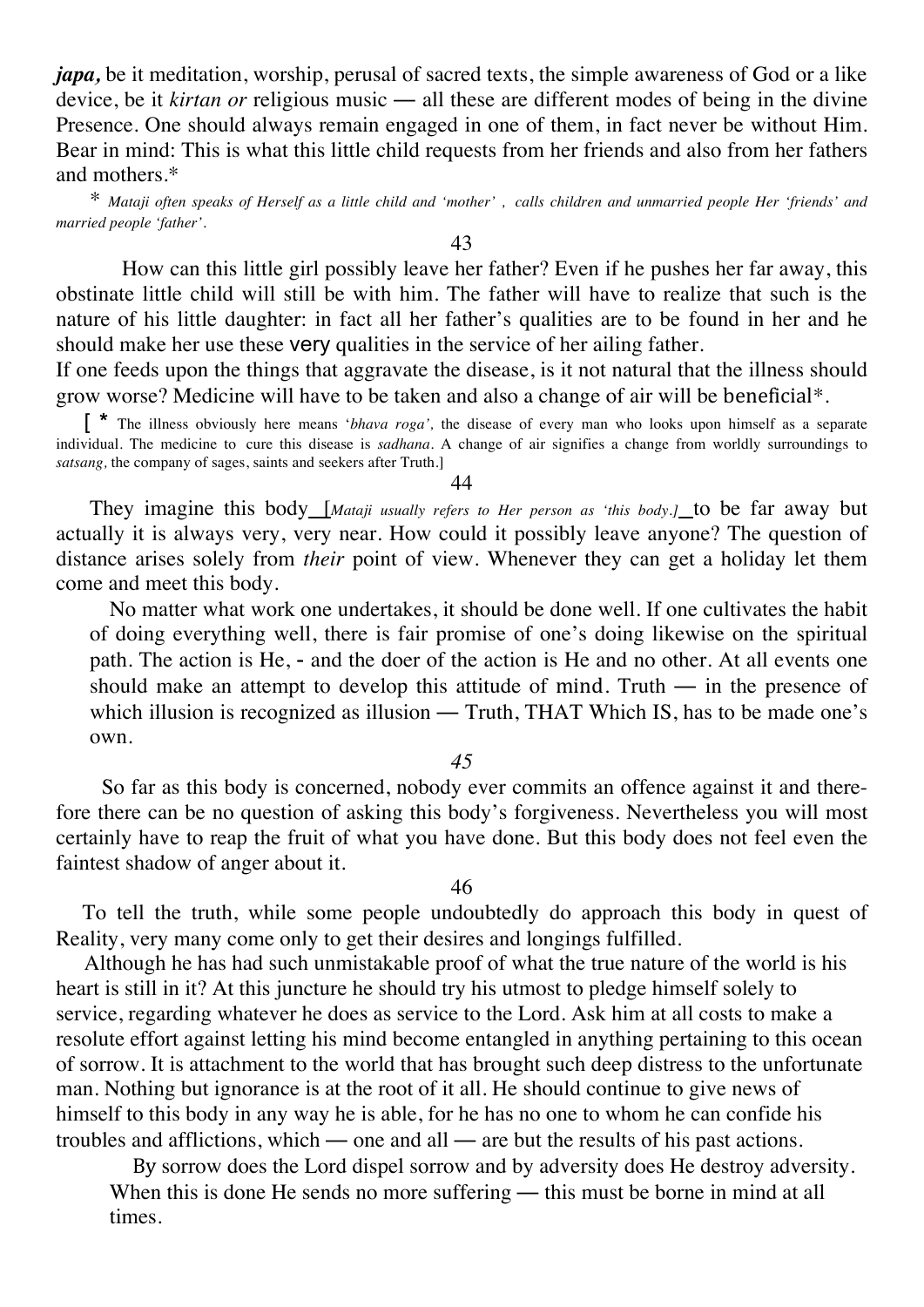In very truth, the Eternal's offspring must centre their thoughts on Him. Divorced from Him there cannot be even a prospect of peace — never, never, never. By abiding in God man will find peace, the veil will be rent, and the Dispeller of Sorrow stand revealed. He alone is the conqueror of evil, *He* is yours, the sole treasure of the human heart.

47

Do not keep concealed within yourself what weighs on your mind. If you write it all to me freely and frankly, your heart will be unburdened even more. Father, why have you kept it suppressed within yourself for such a long time? To confide it to this body (*Mataji*) brings relief, does it not? Truly, this body belongs to all; for this reason it behaves and speaks, as far as possible, so as to fulfill the needs of the people with whom it deals at any particular time.

 When the worship of an image or any other *puja* is performed according to the rites laid down in the *sastras* as accepted by all *brahamana* priests and when *kumari puja* forms part of the ceremonial as prescribed by the *shastras,* then the priests and others concerned must be allowed to have their say according to what they feel to be correct. Write this to him! But of course, when this body plays with its friends, little girls and boys, ii does not pay attention to the injunctions of the priests — the child may be of any caste! The other day, did you not see that the little girl taken as a focus for the worship was certainly not the daughter of a *brahmana;* yet the person who performed the *puja* offered clothes, food and everything else exactly as it should be done, did he not? To this body everyone and everything is equal.

48

The Lord's is the body, the Lord's is the mind, the Lord' is all mankind.

Serving anyone is His service only. Endeavor to keep your mind always elevated. Is there ever a time when He is invisible? The discovery of this is all that is wanting.

49

To perform one's worldly duties is a good thing. At the same time, one has to be mindful of man's real Duty.

#### 50

No matter what work has to be done at any time, try to give your full attention to it and do it thoroughly. Under all circumstances rely upon God. Verily, He is all-pervading and therefore can be found everywhere. With your whole being invoke the Lord of Life.

#### 51

 To spend your days serving your mother is very good indeed. Endeavour to keep your mind surrendered at God's holy Feet — then alone can there be a prospect of the shadows of restlessness growing faint.

#### 52

By doing service -heart and mind are purified — be convinced of this! -To engage in service is a very powerful *sadhana;* do not become impatient. Rather serve your people with the utmost calm and have a kind word for everyone.

Whenever you say or do anything wrong, beg to be forgiven and try your best not to let a similar error occur in future. Even though others may be unjust to you, -you yourself should neither -do nor say anything unseemly.

53

Regarding all beings as His forms, in a spirit of service and utter calm, serve the Lord; serve the Lord and only Him. In the measure as you grow more and more perfect in your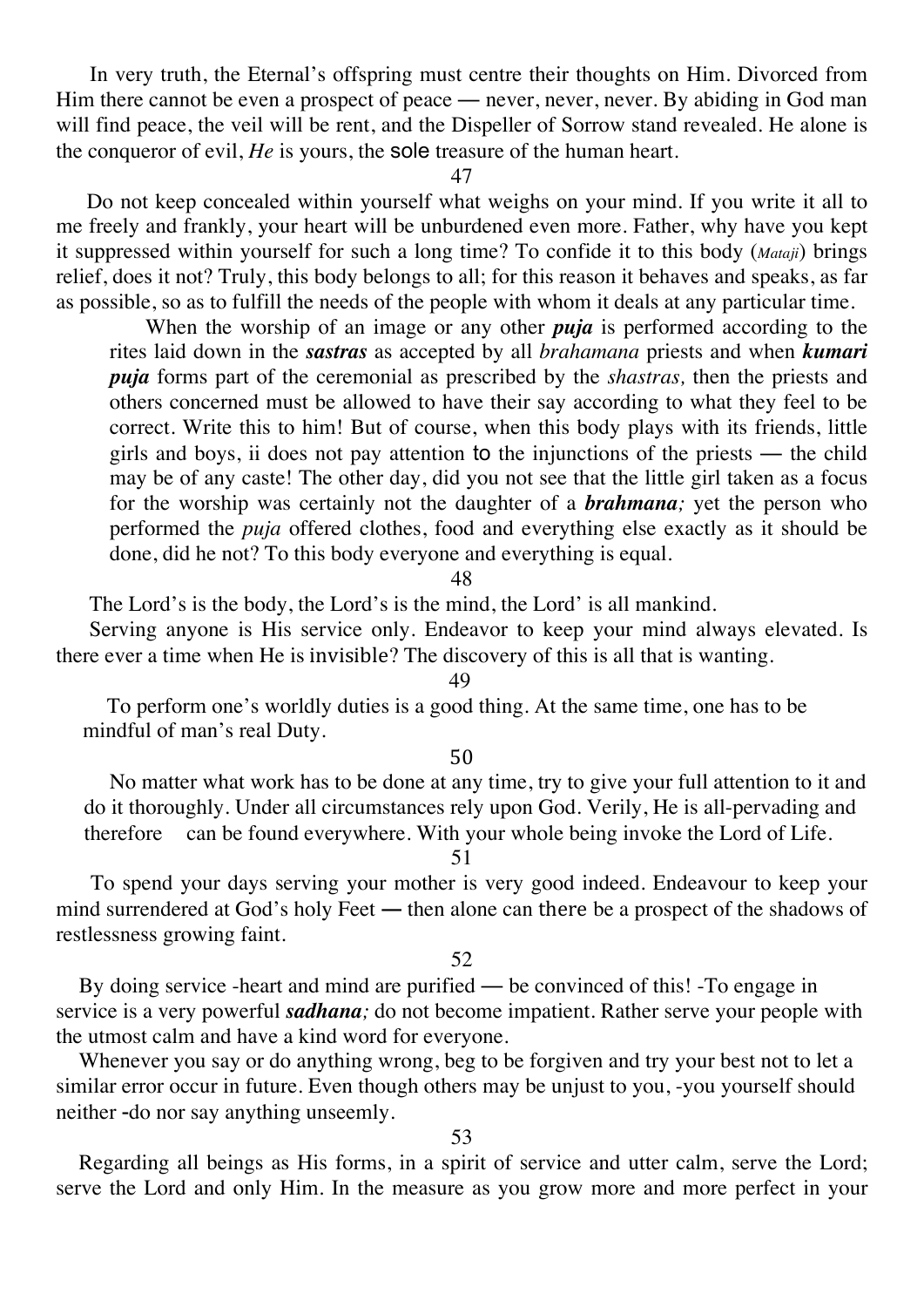capacity as a servant of the Lord, fondness, love and devotion for Him as well as implicit faith will awaken in you.

#### 54

One who serves God can never be helpless. The more ardently one seeks communion by engaging in *japa,* His service and contemplation, the fuller will be His revelation.

55

A person who does *not* for the love of God and with a cheerful heart, acquit himself of whatever responsibility that may fall to his lot at any time-- will find life excessively burdensome and never be able to accomplish anything. Man's duty — more especially for those who have made the Supreme Quest their one and only aim —is to work joyfully for the uplift of the world, with the conviction that all service is His service. Work done in such a spirit helps to purify both mind and heart.

#### 56

Worldly occupations and business are bound to cause worry; it cannot be otherwise. The only way to meet it is by endurance, endurance and more endurance. Having dived down among the waves of the sea one has got to rise up again. The talents and the work God has entrusted to you are meant for His service and for nothing else — bear this in mind!

#### 57

Many feel the urge to create a new and better world. Rather than let your thoughts dwell on such matters, you should concentrate on That by the contemplation of which there is hope of perfect peace. It is man's duty to become a seeker after God or Truth.

#### 58

What is perceived in this world is in the nature of a dream, similar to what one sees in dreams. The only difference is that the former takes place in the waking state and the latter during sleep. Albeit I am always with you, mother.

#### 59

In dreams all kinds of things may be seen: what the mind has been busy with; also what has not been thought about, but has occurred in the past or will come about in the future. In any case everything that happens belongs to the realm of dream.

60

At one time you declared emphatically that if only you could secure suitable employment, you would most earnestly cultivate the spiritual side of life along with material comforts and pleasures. That you have kept your word as to worldly enjoyment is more than obvious; but in what dark cave, in what inaccessible abyss have you hidden away the tender plant of spiritual aspiration? When will you start making an effort to bring light into that dark cave? Delay not: The day that is gone never returns. Invaluable time is slipping away. Devote your days to the endeavour to draw close to the Lord of the Humble. When extreme old age supervenes, you will be too sluggish, to feeble to concentrate on God's name. How will you then make up for what you failed to do in good time?

#### 61

The activity of the mind that distracts man and takes him away fro the remembrance of God is called wrong thinking. Endeavour to cultivate whatever will prevent your mind from harbouring that type of thought.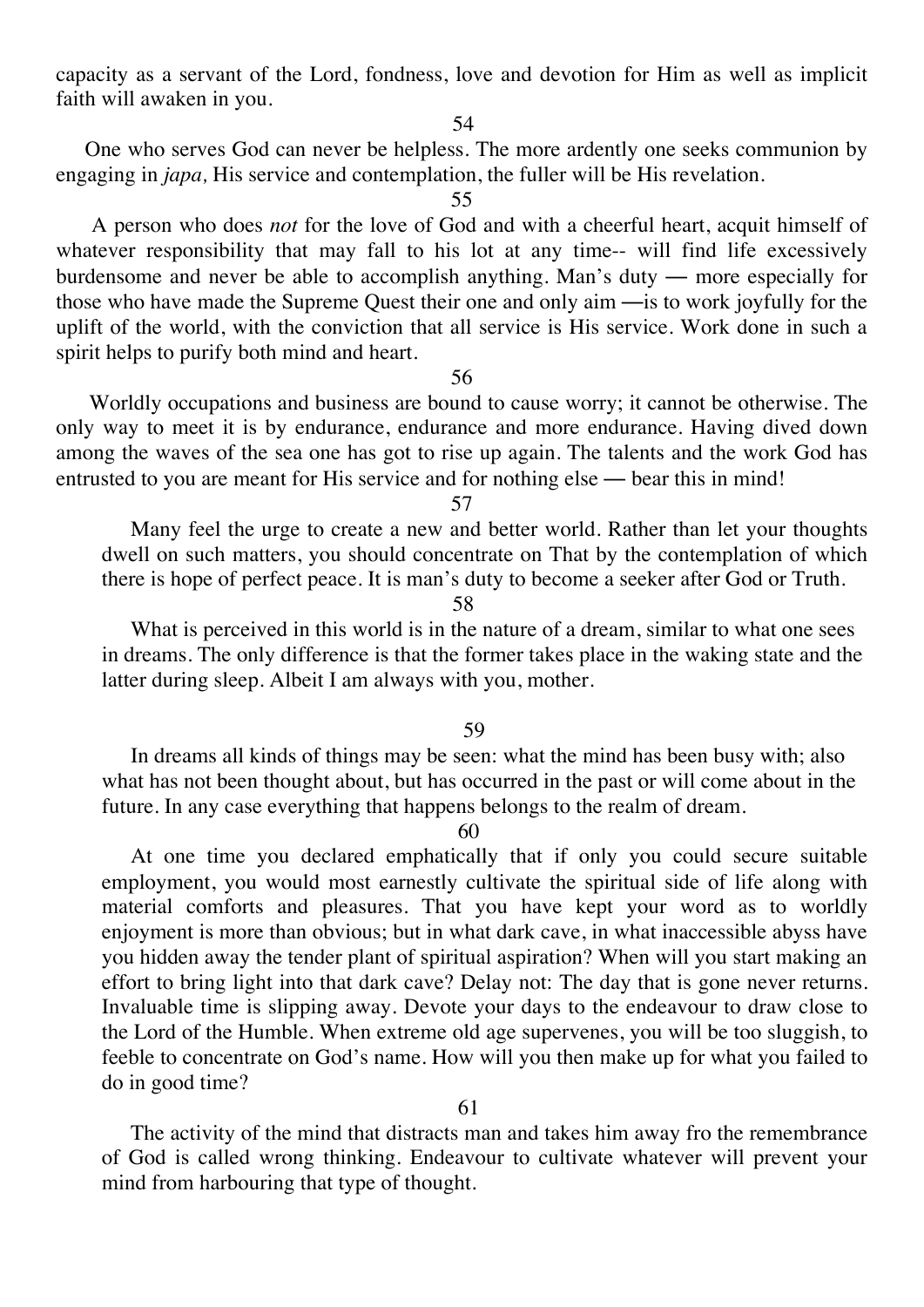All your burdens are borne by God. Be convinced of this and ever try to abide sincerity and cheerfulness.

#### 62

After all these days this kind of question has occurred to him? Of course, it has happened because he is at a stage where questions arise, and there is nothing wrong about it---for is not everything God's creation? Things are different for different people .It is well to remember that what looms as a formidable problem may at times be resolved in a very easy way, and so the further question may arise: Was it after all a trifling problem? The Creator of all things is the one who knows how to appraise it; He along knows what is great and what is small.

#### 63

The stream of godly thoughts is the path that leads to the exhaustion of *karma*. So long as the goal has not been reached one is bound to reap the consequences of right action, wrong action, and inaction---according to *karma,* the law of cause of effect.

#### 64

Everything comes to pass according to each one's destine. You will have to accept this. The Creator has so regulated the universe that everyone has and ever will have to reap the fruit of his actions; there is no way out of it. If , because of your physical unhappiness, you have no wish to, and consequently do not concentrate on the name of Him who is the Supreme Father, Mother , Friend and Lord , do you call this creating good *karma---*that you have to suffer the same kind of trouble over and over again? Your father and mother arranged that , after careful consideration, they believed to be for your best. Karma, the consequences of one's past actions, are one's own liability.

#### 65

No evil can overcome him who cleaves to god's name. What one suffers is in exact keeping with the nature of one's actions. If the flow of God's name is sustained, all work will beget the good.

#### 66

How much karma from former births remains yet to be worked out! Just as when, for example, someone has ruined his digestion by indulging in excessive and unrestrained eating; even though he later adopts a frugal and well-regulated diet, the results of these wise measures will not be noticeable straight away. Thus: whatever be the nature of one's actions at the time, one has also simultaneously to enjoy and suffer the accumulated consequences of one's previous conduct. In God's creation there is perfect justice. Generally speaking, man is born into this world in order to reap the pleasant results of his good deeds as well as the outcome of his wrong-doing. What about the consequences of any impropriety or injustice he commits at the present time? He will of course have to endure them. Man enjoys the fruit of his accumulated former good works, but he will also have to suffer the effects of evil deeds. The Almighty's Will is being fulfilled. Man must foster the desire to perform right action. Even the impossible becomes possible by God's Will. Let His Lotus-feet be your sole refuge.

67

Man must behave as a hero. During spells of misfortune he must abide in fortitude and patience.

Time does not stand still. Suicide is a most heinous sin. To whom belongs the body that you speak of' destroying? Is this the way a human being talks? For shame!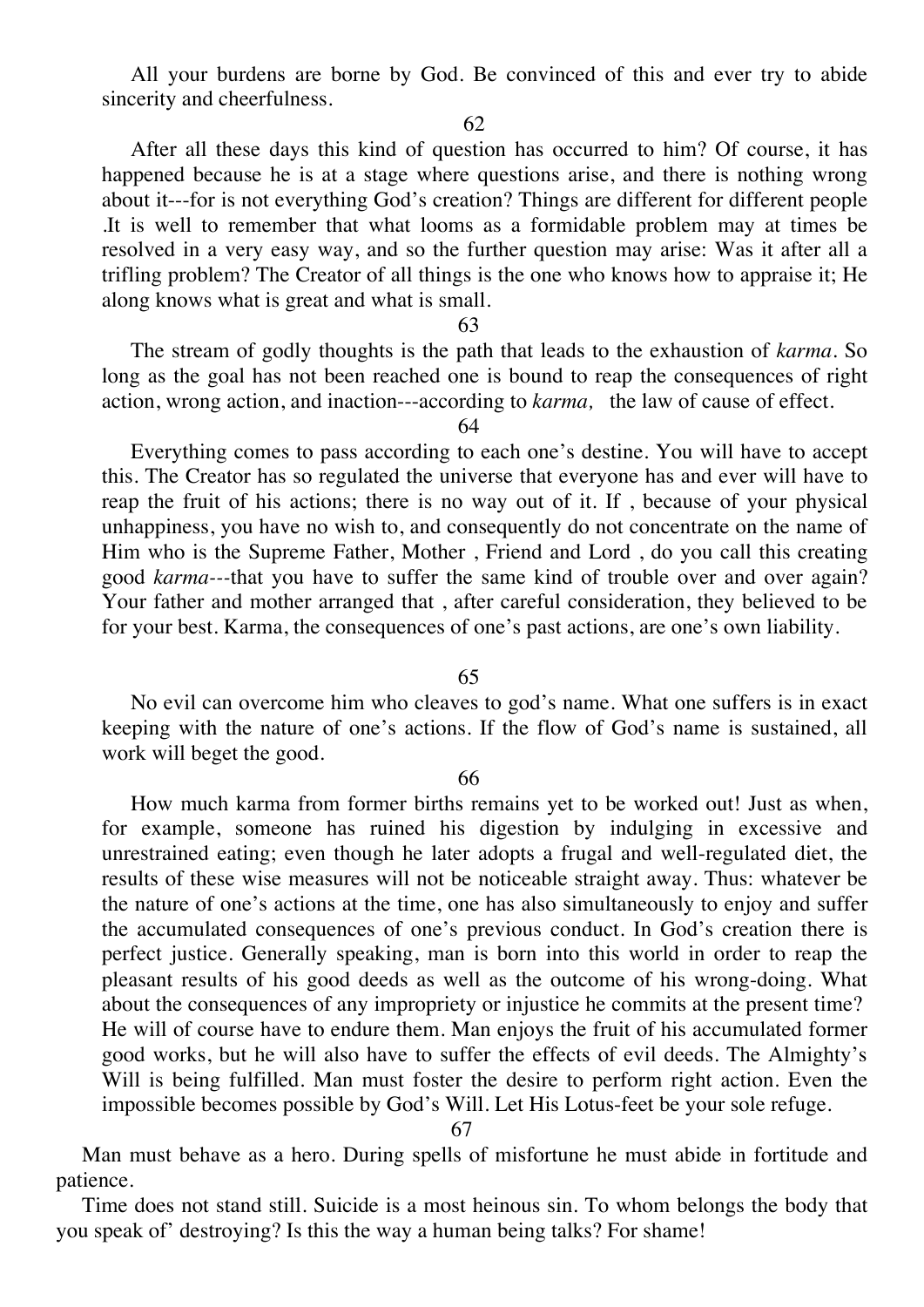This is the time to mould yourself. You will have to resort to renunciation and fortitude. So as to be released from the evil propensities acquired in previous lives, which have led to pain and suffering, try to make your heart the consecrated shrine of the All-Good, and desire desirelessness. The first thing is to feel drawn towards God.

Be unfailing in service. Whatever has to be done for anyone, do it in a spirit of service.

There is yet another matter to which special attention must be paid: sloth has to be abandoned altogether. When it is a question of good deeds or spiritual exercises *(satkarma),*  disinclination and lethargy have to be completely ruled out. The difficulties that may arise when doing anyone a service should be borne cheerfully.

69

 No two days pass alike. Do not allow yourself to be -overcome by despair. Have complete trust in Him in spite of everything ---to Him you should call out in happiness and in pain. If you have fallen to the ground, use it is a lever to raise yourself up again, for it is man's duty to exert himself, no matter what he undertakes.

70

 Misfortune must not be looked upon as a disaster: It would be a sin to do so for who sends misfortune? What *He* does is all-beneficent. Under no circumstances, however adverse, should man accept defeat. "Gurudeva, you do only what is for my real well-being" — keep this thought ever with you. In this world there are bound to be all sorts of troubles. If you have lost wealth and position, let them be gone. Pray to God only for the lives of your family.

71

In times of affliction one must persevere in patience. Although distress and danger are certainly part of man's lot, yet will they be conquered by one who can meet them with courage and calm.

 Conditions vary. During times of misfortune it is necessary to rely on Him with even greater tenacity. There is no knowing through what mishap He may wipe out peril. Sometimes He actually removes danger by adversity. This is why He is called Dispeller of Danger— Saviour.

72

 It is characteristic of human life that it cannot continuously be either full of happiness or full of misery. Just as your good luck has not been lasting, do you imagine this evil fortune will never end? For the present try to gird yourself with patience and fortitude and wend your way with complete trust in God. It is the Will of the Almighty that prevails. Be intent under all circumstances to keep the thought of Him as your constant companion.

#### 73

Where God may place you at any time and under whatever circumstances, recollect that it is all for the best. Endeavour to go through life leaving your burdens in His hands. He is the Preserver, He is the Guide, He is all in all.

74

It is man's duty to try and cultivate faith and devotion. Blows are characteristic of life in the world; thus man is taught to understand what the nature of this world is — and then detachment from pleasure and enjoyment ensues.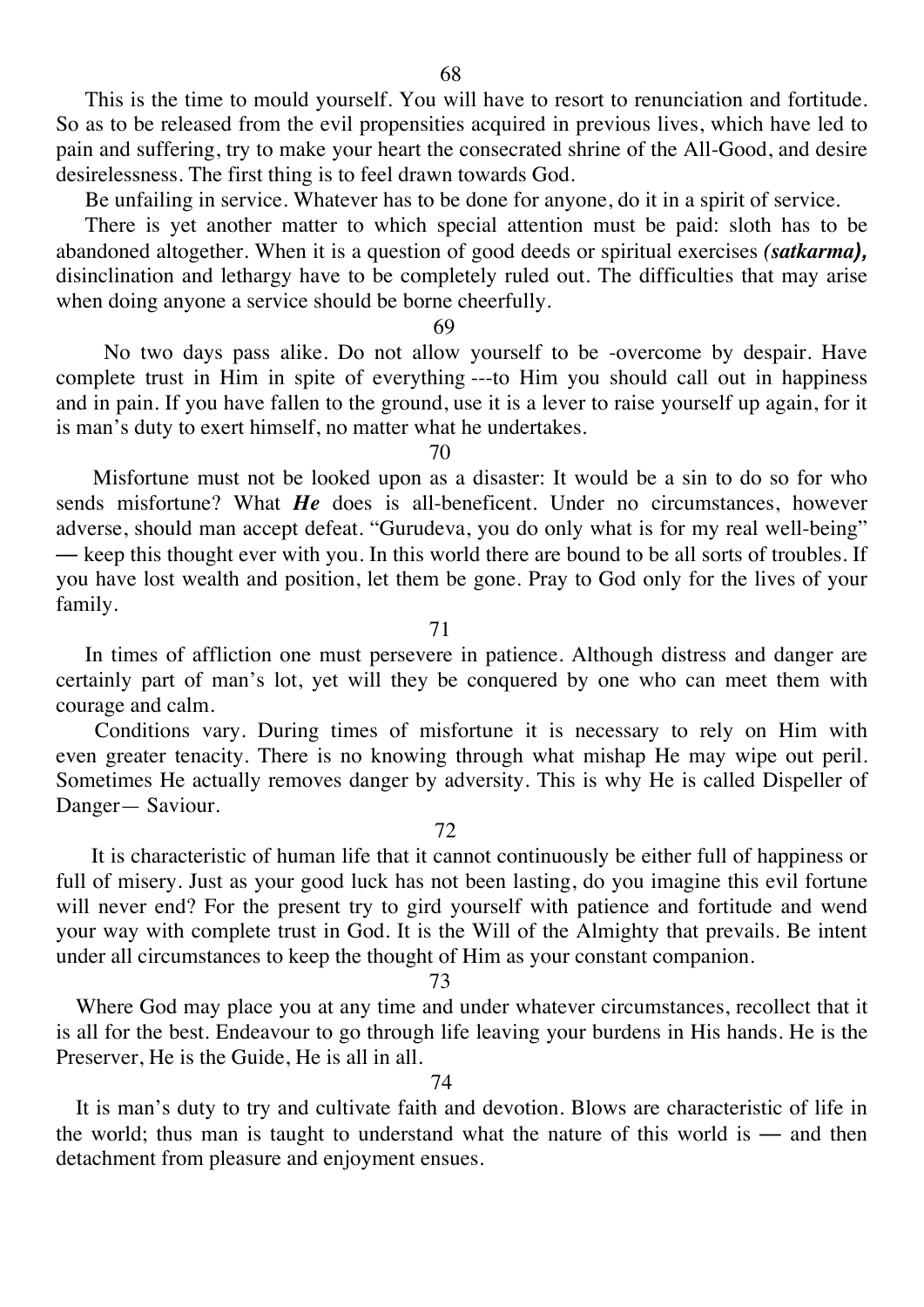At all times let forbearance be your norm. Say to yourself: "Lord, everything Thou doest is for the highest good! Pray for the power of endurance. Nothing happens that is not an expression of God's grace; verily, all is His grace.

Anchored in patience, enduring everything, abide by His Name and live joyously.

76

Whatever happiness or pain is experienced depends upon what one believes and how one views whatever happens. If one wishes to go beyond beliefs, and points of view, one must have faith in the Almighty.

ли в село в село во 177 година во 177<br>177

In all matters depend exclusively upon God. To Him you should submit your heart's petitions and yearnings. Your whole life will have to revolve round Him, you have no other resort; on your own you are utterly helpless, for are you not His creature? Whatever He does is all for the highest

You are certainly not in position to choose what seems propitious to you.

Why should he permit you, who are the offspring of the Immortal, to stray towards that which is of death.

You may deem yourself fortunate, for as you yourself say, God has rescued you from the jaws of death and preserved you to this day. Place your reliance upon Him alone. The sufferings and obstacles bred of desire that you encounter, even these should be welcomed as in fact the doing of His merciful hands. To become agitated is of no avail. If you must be impatient, be impatient for God:

"To this day I have not received any response from Thee and invaluable time has

been spent in vain." Do not let your mind and body be tormented with restlessness induced by worldly longings.

78

He Who has given you what you possess in this world — wealth, distinction, youth -- appeal to Him for his own sake.

You cannot? Why? You will have to! Verily, man can do all things. Who can say what He will give to whom and through what? Everything is His, entirely His. What did you bring with you at birth? Were you not empty-handed? And all you have acquired — is it yours, really?

All is His and whatever happens is His Will. Endeavour to maintain this attitude. Saying: 'It is mine' you grasp at everything— this is the way to court sorrow. Call out to Him because all is His. To yearn thus for Him is real prayer.

All that the world can yield — what is its worth? Have you not discerned down the years the inevitable course of events? In His store-house, where there are riches, relations, the vigour of youth, there are also old age, death, disease and poverty. You will have to experience them all. In this world there is no room for undisturbed ease; don't you see that there is distress at every step? Does it not dawn on you even now to whom you belong? This serious illness of yours, is anyone suffering~ it for you? Can anyone even share it? Why all these worries?

All is His; all is He **;** to leave everything to Him must be your sole endeavour. Invoke His Name, meditate on Him; ever abide in the remembrance of Him. Not praying for anything that is of this world, strive to abandon yourself without reserve to Him. In Him no want of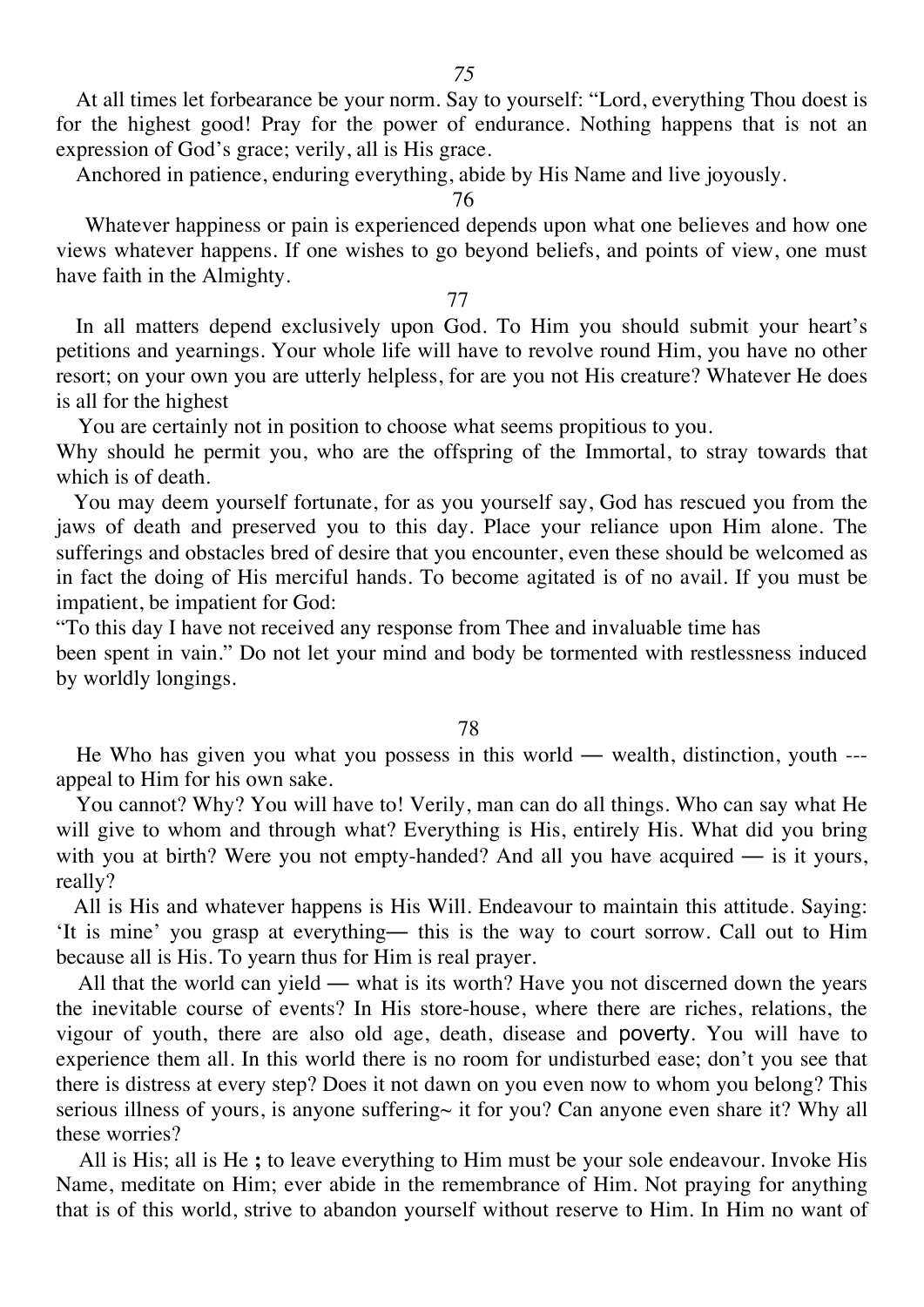any kind exists, no pain, no agony — in Him is all attainment, the summit of fulfillment, rest, repose, tranquility.

79

On hearing the news of someone's illness, Mataji had the following communicated to the sufferer:

"Depend on Him absolutely. In whatever circumstances you may find yourself, sustain the remembrance of Him alone. Let this be your prayer: Lord, Thou hast been pleased to come to me in the form of sickness. Grant me the strength to bear it, gird me with patience, and give me the understanding that it is' Thou Who art dwelling with me in this guise.

#### 80

Abandon yourself to God in all matters without exception. "May He do as He pleases with me, who am but a creature of His hands" — this should be your attitude of mind. It is personal desire that is the very cause of suffering. Why make yourself feel dejected by the anxiety that you will be dependent on others?. Is it you who have created your body? The One to whom you belong is free to deal with it according to His Will; therefore may He do as He chooses. Try your utmost to stand aside and watch patiently as a spectator. When the mind is at ease one speedily recovers from ill-health. In this ever-revolving world, which is upheld by Him who causes it to revolve, a certain calamity has occurred. What is to be done? No matter what has happened, may His Will prevail — live in this spirit. In your present condition constantly think of Him alone.

81

That you are making an effort to arrange for medical treatment is also, the expression of His Will. Verily, He, the One is everything. Thou, in truth, art the disease, Thou art the remedy and the power to heal —in all shapes and forms art Thou alone.

82

Write to him that his condition very often indeed occupies this body's *kheyala.* He himself, by his own effort of will must become strong-minded and drop his negative attitude, which makes him imagine that he cannot and never will be able to, succeed. On the contrary he must be determined that success is possible, that achievement will most certainly be his. He should say to himself:

 "In whatever condition it pleases God to keep me, I resign 'myself, surrendering to Him this body that is His." Just that. With perfect calm and serenity he should pass most of his time lying straight on his back in what is called the "dead pose" [ *savasana)* and silently repeat his mantra in rhythm with his breathing. *There is only one Brahman without a second* — this is what he has to realize. Write to him in plain language that, for him, there is no need of an intermediary.

83

When the *Mahant of* of Khanna<sup>\*</sup>, Sri Triveni Pun Mal~araj, left his body, Mat~jj sent the following message to his great admirer Sri Krishnanandaji Avadhuta:

'Under the semblance of union and under the semblance of separation abides He, 'the Supreme Himself."

\*Khanna *is a small town in [ pre-partition ] East Punjab, now simply 'Punjab' in India. .* 

<u>84 and 2012</u>

Who is going whither and whence from does he come? For this body\* there is no going and no coming. That which existed before exists even now. What does it matter whether one dies or remains alive? Even after death he still exists, so why feel upset?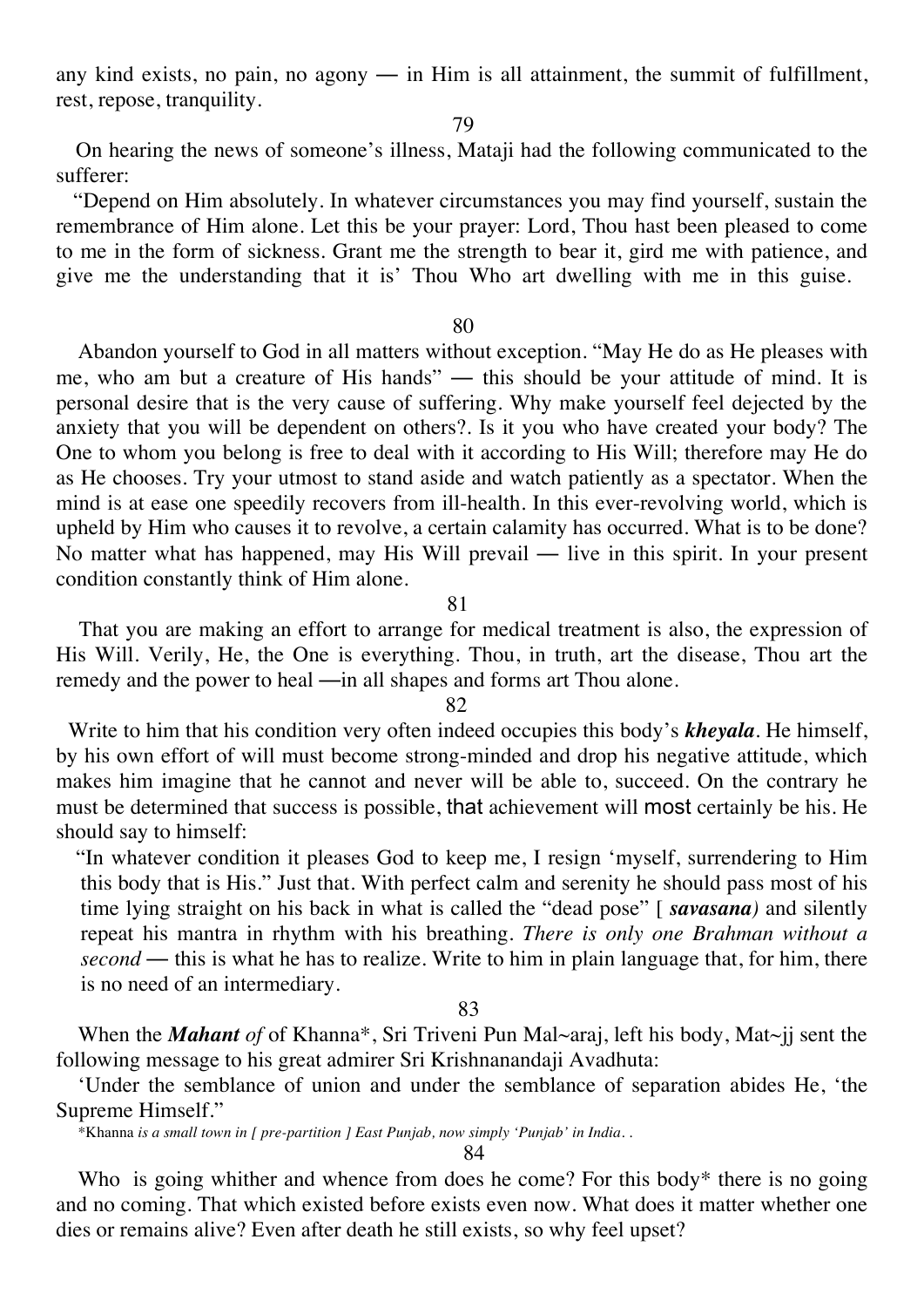\* Mataji

Who belongs to whom in this world? By exhausting one's particular karma, everyone must endeavour to bring to completion his life's pilgrimage. What you are experiencing is the usual state of affairs on the journey through life; therefore do not allow yourself to be so very agitated! If, due to attachment to those with whom one has been united in this world of coming and going, one is utterly immersed in the sorrow of bereavement, how can the pilgrimage along one's own Path become fruitful?- With unbounded vigour and energy one must forge ahead towards the revelation of one's true Self. Travellers on the Supreme Path must strive to complete their journey; Self-realization is its purpose and goal.

**86** 

It is the Will of the Almighty that prevails at all times, such verily is - the law of creation. 'World' *(jagat)* means a ceaseless round of sorrow, temporary happiness, and affliction: to experience this man is born. Do you not see that the world is nothing but this in infinite variety?

For him who has set out on his life's last journey with the name *Durga on* his lips, there should be no grief, no tears; at any rate try your utmost to hold this attitude. If weep you must, weep for God. Blessed is he who breathes his last pronouncing God's Name. One must strive to keep one's mind ever concentrated on His Feet.

Pray for the Guru's Grace and constantly remember His Lotus-feet.

#### 87

Life's journey is bound to proceed inevitably in the manner you describe. Search in every home and see how many people can be found who have never known bereavement. This is why the only way out of this misery is by the path to Self-Realization.

#### <u>88</u>

In every home God is present in an infinite variety of guises. For the very reason that one has -entered life, one has to quit it again — be it sooner or later. While living as a householder, this terrible, smarting pain is unavoidable it is similar in every family. Does any balm exist to soothe this burning agony, save to take refuge in Him, from Whom all beings emanate, by Whom they are succoured, and in Whom they ultimately are absorbed?

89

Do not feel distressed because you are deprived of' his physical presence. It is the duty of the nearest and-dearest of the departed to pray that he may progress on his upward path. However, if tears rush into your eyes because he has left his body, then cry invoking God. To weep for God is everybody's one and only hope. Also perform as perfectly as possible the duties prescribed by the *sastras* for the wife and son of the deceased.

90

What can be expected from this world, whose very nature is constant flux; times are ever changing. To live in time is to be bound by it — by death\*. If you do not rise above time, how can you escape the clutches of death? Had time not borne away the moment that brought you such acute distress and agony, would any life be left in your body? This is the way of the world. What you have experienced happens continually to every family, in one form or another. Console yourself with the thought that this is how the world is fashioned.

When one resides in a country not one's own, how can one possibly evade the hardships that are a foreigner's lot? Your Motherland is where there is no question of distress and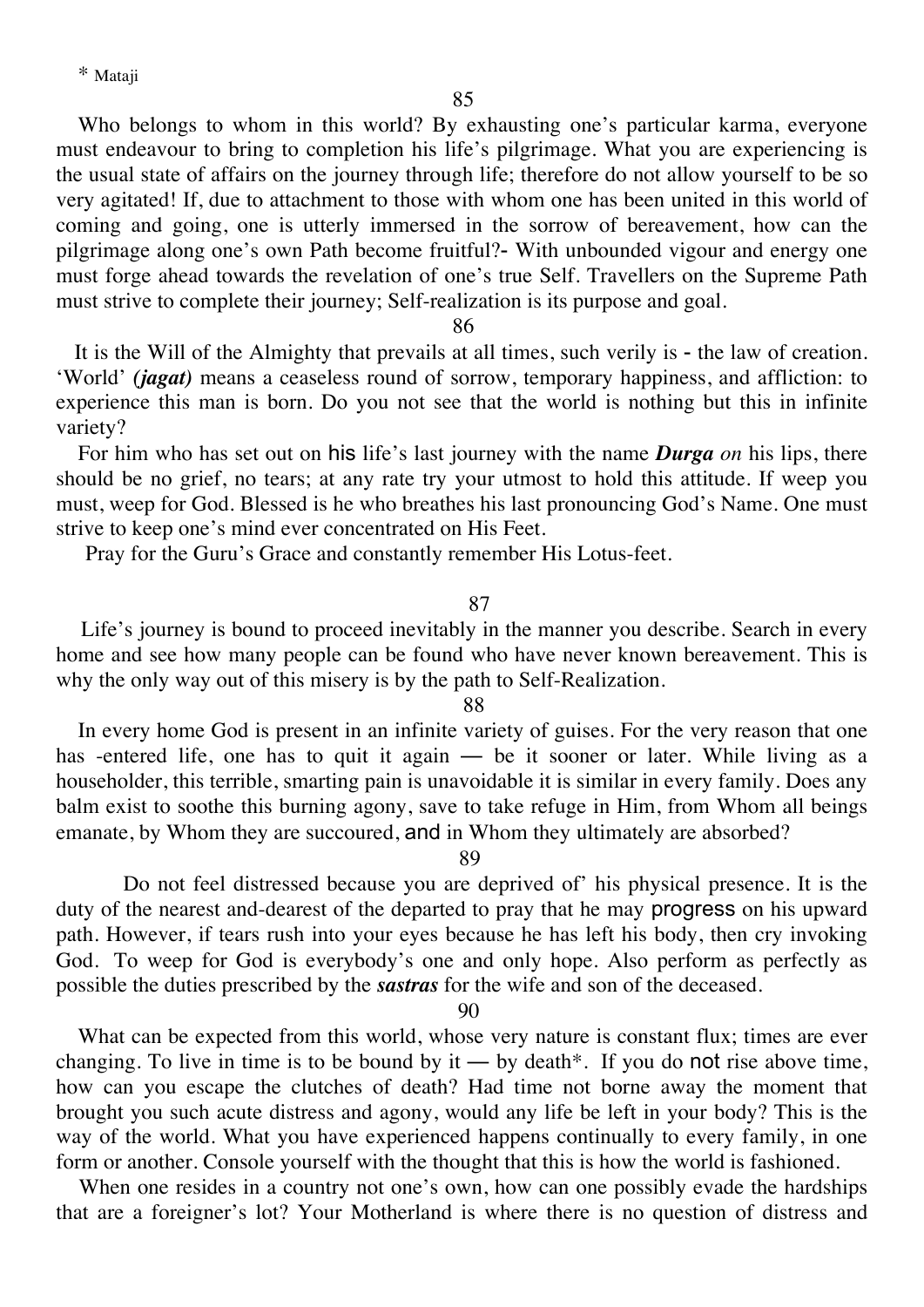sorrow, of' violence and hatred, of estrangement, neither of the opposites of **light and** darkness. The endeavour to find himself in his real Home, in his true nature, is man's sole duty. Courage and steadiness are what is required.

*\*kala* means both 'time' and 'death',

#### 91

#### *On learning of the death of a devotee's mother, Mataji said:*

"Write to my friend: The fortunate, the blessed one *[According to Hindu tradition, it is most auspicious for a woman to die while her husband and all her children are alive]* has ascended to the abode of Peace leaving behind her husband, her sons and daughters. To weep and mourn the loss of her body is not right, although it is natural that tears should flow. You will have to resort to fortitude. Just as parents are always eager to make the happiness and peace of their children their own, it is equally the duty of children to adopt a similar attitude with regard to their parents. Human beings who have not attained to the final Goal but are still struggling on the way and live in this w6rld, identifying themselves with the body, cause themselves much pain by becoming agitated and crying out in anguish it is indeed deep suffering. Those who have passed away have no means of expressing it, yet this anguish troubles them. Nobody wishes to cause distress to his loved-ones. Recall to mind: Your mother is as your self, the one who bore you —her peace should be your peace. What has happened is God's dispensation, and all men are His very own. Where and how, on what path and in what state He keeps anyone depends on the Will of the Almighty.

'Do not let your father notice that you are depressed. Serve everyone in a beautiful and graceful manner. Feel that God has entrusted you with the service of the family. Do not allow your father to become gloomy.

 'To see the shadow of grief on the faces of his children will intensify his unhappiness greatly; mindful of this, be careful to remain composed in your father's presence."

#### 92

#### *On receiving the news of the unnatural death of a devotee's son, Mataji said*:

"Write to the parents that there is nothing to be done by them at present except to abide in fortitude and bear their tragic bereavement with heroic strength and calm. Such is the law of God's creation. In some cases events of that kind --are brought to an end by a special curse of this sort. The current of life i. the world, is indeed made up of joys and, sorrows, for man is born to reap the fruit of his past actions. Therefore, having been blessed by birth in a human body it is one's duty to pursue unceasingly the path that leads beyond pleasure and pain. Verily, quite often by annihilating misfortune through misfortune God attracts man to Himself.

"That you have today been plunged into an ocean of grief by the deceased, and also whatever he himself has -had to suffer, must be understood to be the result of some very grave karma. Nevertheless you should keep in mind that even through this terrible blow he is advancing on his upward path. Pray to God for the welfare of his soul.

 "Being the offspring of a religious family he has consequently had the privilege of a certain amount of *satsang.* You know, father, that the Self is indestructible and that only the body is subject to change and decay.

" That this body [ Sri Ma ] ] does not usually speak about past and future is well known to you, father and mother. If opportunity offers, both of you may attempt to go on a pilgrimage some time. Even though you are suffering unbearable agony through the loss of your son, it is imperative to endeavour to calm yourselves by the remembrance and contemplation of God. Also let either of you, regularly every day, read a small portion of the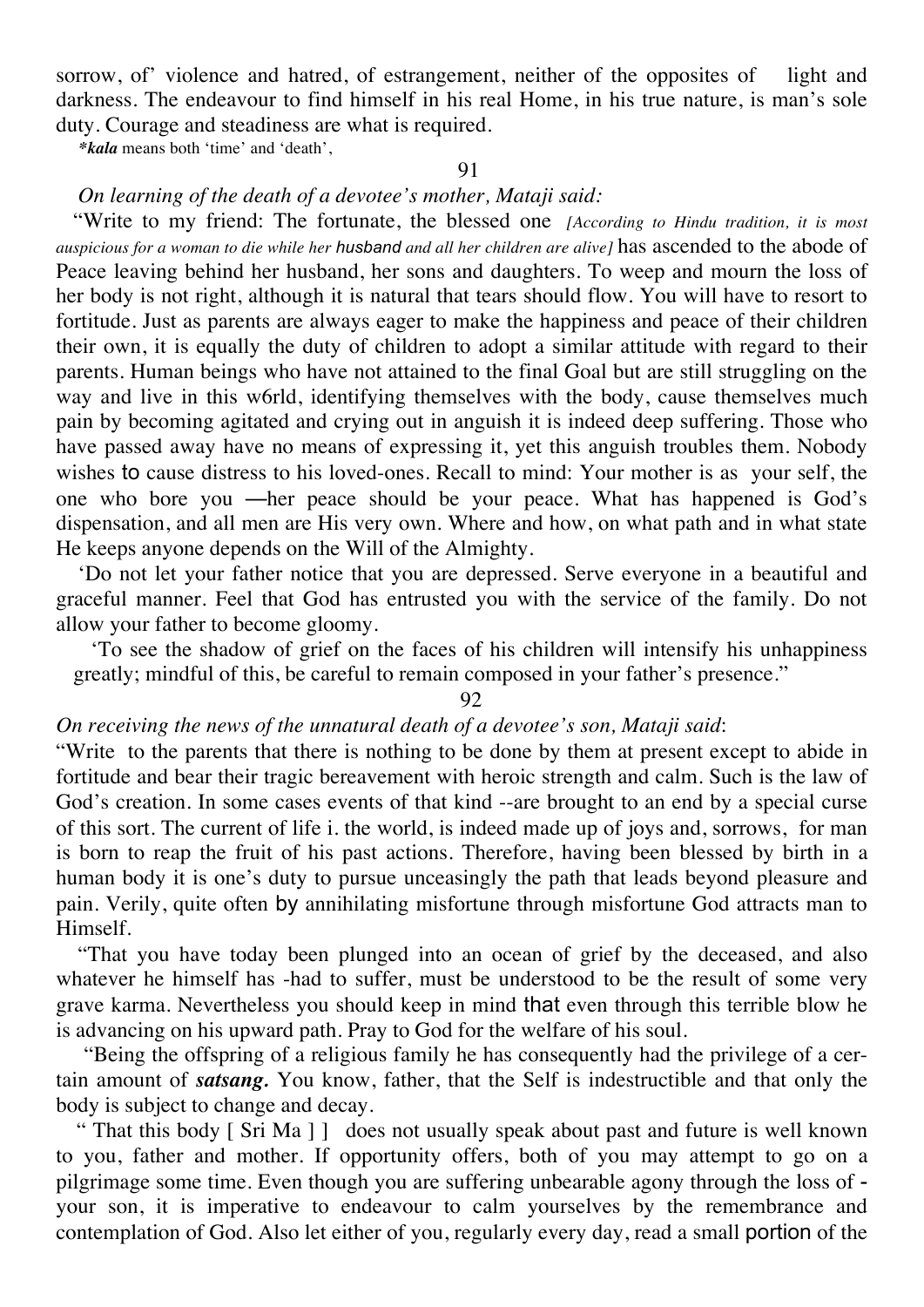*Srimad Bhagavat .*When you have completed the whole of it, start again from the beginning, and so on. While reading imagine that your son is by your side, listening."

93

The following message was sent to someone who had discarded his sacred thread out of grief over the death of a beloved member of his family:

"So you have cast away your sacred thread? Well, Well! Of course, you are bound to do what gives you peace of mind. In this world, when a man dies his wife does not accompany him, neither does the husband go with his wife when she passes away, nor the son with his dying father. How can anyone of his own will go with his loved ones when they depart from this world? Surely this is self-evident! Everyone has to live his life according to the results of his past actions.

 'Now that this misfortune has befallen you, have you given up eating, have you renounced your wife and children, your friends and relatives? Have you left off wearing clothes, or sleeping, or talking to people? It is true that you have been plunged into a sea of misery. But what possession of yours has gone with him who died? Only your sacred thread? Your parents' gift of love and esteem, so precious as an aid on the way to the eternal Goal of human life! If today you resume the sacred. thread in honour of him who has left this world, it will keep his memory alive in your heart. You had accepted it for his sake, this symbol of all that is an aid towards immortality. To discard the sacred thread, once it has been assumed, is a matter of deep regret for the ordinary man. Surely, you could keep it in. remembrance of him who has passed away.

"One should not pray to God for any person; all prayer has to be solely for That which, when found All is found. The wearing of the sacred thread is also meant for this purpose."

94

 If you are not seeking God, you might, at your own sweet will, throw away anything whatsoever — why only the sacred thread? The desire to obey impulses of this kind will arise most certainly in those who do not aspire after God for His own sake, who do not love Him; it is their attitude towards life--their natural bent. If you have the power to destroy, why have you not by this time done away with all the obstacles that are hampering you? Nobody of himself has the power to lift as much as a blade of grass. It is His Will, the Almighty's Will that alone, prevails. At times, it is true, man is made to suffer. But thereby, also He, the Fountain of Goodness, does what is for man's real welfare; yet, to realize this is perplexing for the ordinary person.

To be without a sacred thread, without the *Gayatri* is inauspicious, nay, harmful for a *brahmin .* To what extent are you able to judge which the right path is for you? Allbeneficent is everything that He does who is Goodness Itself.

Right speech is solely to talk of Divinity; all else is but torment and futility\*. [\* *Hari katha hi katha; aur sab vritha aur vyatha—free Hindi rendering ]*

95

Such is life in the world. Girded with fortitude like a hero you must try to steady yourself. There is simply no hope of peace save in the contemplation of God. Let this be our firm conviction. It is man's duty under all circumstances to seek refuge in Him by virtue of Whose Law all things are wrought. Not to wail or pine for the physical presence of the departed should be your sole endeavour. This is a journey that everyone, without exception,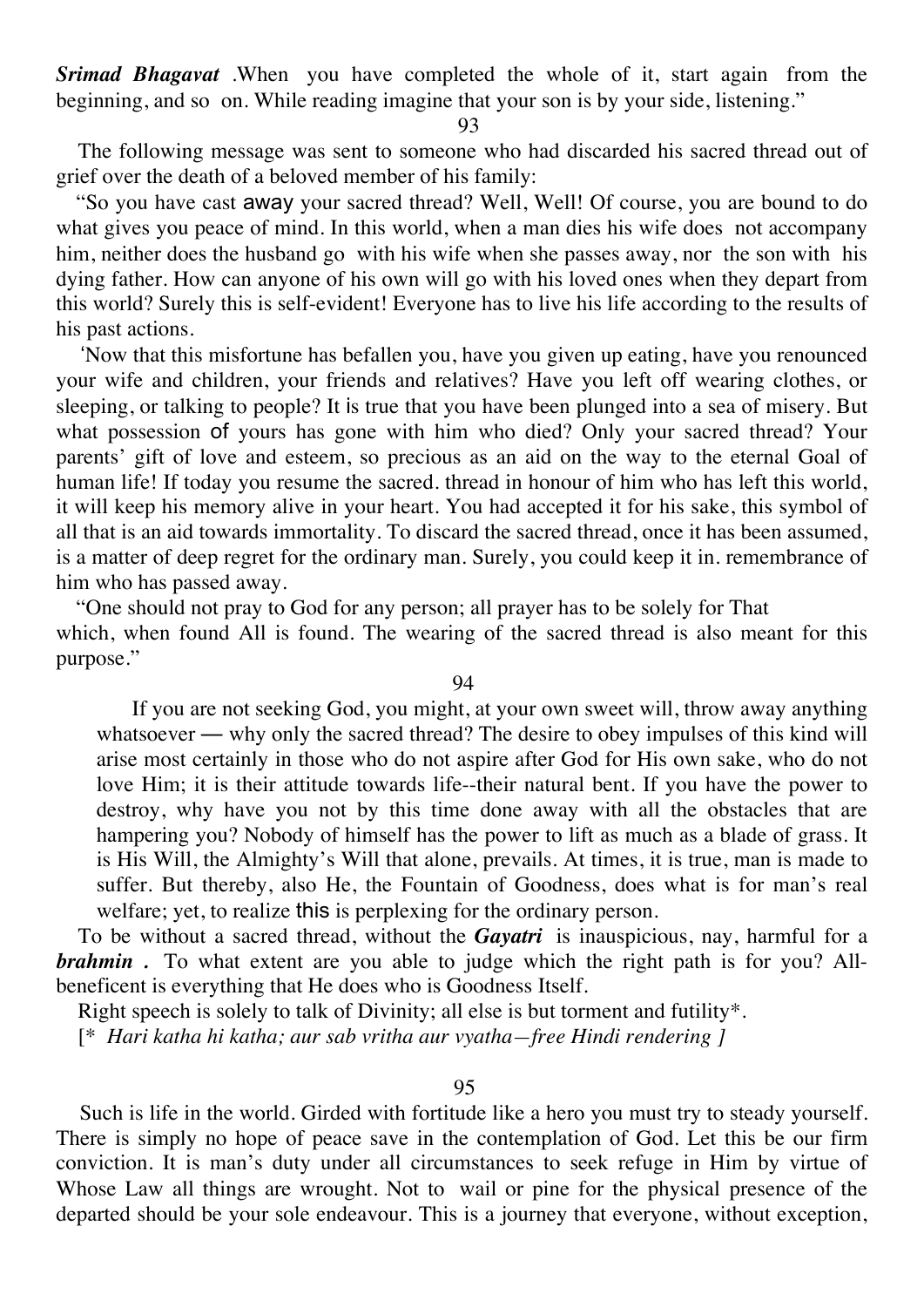has to undertake, and it is necessary for each to prepare for it. Those who have been received into His arms should be entirely given over to His care.

Regard whomsoever you serve as the Supreme Being. Rely on Him absolutely.

96

To attempt to summon the spirit of the departed is not advisable. Very often some other being responds, and the ordinary is not in a position to distinguish between a genuine manifestation and a fake. Therefore it is harmful. Someone who took part in spiritualistic séances became insane. Against his mother's' wishes he continued to do so. To actually get individual into touch with the spirit of the dead one is difficult for the average person. Do not let your mind be occupied with any such matter. On the level of the Self *(Atma )* you are one with sour deceased daughter. In this world happiness alternates with sorrow. Bear in mind that, as the Self *(Atma ),* she is with you — within you. This is the truth, not fanciful thinking. Birth and death happen in fulfillment of the divine Will. In all shapes and conditions is but He alone.

97

God's Holy Name is Itself the rite for exorcising undesirable influences. In the presence of God's Name ghosts and evil spirits cannot remain.

98

Do not give in to your inclination to think about ghosts and apparitions; rather keep your mind solely on God's Name and meditate on Him. In the presence of His Name no other power can function. This is the truth, be firmly convinced of it. The moment you have recourse to God's name you should feel that no lesser power can touch you. If at that time you are aware of any physical anxiety, be quite certain that it is merely a bodily reaction.

99

When he retires for the night, he should repeat the Lord's Name and fall asleep doing so. If he be afraid even then, let him place a sacred book like the *Bhagavad Gita,* the *Candi* or the *Ramayana* near his head. Besides he should unceasingly sustain the flow of God's Name and remember that where Scriptures are, there is He Himself, and no fear of any kind can exist is His Presence.

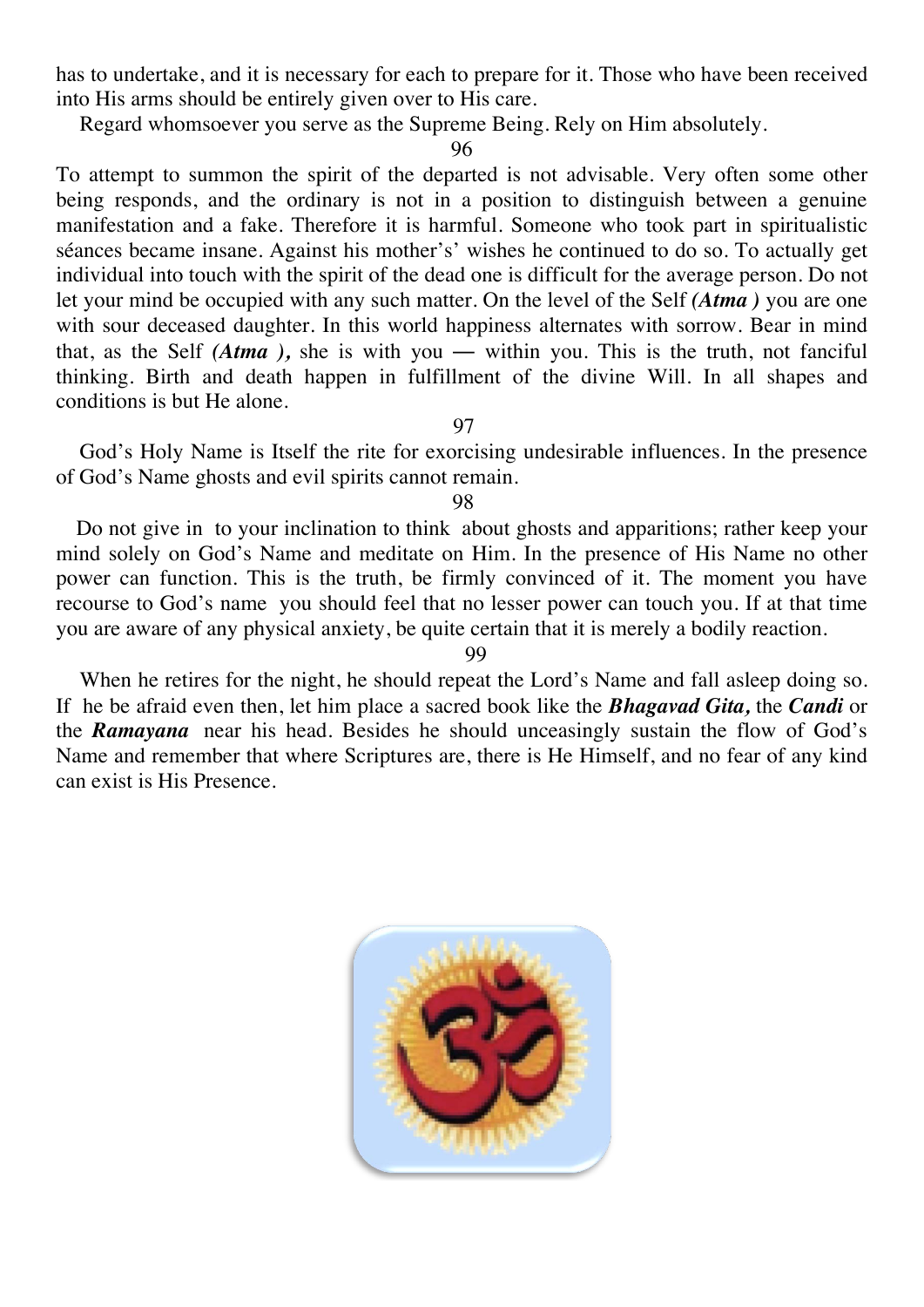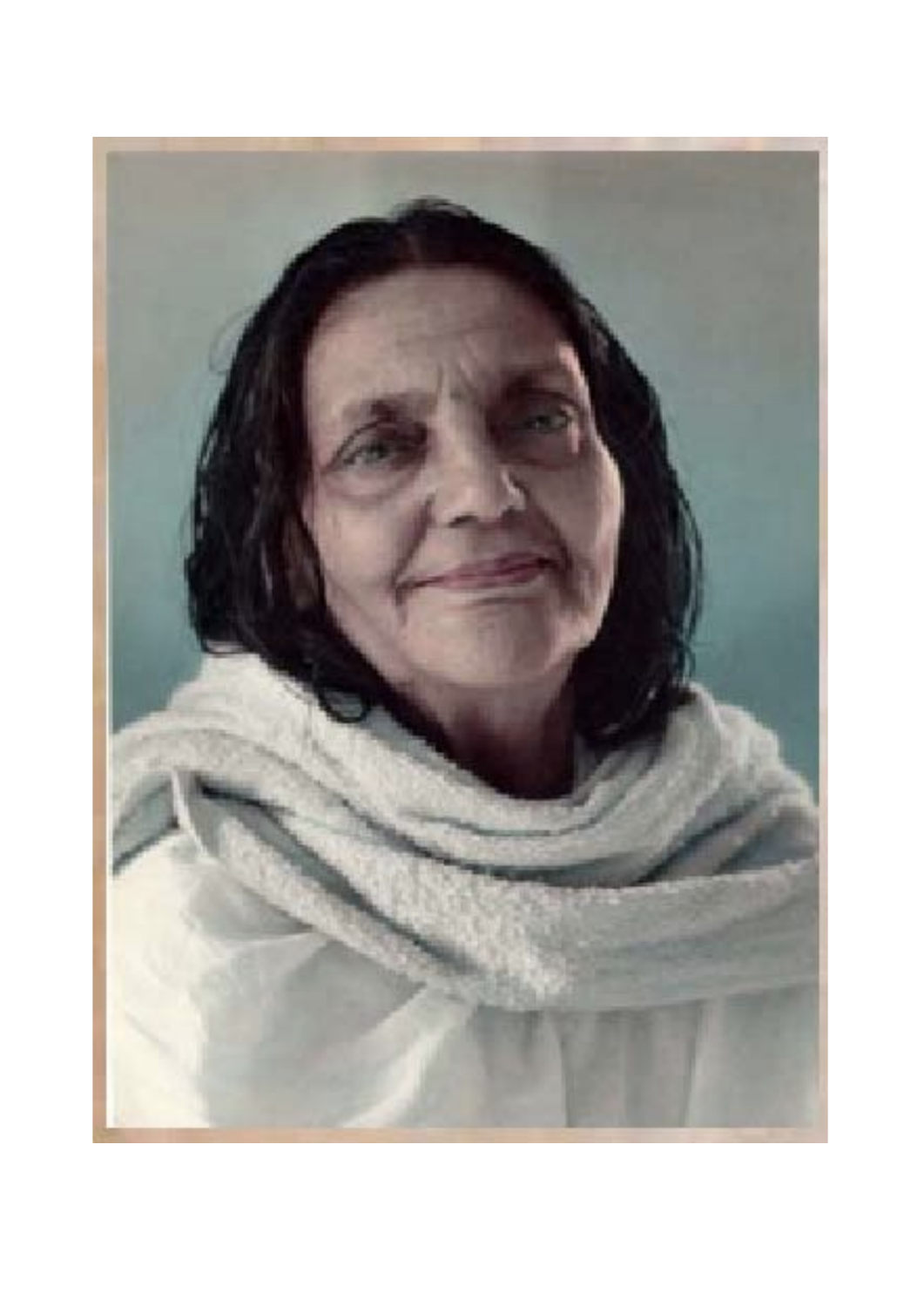# PART II **THE PATH OF SELF-REALIZATION**

#### 100

The Self, Self-contained, calling to Itself for its own Revelation — this is happiness.

101

The intense desire for God-realization is itself the way to it.

#### 102

God, the Self, is all-pervading. Where is He not? In all forms and in the formless, in all names and the nameless, in all places and conditions, at all times is He. When the desire for Realization awakens, this is an actual manifestation of Him, the indivisible One. Since all names are His indeed, He will let Himself be grasped by any one of them.

 The keen desire to attain to the Goal must be conceived. The very fact that Selfrealization is one's goal means to seek and to find.

103

Whether it pleases you or not you will have to make the Eternal your constant companion just like a remedy that has got to be taken. Without loving God you will not get anywhere. Remember this at all times.

#### 104

If you are able to love God really — this is the consummation of all love.

 *105*

Be truthful in every way. Without purity one cannot advance towards Divinity.

#### 106

Speak the truth to all. Secrecy, slyness and deception amount to cheating. They only taint the mind and set one floating on a sea of misery.

A truthful, pure and holy life tends towards joy and happiness supreme.

#### 107

Truth itself will assist in every way him who has gone forth in search of truth.

#### 108

On the journey through life in this world nobody remains happy. The pilgrimage to the Goal of human existence is the only path to supreme happiness. Try to tread that path which is your very own, where there is no question of pleasure and pain, the path that leads to freedom from egotism and to the highest Bliss.

#### 109

Everyone runs after happiness and enjoyment. Yet, supreme happiness and bliss- are ever *There* and nowhere else. That which is eternal must be revealed, and then the question of going in search of anything does not arise.

#### 110

Be anchored in fearlessness. What is worldly life but fear! When you live in the grip of fear, must you not be afraid? It is futile to expect fearlessness there. That you may be delivered from all sorrow you should endeavour to let God be your one and only support.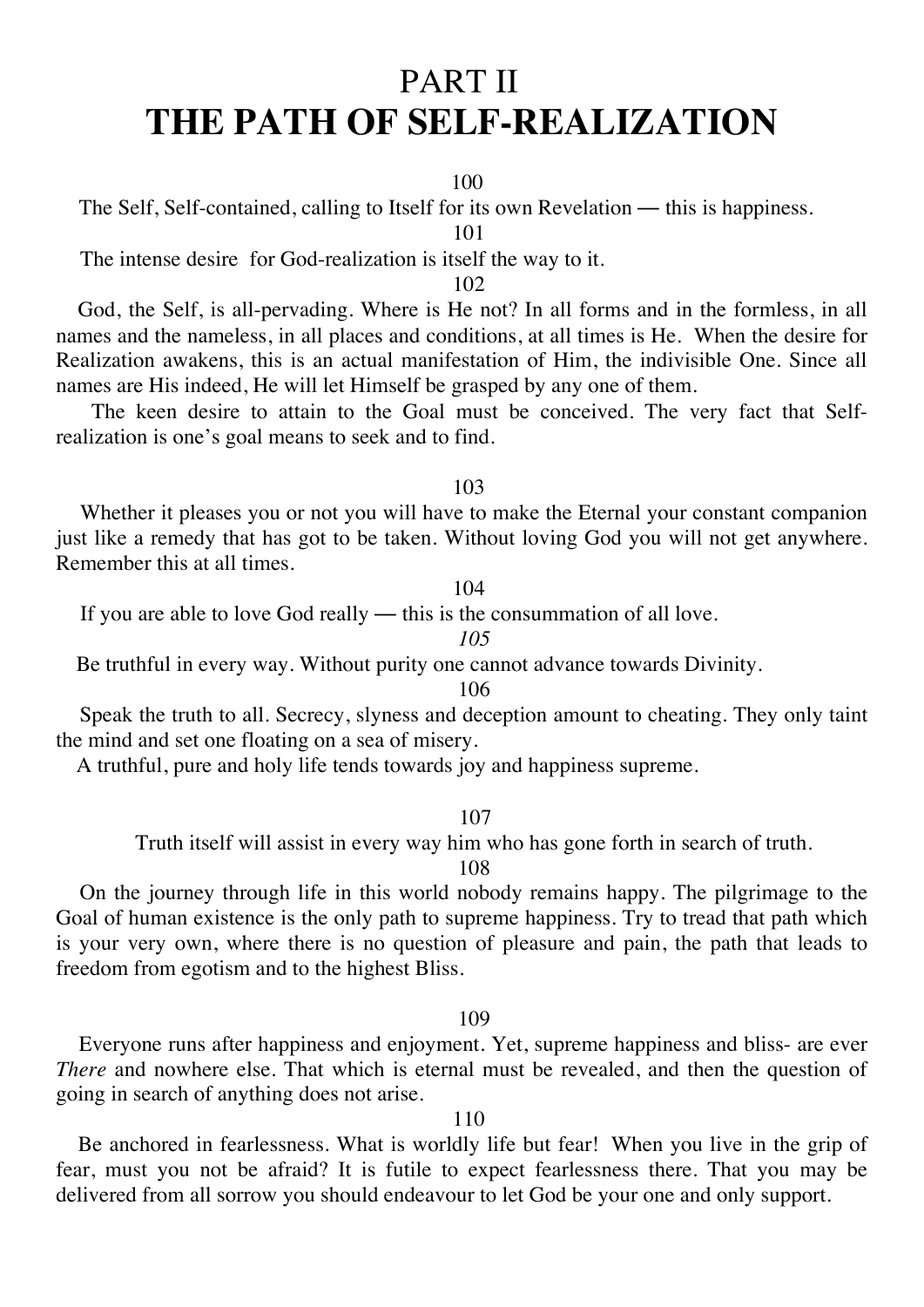To forgo the shelter that the life of the householder *(grihastha asrama)* affords in order to devote, one's days wholly to the Supreme Quest is difficult.

If you are capable of this — very well. But examine carefully the promptings that come from within. *His* Will be done.

#### 112

How can one be a human being without fortitude? To attain to Truth one has to endure all hardships, ever abiding in patience. It is the obstacles that give birth to patience.

#### 113

Those who, prompted by a deep yearning for the vision of the Supreme Being tread this long and difficult path, can do so only by His grace. To take refuge in patience is the only acceptable attitude of mind. One must' never lose hope. Wherever you may be placed and under whatever circumstances, let your thinking be centred in Him and in Him alone.

#### 114

Write to my friend and tell him that he must become a traveller on the path upon which Peace is found. He will certainly have to undertake the pilgrimage to where no death exists and no decay, where everyone is ever present. Who is it that dies and who that appears in the guise of death? Unless these things are known by direct perception, there can be no release from this ocean of misery. Let my friend strive without ceasing to abide in the presence of Him, the remembrance of Whom for ever puts end to sorrow.

#### 115

A pilgrim on the path of Immortality never contemplates death. By meditation on the Immortal, the fear of death recedes far away; remember this! In the measure that your contemplation of the One becomes uninterrupted, you will advance towards full unbroken Realization.

#### 116

He who yearns for God will find Him, and for the man who has found film, 4eath dies. One should look forward. to the vision of God which is the death of death and endeavour to let one's, mind at all times be engrossed in activities or practices that may prepare one for such a vision. You do not know in what shape or manner God Himself is with you. Ever try to spend all the twenty-four hours in the contemplation and remembrance of the Supreme Being, in, the repetition of God's Name or the study of books of' wisdom. By some realization, by a divine mood or appearance, even by tears shed in longing for Him, the One at times makes His Presence felt. Endeavour to keep your mind absorbed in the thought of Him and in readiness to experience His touch in all forms and modes of being. The day that is gone will not return. Try to make the best use of every precious moment, being ever intent on the realization of your own *Self.*

#### 117

When you first began to learn to read and write, you surely did not examine the reasons for and against doing so, did you? You accepted what you were told.

Even if all sorts of critical thoughts arise, call to mind that they are only due to your lack of understanding. They are certainly not the outcome of pure wisdom. Try to accept as much as you can, as is appropriate to the occasion. Discard laziness and exert yourself. It is natural that the mind should find all sorts of reasons for not doing *sadhana ;* yet your aim must be to persevere in it. Reject such thoughts as ' I shall not be able to do it *;* it will not be possible."

Suffering is of the body only. Despite all such discomforts officials and businessmen attend to their work. How painstaking they are! Create time for everything! The purer, the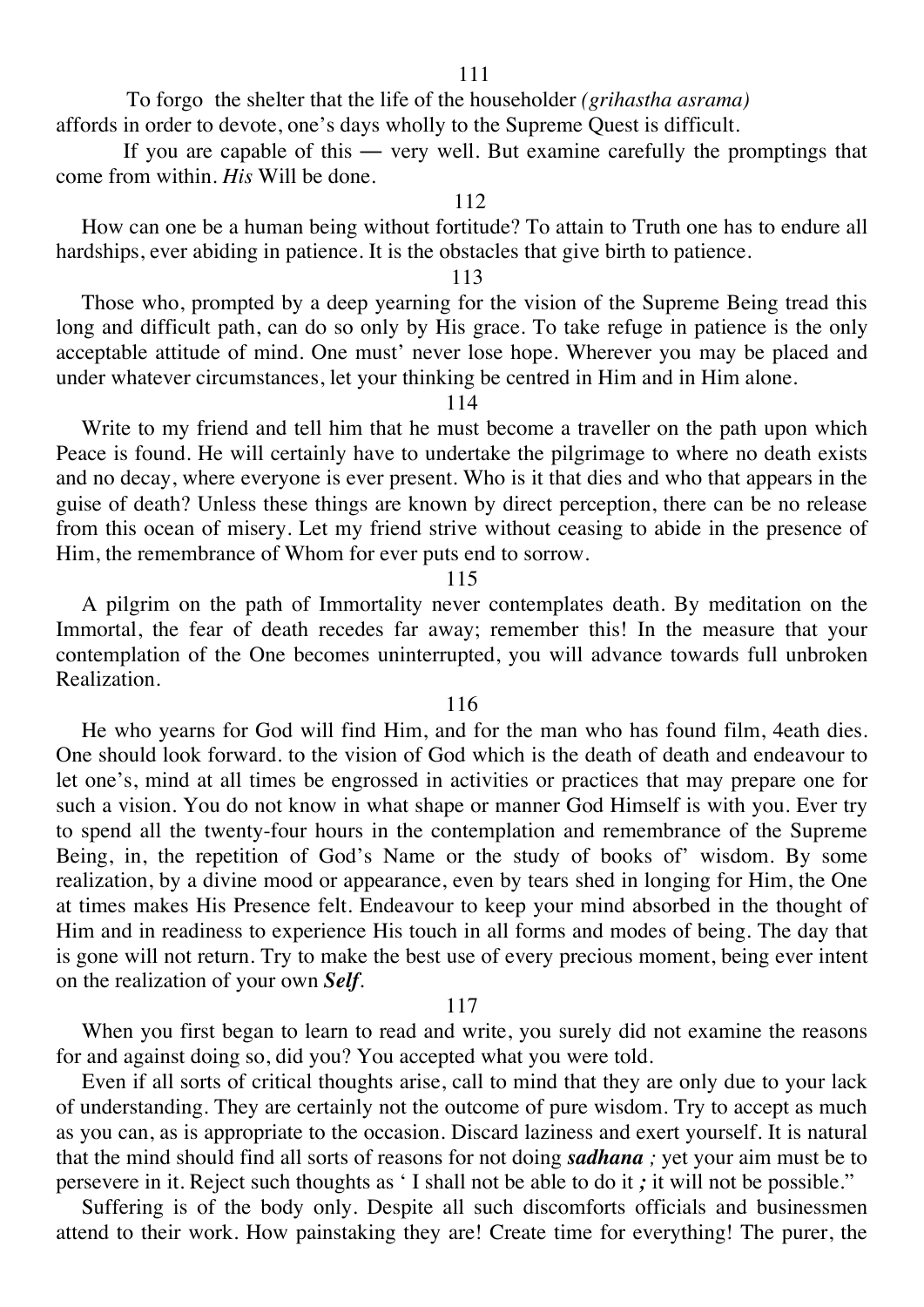more transparent you can make your mind, the greater will be your possibilities of spiritual progress.

#### 118

It is the pure, undefiled flower that finds a place at the Feet of the Lord and nowhere else. Take great care to spend your life in spotless purity, worthy to be dedicated in worship to the Lord. Speak about Him. Meditate on His Glory, try to see Him in everyone, Him Who is the Self, the breath of life, the heart of hearts. You feel lonely? In very truth you are not alone. Does the Supreme Friend ever forsake His friends?

#### 119

*Ishvara,* the Lord of the world is not a thing to be perceived by the senses or grasped by the mind. By contemplating the Divine, peace is won. God Himself draws you towards Him.

#### 120

That from which spiritual inquiry has arisen and which has created you and all that is manifest is *Ishwara***,** the Lord of the Universe.

To be sure there is a way of approach even in terms of gain and loss: not to aspire to Godrealization is loss and to aspire to it is gain — although He is Self-luminous (and therefore no effort can bring about Illumination). He and He alone is the one thing needful, all the rest is worthless. Without Him man cannot live, where is the place where, lie, is not? Therefore, to leave Him is impossible, He cannot be excluded. Because He is All –in-all. Such is the nature and the mode of His play. Through illusion *(moha)* you forget Him. All trouble is due to ignorance alone.

If man endeavours to live his life in the world according to dharma, the dictates of religion and righteousness, he will gradually overcome sorrow and will progress towards peace. Without Him Supreme Peace cannot be found.

#### 121

In everything and in everybody is but the One Himself. Try to be constantly aware of the fact that whatever is perceived at any time, in whatever way, is but a manifestation of the Supreme Being. How can the perceiver be excluded? Exclusion and non-exclusion are also none but He. Even the feeling of the absence of God is His manifestation—so that His presence may be realized.

#### 122

We should not allow our attention to wander at large, but stick to a particular aim or object. Nevertheless to begin with we shall have to choose an object that is suited to our sadhana. To 'live in solitude' means to be solely in the company of the one beloved, does it not, father? Only when one is unattached and without cares and worries can there be freedom from conflict and perplexity. Write to him that he has no cause whatever for worry. The grace of the Lord flows down unceasingly at all times. A person, who has made Godrealization the one and exclusive aim of his life, has already found refuge in Him — even though He may, for the time being, declare Himself by His absence.

123

Keep your thoughts on Divine things *(Hari katha,).* To surrender mind and heart and body to Him Who is their Lord gives peace; but to expect peace from the world will of a certainty bring sorrow in its train. Try to live a life of holiness and simplicity, in other words, be established in godliness and virtue. Why dissipate mind and body by useless worry? He unfailingly does what is for the best. Why, by harbouring only longings and desires invite sorrow? In whatever circumstances you may be placed, reflect thus : "It is all right, this was necessary for me; it is His way of drawing me close to His Feet," and try to remain content.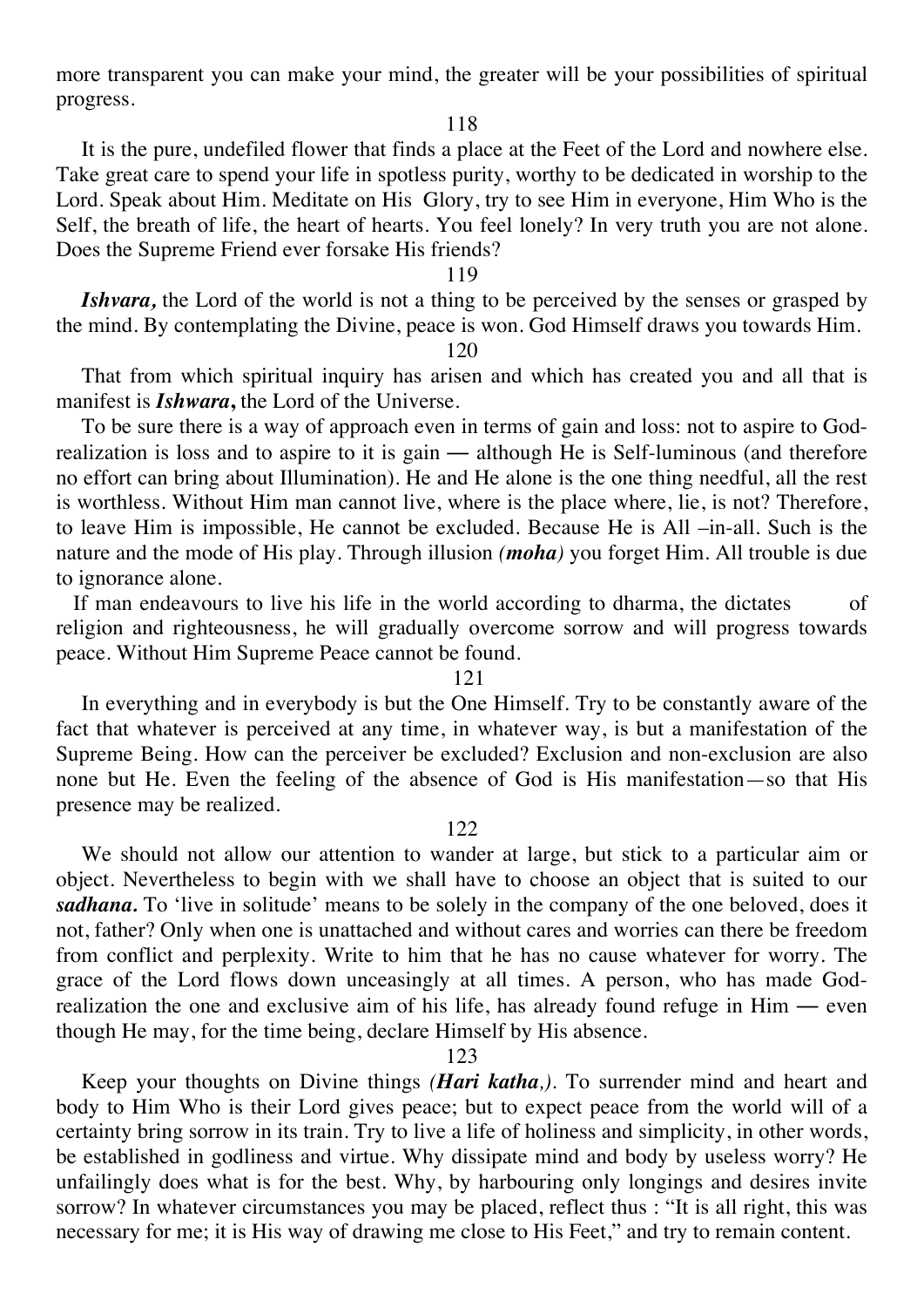By Him alone should your heart be possessed!

#### 124

When there is constant effort to grow into the awareness of THAT which IS, there is hope that in time this awareness may become permanent.

#### 125

Always keep yourself in a state which is favourable to the contemplation of the Divine. Thus will be provided the right sustenance for the mind.

#### 126

Who am I? With this attitude endeavour to let the mind stand back as a witness. Search after your Self. As long as may be, sit immersed in meditation, becoming quite still, steady and fully concentrated.

#### 127

Throughout the twenty-four hours abide in the awareness of the Presence of God. Then only can there be hope of Realization. Who can foresee at what moment He may choose to reveal Himself? This is why one must ever keep wide awake.

#### 128

Let your thoughts dwell constantly on the Supreme Reality **—** endeavour to let your mind be absorbed in THAT.

At all times be truthful in speech, uncompromising in self-discipline, and devote yourself to the study of books of wisdom and to *satsang.* Cherish the company of those who are helpful to your quest, avoid those who distract you **—** in other words, hold fast to the Good and shun the merely pleasurable. If you live in this spirit, the help you need will come to you naturally — unasked.

#### 129

Day and night should be spent in the quest for God *(sadhana bhajana ).* The desire to find Him has to be specially fostered. To be a human being means to place first and foremost the desire to know One's Self. Except for the little time necessary for the service of the family, all the rest must be devoted to *japa*, meditation, the reading of scriptures, worship, prayer, self-dedication. Yearn and cry for Him for His own sake. If opportunity arises, seek *satsang.* Whenever this is not possible strive to keep the constant awareness of God's presence enshrined in your heart.

#### 130

To frequent the company of saints, sages and seekers after Truth is incumbent on man. Association of this kind will help to awaken his interest in That which is Real. The more consistently one seeks the fellowship of the spiritually-minded the greater will be the benefit.

#### 131

To associate with pilgrims on the path of Self-realization means to open oneself to good sense, to right discrimination. But taking a wrong path leads to distraction and restlessness.

#### 132

When no opportunity can be found for coming into the physical presence of the holy and wise, it behoves one to contemplate *Vasudeva,* the Divine Dweller in every human heart. By cultivating His Presence one prepares oneself. One should select activities and surroundings that are apt to induce divine thoughts and aspirations *(sad bhava).*

#### 133

Just as without the help of teachers and experts one cannot become proficient in the worldly knowledge that is taught in universities, so the sublime knowledge of the Absolute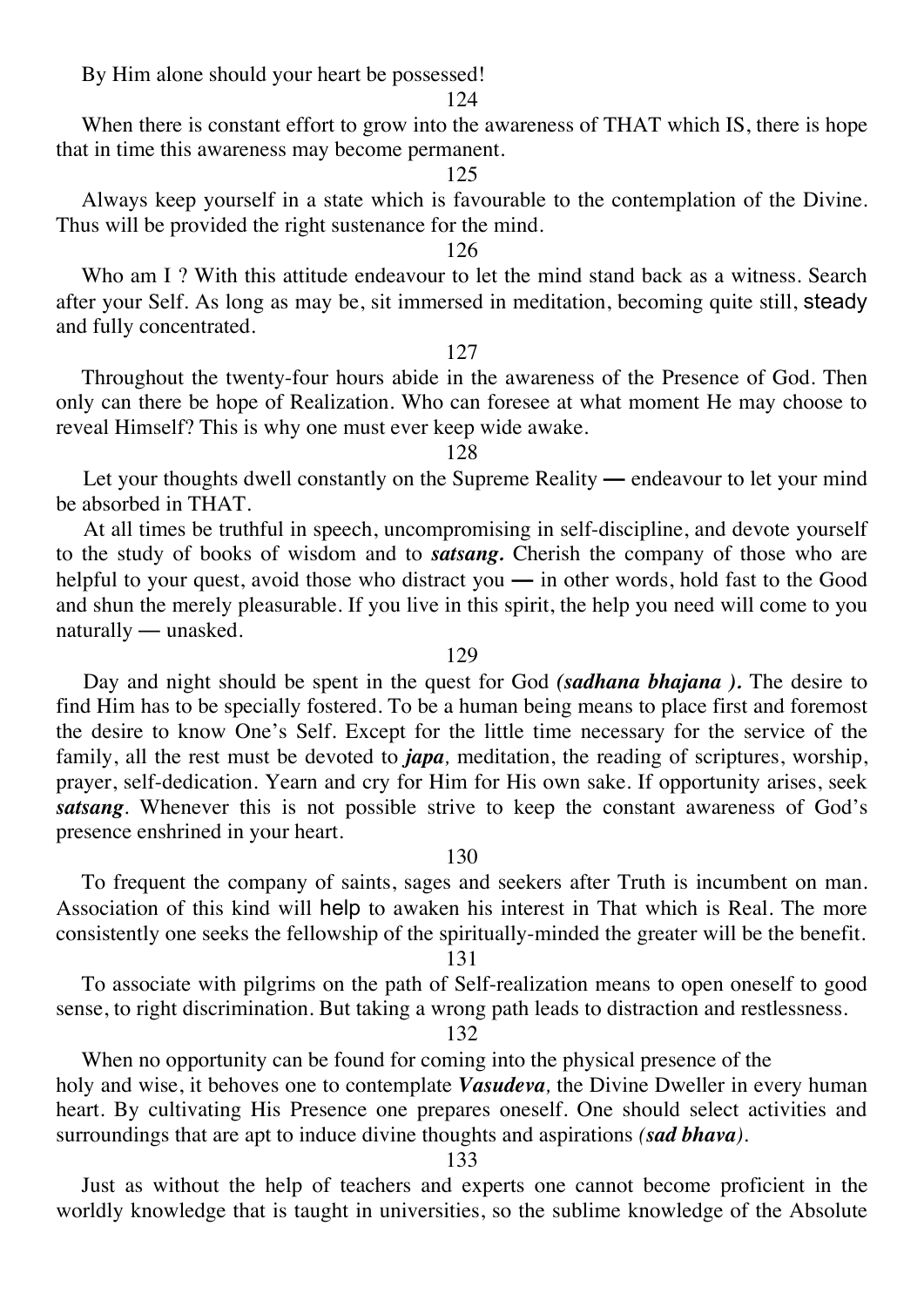does not come without the guidance of a competent Guru. To find Him is the problem, whether it be for spiritual progress, liberation, or any other matter, however insignificant it may seem.

134

In one form or another grace of the Guru must be obtained. Until the Guru is found it is man's duty to invoke and try to realize God by looking upon all forms as His Form, all names as His Name, and all modes of being as His.

#### 135

If you can give your undivided attention to the Goal and remain concentrated on it with unwavering steadiness, you will hold your ground in spite of everything that may be opposed to it. The kind of world in which one lives and the company one keeps, in that particular World will naturally exercise a powerful influence on one's mind and character. When one has entered into close contact with one's real Guru -— provided He has let this close relationship be established —then the responsibility for one's actions rests no longer with oneself, for He can do everything. In what manner He may choose to impart His teaching to a particular person —for sometimes a child is taught to walk by catching hold of his hand at other times by being left to himself — the aim will always and in every case be the same, for the disciple is the Guru's very own. He Himself selects the method by which to draw His children close to Himself, the method that is best suited to each one. Such is His own free and absolute Will. Those who, taking the responsibility upon themselves, wish to judge from their own level, will reap the consequences of their way of proceeding. Quite obviously it is difficult for the ordinary person to understand all matters for he does not know what course of action is right for which purpose. This is why the One appears to him in the guise of disappointment and failure.

136

Placing your trust in you Guru, practise the seed mantra you received from him and contemplate the Beloved *[ Ishta]* It is imperative to have unswerving faith in one's particular *Ishta .* What is the use of seeking initiation again and again?Rather is it not of the utmost importance to strive strenuously after the full revelation of the form\* under which He has manifested Himself to you?

Whenever practicable seek *satsang.*

\*The *mantra* and the *Ishta* are one, the *mantra* being the sound aspect and the *Ishta* the form aspect of one and the same thing*.*  137

To the enquiry whether *diksha [* initiation by *mantra]* is necessary, Mataji replied:

"When *diksha* is necessary it comes about at the appointed time. Keep one's mind on the thought of God and have unshakable faith that at the right moment He will give all that is needful."

138

The realization of Divine Power may be induced by any means that suits a particular person. If one feels inclined that way it may be brought about by initiation [ *diksha]* or else it may be effected by the Guru's touch. It is immaterial by which method one chooses to develop the capacity to live a life dedicated to God. The important thing is ever to remain immersed in the contemplation of Him and to derive bliss from it. Indeed, this is a cause for great rejoicing.

139

It is only natural that ever more bliss should be experienced while practising yoga. So long as the One has not been revealed, distractions will come. But the Guru alone can point out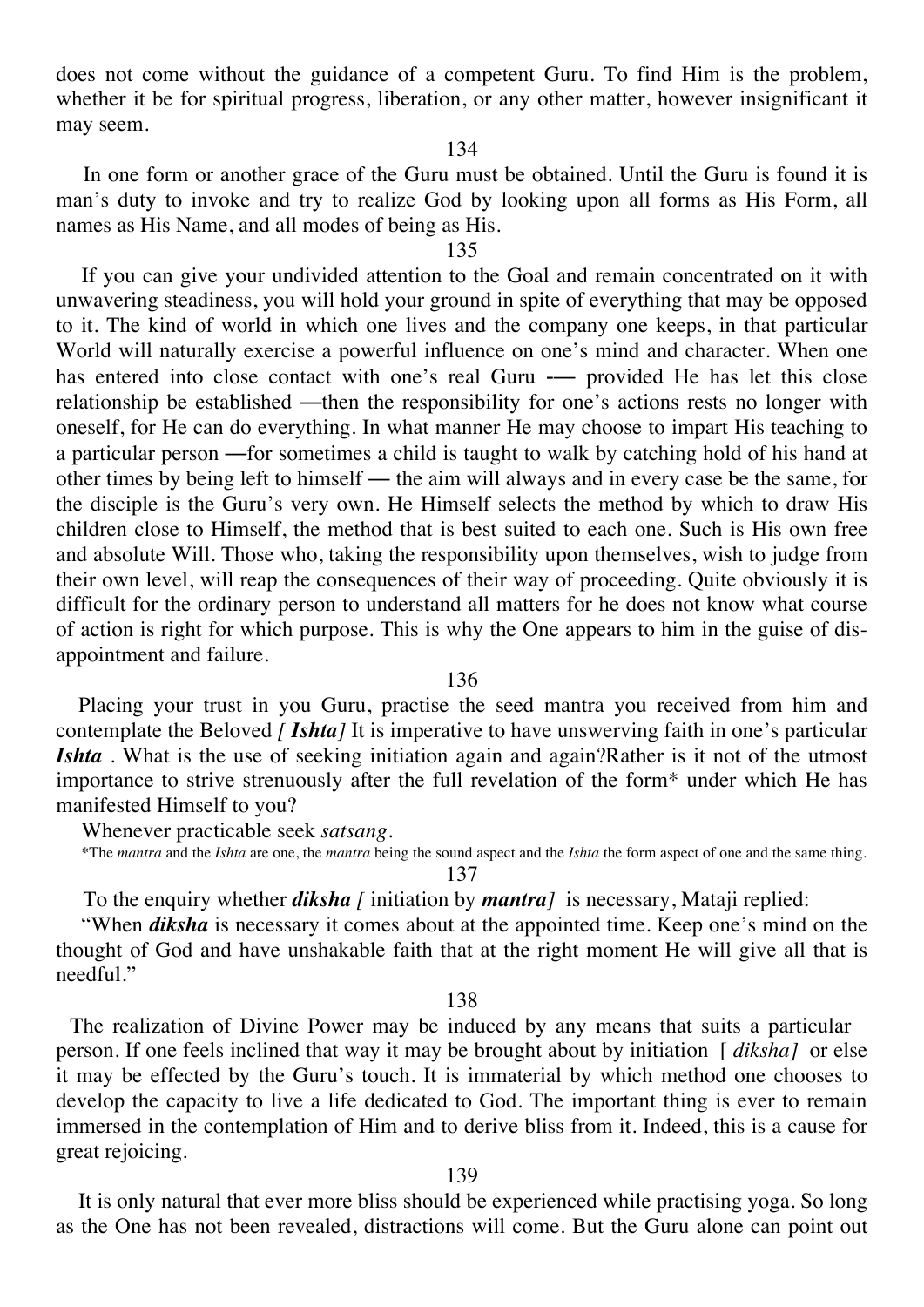whether one is proceeding in exactly the right manner. Transformation means that worldly interests have lost their hold. To the extent to which one becomes indifferent to worldly pursuits will one progress towards real Bliss.

#### 140

Silent *japa* should be engaged in at all times. One must not waste breath uselessly: whenever one has nothing special to do one should silently practise *japa* in rhythm with one's breathing —-in fact this exercise should go on continually until doing *japa* has become as natural as breathing.

It is of great value to read sacred texts and books of wisdom. Speak the truth. Bear in mind that God's Name is He Himself in one form; let it be your inseparable companion. Try your utmost never to remain without Him. The more intense and continuous your efforts to dwell in His Presence, the greater will be the likelihood of your growing joyful and serene. When your mind becomes vacant, endeavour to fill it with the awareness of God and His contemplation.

141

One may well say: What harm can there be in doing *kirtana, japa,* meditation, etc. together with others? But to feel the attraction of company constitutes an obstacle. It will naturally bring about unsteadiness.

 Moreover, if a desire lurks or arises in one to be the head or leader of the congregation, it is also harmful. This holds good in the case of both women and men. If you ask this body for advice, it will tell you to stay quietly in one place, and practise *sadhana* as a sincere and earnest aspirant and first of all to fill your own emptiness; then the treasure you have accumulated will of its own accord seek an outlet and thus communicate itself to others Whereas, if you start distributing right from the beginning by serving and giving spiritual instruction to others, you will soon be empty yourself and repentance is bound to follow. Of course, if serving and teaching is your aim, then it is quite a different matter. But if you want to attain to perfection, your method of proceeding is not right, for it creates obstacles. This body [ *Mataji ]* maintains that you should abide by whichever of the two paths you prefer. To change one's mind again and again will not lead anywhere. Whatever one does must be done one-pointedly. Having turned away from worldly enjoyment and started advancing towards the Goal of human life, one should endeavour to arrive at Self-realization.

142

It is by seeking to know one's Self that the Great Mother of all may be found.

143

Your mother may not show her affection outwardly, yet she is and always remains your real mother. Even though you may want to put God the Mother aside, She will not leave you. Are you not Her offspring? Keep in mind that everything is under Her dispensation; She provides, for each the right thing, at the right time, in the right way. Yes, certainly, it is to be welcomed if the desire for the Real awakens. A mother is she who has the capacity to know precisely and measure out to her child exactly what he needs. It is because she knows how to make allowances for Her child's mistakes, how to forgive, that she is called 'mother'.

144

Yes, if you can observe silence and be in harmony with everyone all round, it will be excellent. Try to remain without the help of signs and gestures for as long as possible.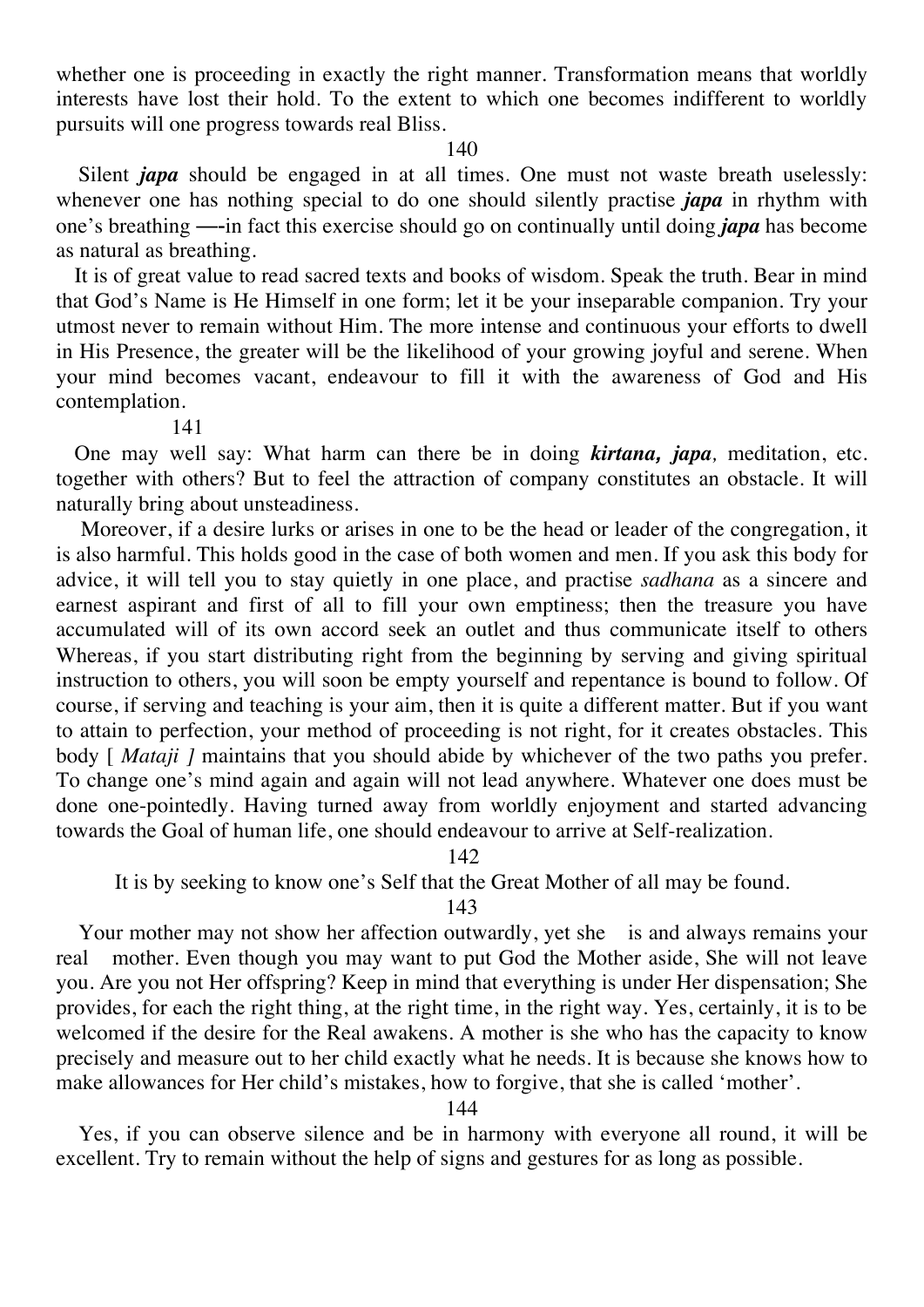To begin with keen up your habits regarding bath and diet, so that you may get undisturbed sleep. This will make it easy for you to think of God and meditate. When the body is healthy it helps to fix your mind on Him. As you progress in your *sadhana,* your

#### 146

diet and sleep will automatically undergo certain, necessary changes.

According to one's strength one should try to set apart a day for self-restraint *(samyam),* if not once weekly, then once a fortnight or at least once a month. On those days strict control is to be exercised as regards food and drink, speech and conduct, going to see places and people —in fact in every respect whatsoever. In this way one may gradually succeed in developing self-mastery and be able to live according to these rules quite effortlessly, or at any rate with some measure of ease even for two or three months every year. Later it may perhaps become possible to sustain permanently such an attitude of life, which will set in motion a current leading to Self-realization. The consequence of indiscipline and selfindulgence is sorrow it means moving away from one's own true Self.

#### 147

To see Mahadeva appear and dissolve Himself into your body, accompanied by a manifestation of light are undoubtedly good signs. Even the faint vision of a spiritual form *[ cinmayia murti]* is very auspicious. The appearance of *Kasi Viswanatha* in the centre between the two eyebrows does happen to those who practise meditation. The seeing of figures from the waist up to the neck in a great variety of shapes and presenting themselves in many different guises is quite common with *sadhakas [* spiritual aspirants] *.* When you have ho definite proof as to the identity of a particular apparition, you Must not, at the mere sight of his form, take it for granted that it is the one you assume it to be and no other. The fact is that the *sadhaka's* spiritual Energy *(sakti)* manifests itself in countless ways according to his special method of approach. If contemplate the form seen, which represents the outer manifestation — although in an obscure way — of that spiritual Energy which is intimately connected with man's innate urge towards God *(bhagvad bhava ]* it will lead you to God-centredness and help you towards the things that favour a consecrated life. It must be borne in mind that He manifests Himself in everyone in this way through the development of His divine Energy *(Tat Sakti).***-** Heart and soul have to be put into the attempt to convert religious practices such as *puja, japa , dhyana* into living experiences so that their inner significance may be revealed.

#### 148

When you feel power within yourself, when new light dawns on you from within, the more you can keep it concealed in utter calm and stillness, the more will it grow in intensity. If it gets the slightest opening, there is always the Fear of its escaping. Be vigilant. He Himself will provide everything that is necessary —initiation, instruction — whatever it may be.

#### 149

Indolence and lust — these two are the greatest obstacles on the path to Self-realization. It is patience and fortitude that are most helpful. If anyone has been so blessed as to 'feel that the spiritual path is all-beneficial — if God bestows His grace en anyone in this way — it is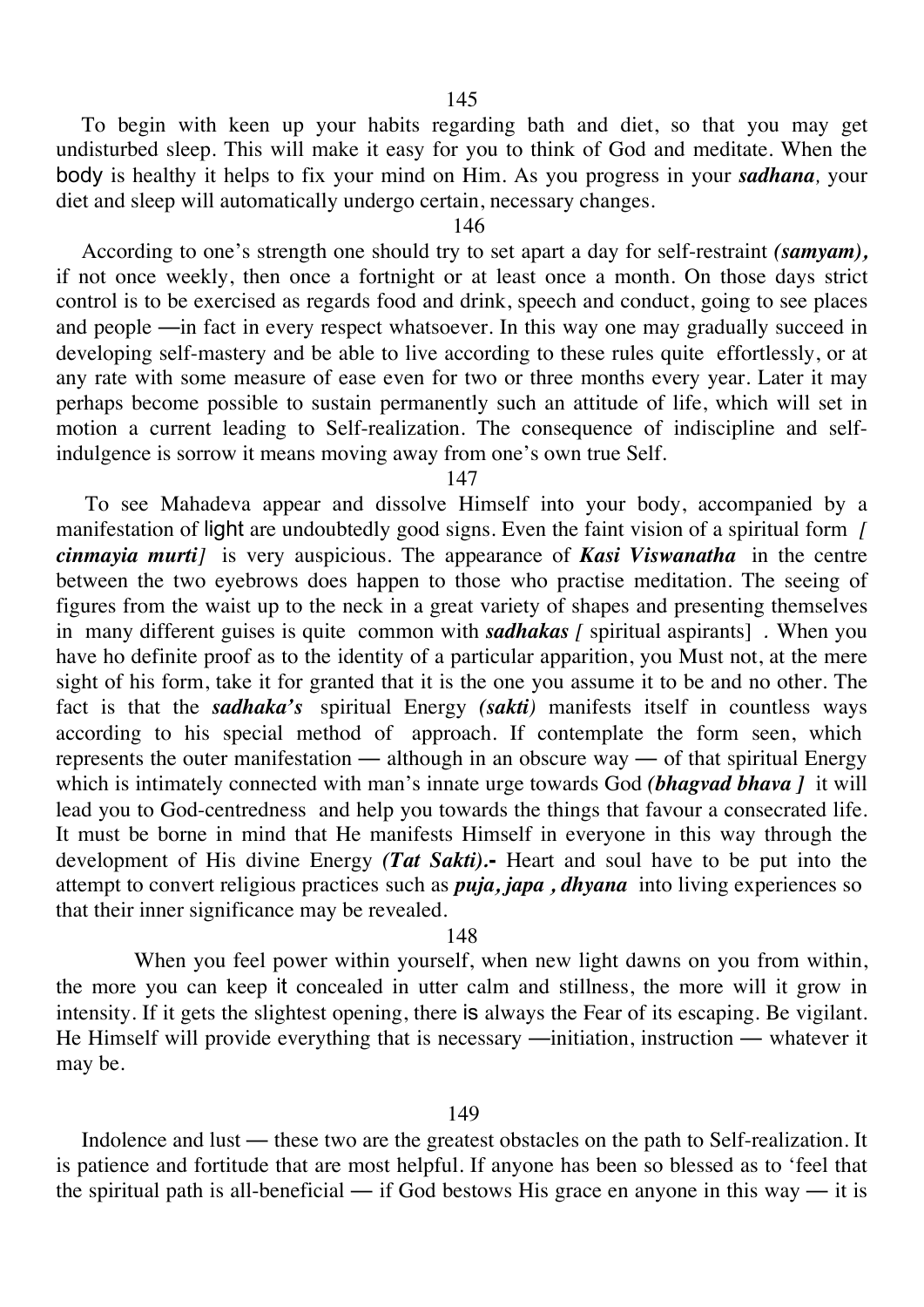necessary that he should exert his will-power to the utmost and devote day and night to the service of God.

The various activities that aid the spiritual life have to be knit together closely with ever renewed effort just as in a flower garland carefully strung the thread cannot be seen. No sooner does the mind find a gap in the garland than it will direct all its actions downwards, towards the perishable. Therefore, even though meditation may never be successful, persist to the limit of your capacity; one should engage in *japa,* worship, recite holy texts *(patha] ,*  sing the praises of God *(kirtana),* or read books on spiritual subjects.

Choose carefully and. abide strictly by such occupations as awaken godly thoughts – and feelings. Be very firm in your resolve to cultivate as much as possible the actions that are helpful to a God-centred life. Engage in them even when there is no desire so to do, as one takes medicine. With or without inclination persevere in their performance, so that there may be no- time at all left for the display of restlessness.

 To indulge in physical comforts is to turn aside from the communion with God; to yield to the likes and dislikes of the tongue and to taste in order to satisfy the palate is to deprive oneself in equal measure of the relish of the Divine. Therefore, whatever food or drink is taken should be consecrated to God and partaken of as His *prasada.* Do not eat what does not agree with you. Take a full meal at midday, milk in the afternoon and fruit or some light refreshment and water at night.

 Keep your thinking on a very high level. Praise and blame, filth and sandal paste must become alike. Nothing in the world should be repulsive to you. Look into your own heart and become repelled by the repulsion.

 It is only so long as the mind is filled with the thought of God, with **the** awareness of His Presence that there can be real rest.

 Food, sleep, toilet, clothes, etc, should be given only as much attention as is needed for the maintenance of health. What is the use of a merely well-nourished body? Rather should it become an aid to spiritual endeavour. Exclusively to this end must the current of life be diverted, away from the world, moving entirely in the direction of the Divine. Take pains to discover for yourself the various things that you can do with real joy and that will bring you nearer to God. Has anyone ever become great by sitting down and saying 'I cannot'?

Anger, greed and the like must be altogether abandoned. Neither should you be swayed by praise or prestige. Do not retort in a spirit of contradiction to anything that is said. Reply politely with; smile and say no more.

All work must be done as a service to God. The longer you can remain stirred inwardly by the feeling of His presence, the more will your body, your mind and your actions progress towards the Divine state of being *(divya bhava).* Attune yourself solely to- God. Where the thought of God is, there He Himself is present in the form of that thought: To seek Truth is man's one and only duty.

 Learn by heart hymns and verses in praise of God and repeat them .Whilst you move about. Never allow your mind to, be idle. Keep it engaged in the repetition of a *mantra*, of God's name, of sacred hymns and the like, or else in pure Remembrance.

 One thing more: joys and sorrows are time-born - and obviously cannot last. Therefore do not be swayed by them. Keep in mind that they must pass in time. Aiming at the Highest, hold your course and attend your work, totally unconcerned with the results.

And yet another thing: It is He**,** verily, who manifests Himself in all temperaments and forms: whomsoever you may hate, you hate but your own Beloved (*Ishta* ).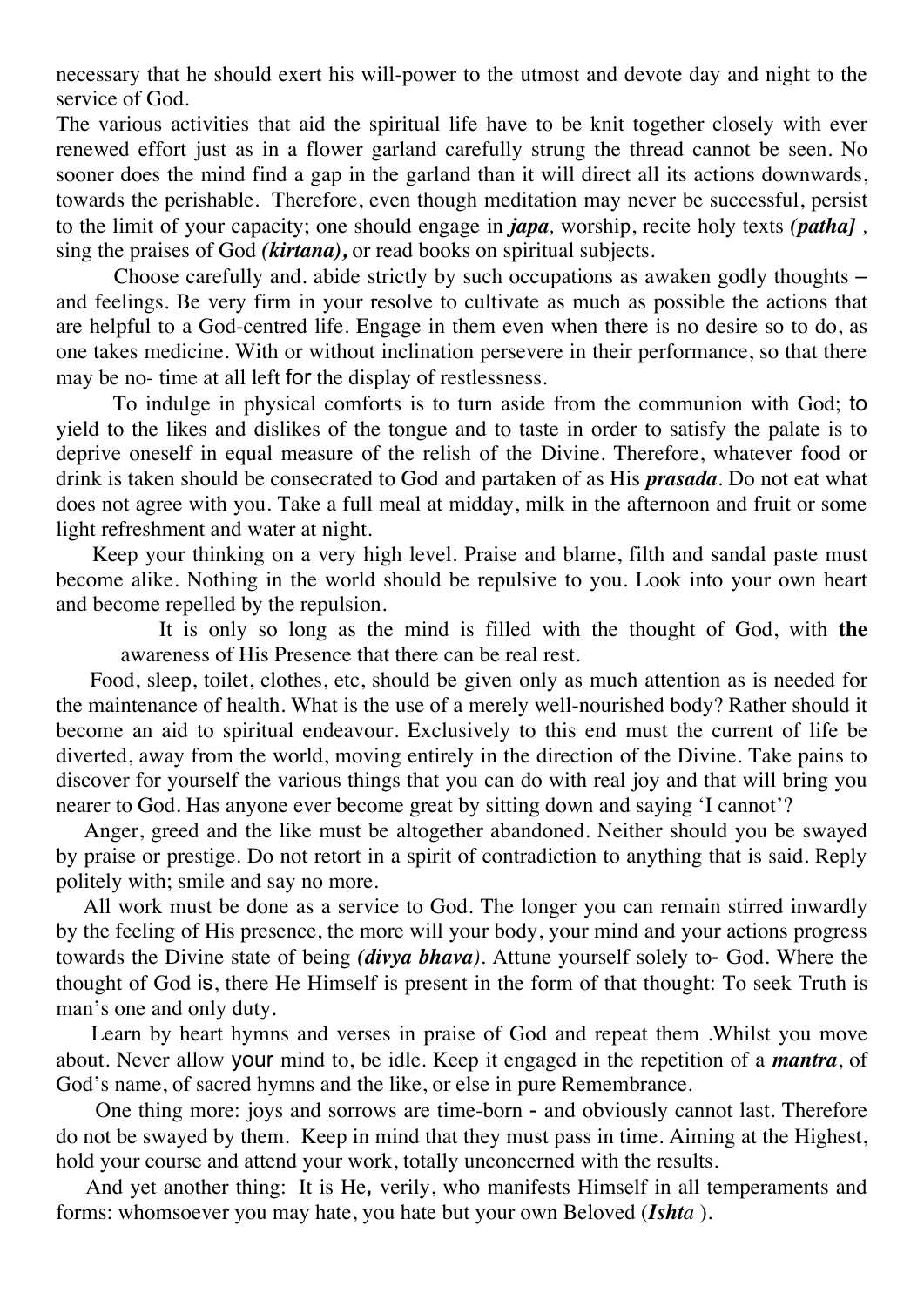In the whole universe, in all states of being, in all forms is He. All are *His* names, all shapes His shapes, all qualities His qualities, and all modes of existence are truly His.

To help towards Self-realization He appears to different individuals in different ways : in the shape of the Guru, of the mantra, of the *Ishta* (the object of one's worship] and of *Bhava (* devotion, inspiration). Even if devotion and reverence are not natural to you, try to cultivate them by recognizing the need of them. Do all your work with this attitude. The greater 'the difficulties and obstructions, and the more intense your endeavour to cling to His Feet, the more will your power increase from within. And when the time is ripe, you will gain mastery over this very power.

Time is precious and must be used well. The day, the hour, that is gone, returns not.

#### 150

It is necessary to try and dedicate to the Supreme every single action of one's daily life. From the moment one wakes up in the morning until one falls asleep at night one should endeavour to sustain this attitude of mind. By so doing one will gradually come to feel: How can I offer Him greed, anger and other undesirable .qualities of this kind? To Him who is so infinitely dear to me, who is my very own? Does one give that which is bad to one's loved ones? As one continues to reflect in this way, one finally becomes incapable of doing anything bad or undesirable. Then, when at His Lotus-feet one has sacrificed without reserve whatever small power one possesses, so that there is nothing left that one may call- one's own, do you know what He does at that fortunate moment? Out of your littleness He makes you perfect, whole, and then nothing remains to be desired or achieved. The moment your self-dedication becomes complete, at that very instant occurs the revelation of the indivisible, unbroken perfection which is ever revealed by the Self.

#### 151

Whatever comes to pass by the will of Him who is Will itself, is beneficent. In a life that moves within worldly consideration, conflict is natural. To persevere with steadiness in the movement that ends in Self-realization is man's duty. A glimpse of one's own essential nature gives bliss. The mind that aspires after bliss is really aspiring to its own Self, which is its mother — even though the view that the mind is the child of its own Self may be imaginary. Whose, after all, are the movements of the mind? If one remains ever steeped in the rhythm of one's true nature\*, how can one possibly go wrong or experience misfortune or lose one's way? Where is the chance to even think of these possibilities? When one treads the path, in other words, practises *sadhana,* is it not one's duty to keep one's gaze constantly fixed on one's chosen ideal? It has to be admitted that without the taste, the experience of inner joy, one does not find the energy to go ahead. Yet, if *sadhana* is one's purpose in life, one must not allow it to become shriveled and emaciated: to keep it well sustained by nourishing food is man's unceasing duty. It is interruption that produces ill-health. Although it is true that without His touch the child *sadhana* cannot reveal itself, nevertheless one must keep one's winkless gaze fixed on the light obtained so far. Every moment is pervaded by Him, by His contact, His touch, His advent, His acceptance, His victory'.

*\* Man's true nature flows towards God alone." ('Words of Sri Anandamayi Ma')*

152

Write to the father some of this little girl's unconventional talk:

"This small child\* [ \* Mataji ] is ever near her father . The mind's agony, listening to people's talk and speaking, all happens within oneself. Near and far are also but within oneself. You should not only be *sadhaka at* the time of your spiritual exercises — albeit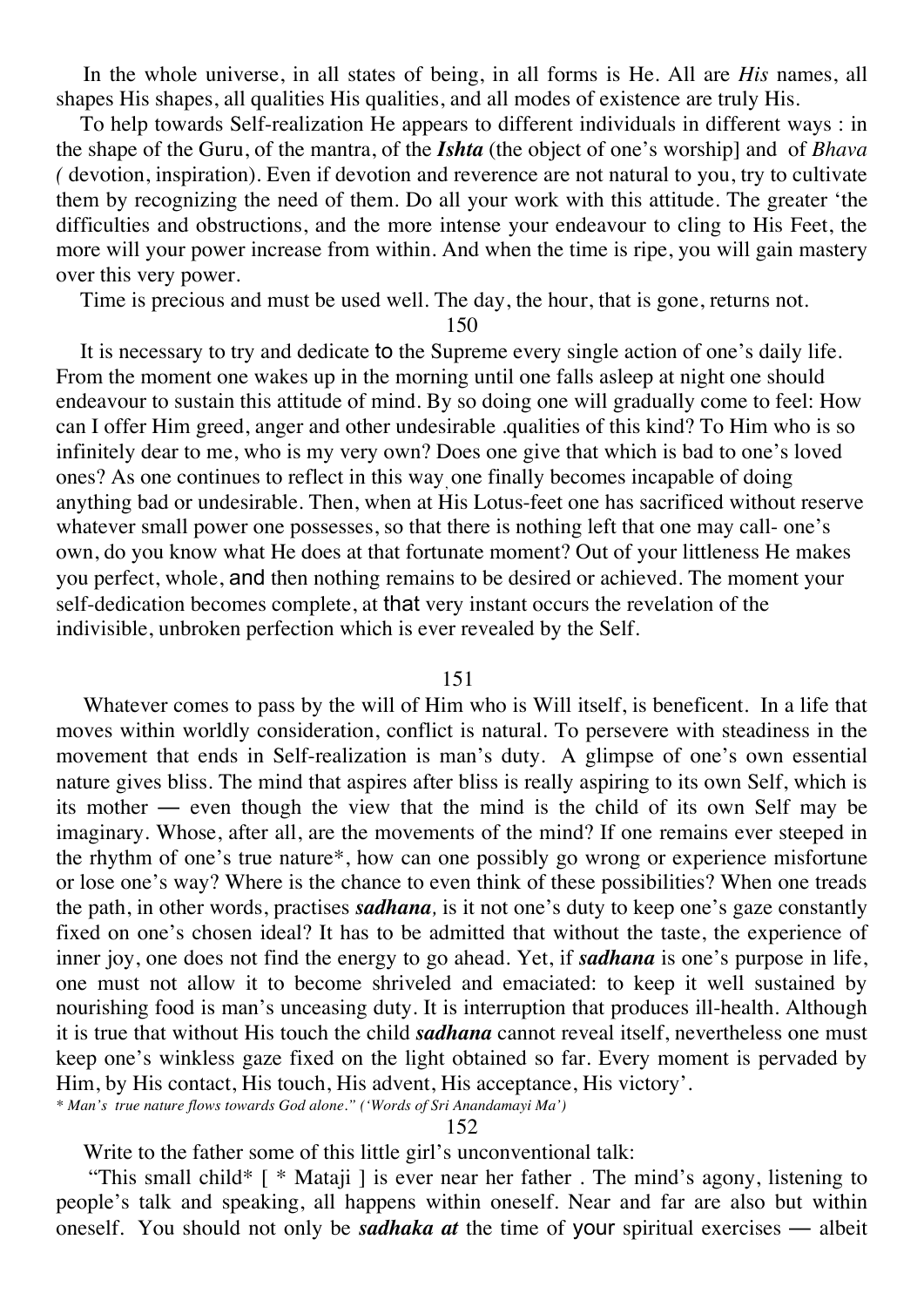everything is contained in everything. The capacity for uninterrupted *sadhana* is also potentially in oneself: it will be discovered by wise discrimination. One should continuously be immersed in the particular *sadhana* that will enable one to become possessed of the Supreme Treasure which is by its very nature one's own. At all times it is the Self that plays within Itself as ego *(ahamkar )* and as intelligence *(buddhi).* Use the present with great skill. The One who manifests in the (impure) actions of the I-ness, He Himself also appears in Pure Action. In order that this may be revealed, intelligence becomes aware of stability in motion, where in the movement of Self-action, wise discrimination would realize its own true Nature. When this happens, then, in stupidity as well as wisdom, He is recognized, the One who becomes revealed, who who IS. He is infinite and also with end. Towards Him one should try to advance steadily without ever halting, having become free from obstacles and obstructions. When one has entered the Stream, any form that is perceived by the purified mind and intelligence may be accepted as an experience on the way to Self-awareness.

 When one has become still, that is to say one has become established in a state of tranquility, then the activity of nature which continues at every moment in sleep and in waking and is part of the movement of the pilgrimage from birth to death, this and the thinking mind become caught in that Stream and eternally remain floating in it.

 Ever to keep the mind poised in the Self, wide-awake in the current of Reality, where the Unfathomable, the One-without-end is ever revealed in His Infinity — this must, with the intensity of an obsession be your one and constant endeavour.

#### 153

 If one does not arrive at a state of stillness, the agitation of one's whole system will manifest through every nerve and fibre of the body and render one inefficient. If one's energy is not retained, the harmonious functioning of this energy in perfect tranquility is not possible. Interest in the Supreme Quest and practices performed in search of Truth naturally have a calming effect. The preservation of energy is essential; if he finds *kirtana* helpful, he should, at the time when *kirtana* is sung, try to sit absolutely still in a fixed posture and concentrate. A disturbed state of mind and body is not favourable.

#### 154

Those who attempt to be *brahmacharis* must live a life of renunciation. Sloth, greed, impatience, praise and fame are serious obstacles. Taking great care to avoid these, all work should be done in the nature of a service. Furthermore, the rules enjoined on *brahmacairis*  and *sadhus* have to be given special attention. What might seem an offence in the eyes of others should not be pursued, nor what is likely to cause even the slightest harm to oneself.

#### 155

Merely to assume the robes of a *sadhu* while the spirit of renunciation is lacking will not do. Taking *samnnyas* and becoming a *samnyasi* spontaneously, are certainly not one and the same thing.

#### 156

 Inward *samnyasa* is real *samnaysa .* To become a *samnyasi* is very fortunate, is in fact a matter of supreme rejoicing. But do you feel that the right moment to take such a step has come for you? *samnyasa* signifies complete renunciation, the annihilation of everything: even the idea of annihilation has to become extinct.

#### 157

How can a man who is harbouring thoughts of suicide expect to become a *samnyasi?* The idea of suicide does not even enter the mind of those who consider themselves candidates for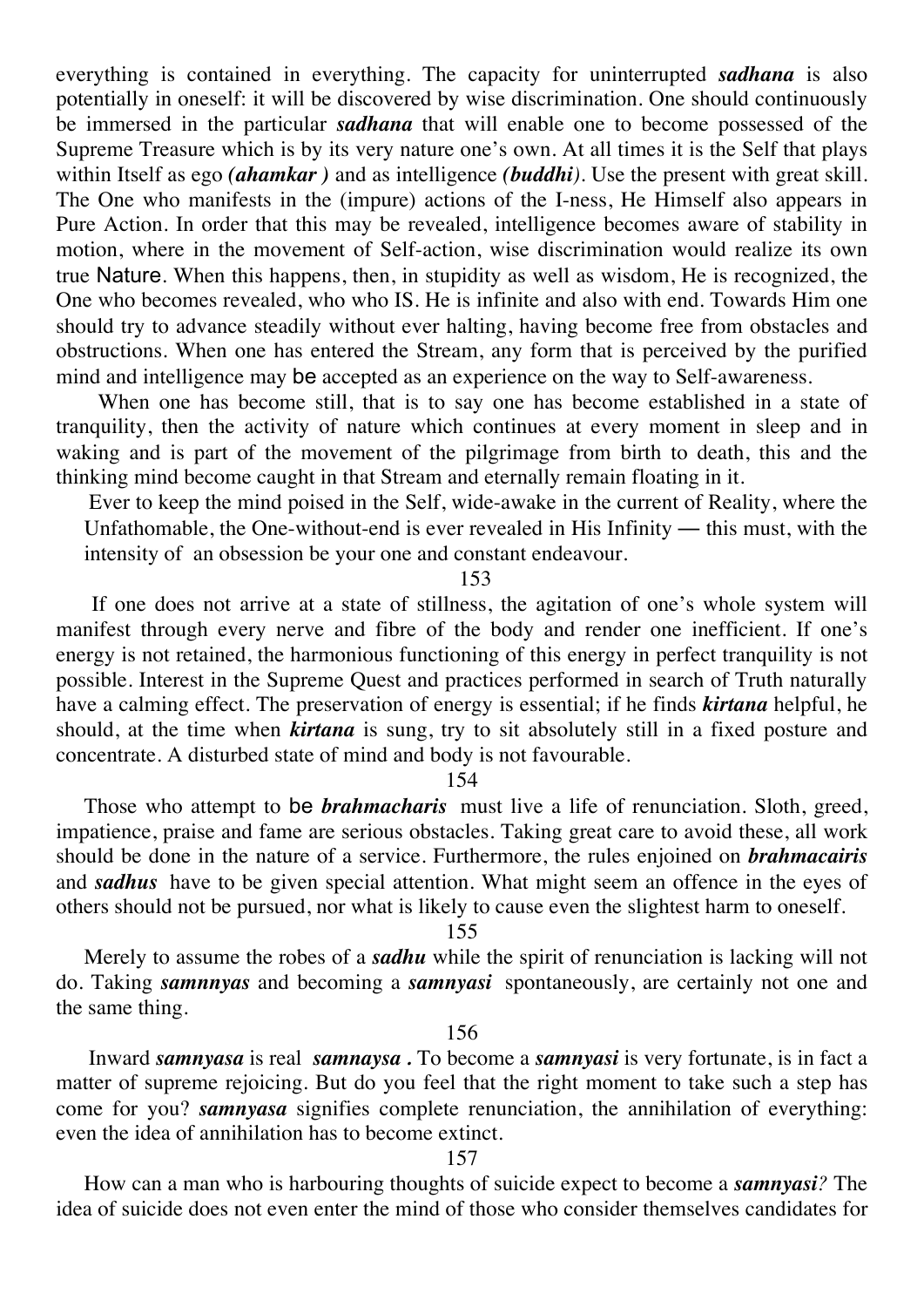*samnyas.* A spirit of extreme self-denial and renunciation is the attitude that affords the greatest aid towards this exalted state. Vow to be truthful in speech, and refrain from letterwriting. Do not talk to women nor allow your gaze to rest on them.

158

 What does catering into one's own True Being *(svarupa)* signify? To realize what IS: that He, the Self-effulgent One is all-pervading, present in all shapes, states of mind and modes of existence. *There* speech, words have no place. For, can Essential Form *((svarupa)* or formlessness *(aruapa)* be described in any language? He and He alone IS.

#### 159

When people talk about the vision of the Self *(atma darsana )* and Self-realisation, it only from hearsay; still, it is necessary to find a way to such first-hand knowledge. Thus we have to adopt any method that may help us to attain to it.

You can see for yourself---just think: there is air and without air our body cannot keep alive. Grasp this: does not the air pervade everything? Plants, minerals, animals, in fact all creatures**?** You **differentiate** between the earth, water, fire, air, ether and so forth, do you not? Viewing them each separately helps us to understand them. It is said that in essence there is Truth-Consciousness-Bliss [ *Sat-chit-ananda ].* Only when consciousness is rooted in Truth can there be Bliss.

 From our worldly point of view we everywhere perceive animate or inanimate things; but in reality He who is Truth, He who is Consciousness, permeates them all; only this cannot be realized- by the average person. A**s** soon as the mind understands the fact of His immanence, then, just as when an image is to be worshipped, life has first of all to be instilled into it through *prana pratishtha ,* so He becomes ,as it were, active within us, at first through the vehicle of the breath, which is an expression of the life-force *(prana]* The word 'within' has been used only because we think in terms of 'within' and 'without'. This is why we speak of 'I' and 'you', of God 'with form' *(sakara ]* and 'without form' *(nirakara ] .*

 Be ever aware of the following: what is called life-breath is really an aspect of a universal, all-pervasive power that functions continuously. It is He in one of His forms; He who is Truth-Consciousness reveals Himself in this mode. If with the help of a *mantra*  received from the Guru we can remain concentrated on the breath, or even if, at any time there be no mantra, we simply keep on watching the movement of the breath, this will help to steady the mind and may also be an aid in our search of Him, who is the Life of our life, who is the Whole, the Eternal One.

 The vision of the Eternal play *(lila)* of the Supreme Being whose essence is Consciousness and Bliss is impossible, unless one has seen His delight in His own universality and self-sufficiency and finds this joy repeated within oneself in union with and as part of the Whole. Until the senses have been mastered and passion transcended, how can we become identified with the Supreme Self?

The ever-moving breath changes its rhythm according to what we do, feel and think, with the precision of a clock's pendulum, which works without a break although it may at times go fast or slow. With a similar constancy endeavour to concentrate on the breath; this will exercise a check on the mind and prevent it from wandering away to outer objects: Look, when a restless child is caught hold of, taken inside the house and given toy, he will cry for a short time at least remain quiet and absorbed. In order to calm one's restlessness it is necessary to keep but one single end in view.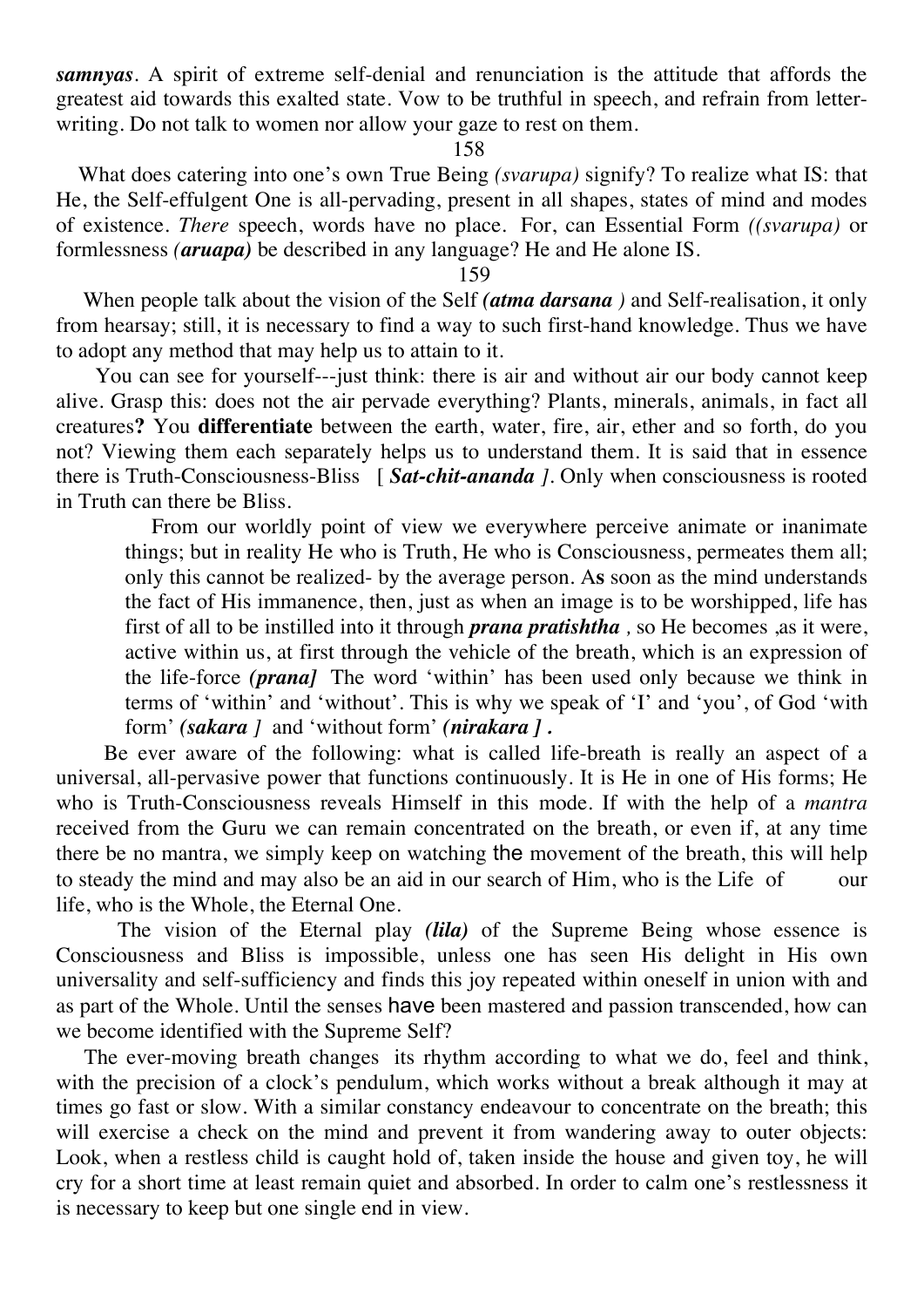Divine thoughts and aspirations *(sadbhava)* are the essence of *satsang;* to the degree that we foster these, the craving of the heart will be fulfilled and the mind stilled. With the help of your intelligence and individual capacity try to unite the mind with the breath. Do you know what the essential thing is? To realize that the unbroken current of aspiration itself is a revelation of Him who is the indivisible Whole.

#### 160

*Mahasunya* — the Great Void is alone His Form. But it has to be distinguished from the ordinary void that belongs to the world; where this functions, the Great Void cannot be comprehended. What is and what is not? Yet everything is and is also not — and neither is it not, nor is it. Albeit, to find all by losing all, this is what is wanted.

#### 161

 God alone is Truth, Happiness, Bliss. Do not set your hopes on anything except Supreme Beatitude, the Bliss of the Self. Naught else exists. What seems to exist outside of It is merely illusion. Try to find your Self! All this clamouring is but natural to man. He cries out again and in the endeavour to get rid of his sense of emptiness.

 The true aim of man's life is to realize God. The question of renunciation arises obviously only in regard to what has to fall away in any case. That which is Eternal that which is Truth has to be embraced.

 He who is himself bound will ever be attracted to the bound. This is the very nature of the individual. With the help of the Guru one comes to realize the impermanence of things. Everything is possible through the power of the Guru. Even when you feel you have lost patience, do not relax your efforts but try again and again. To your last breath never leave off striving. Pray to Him that you may continue to remain at His Feet all the twenty-four hours.

He who has been initiated by a **Guru** must, under His direction, try to keep his mind every minute of his life engaged in spiritual pursuits, such as worship, *japa,* meditation, the perusal of sacred texts, *kirtan, satsang* and the like. Exert yourself to the limit of your power, however feeble it may be. He is there to fulfill what has been left undone.

#### 162

O Will Supreme, Thy Will prevails.

The Fountain of Goodness accomplishes everything when the time is ripe.

To aspire to That which is Eternal Truth is right for everyone.

Of Thee alone must be the spoken word,

All else is but futility and pain.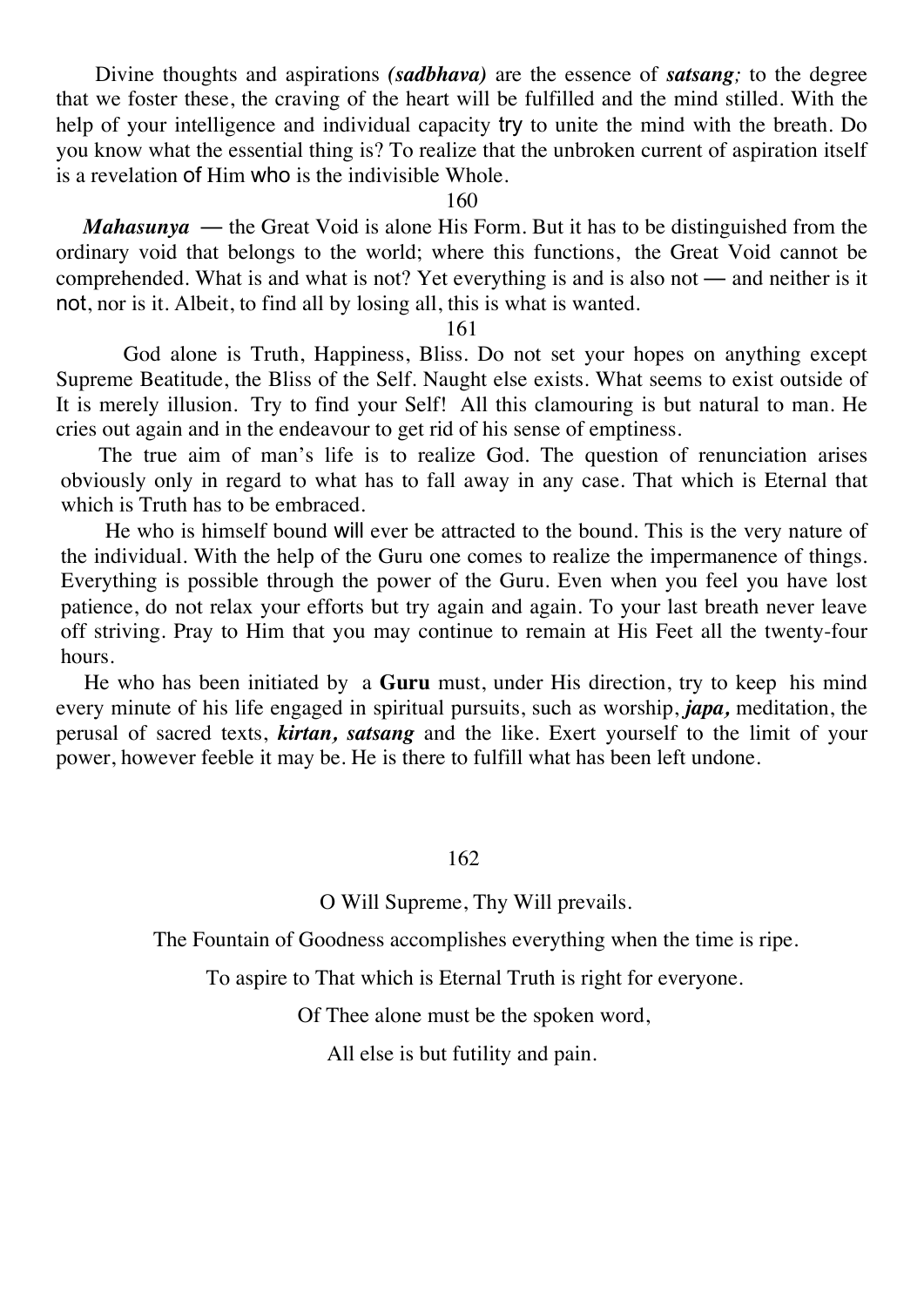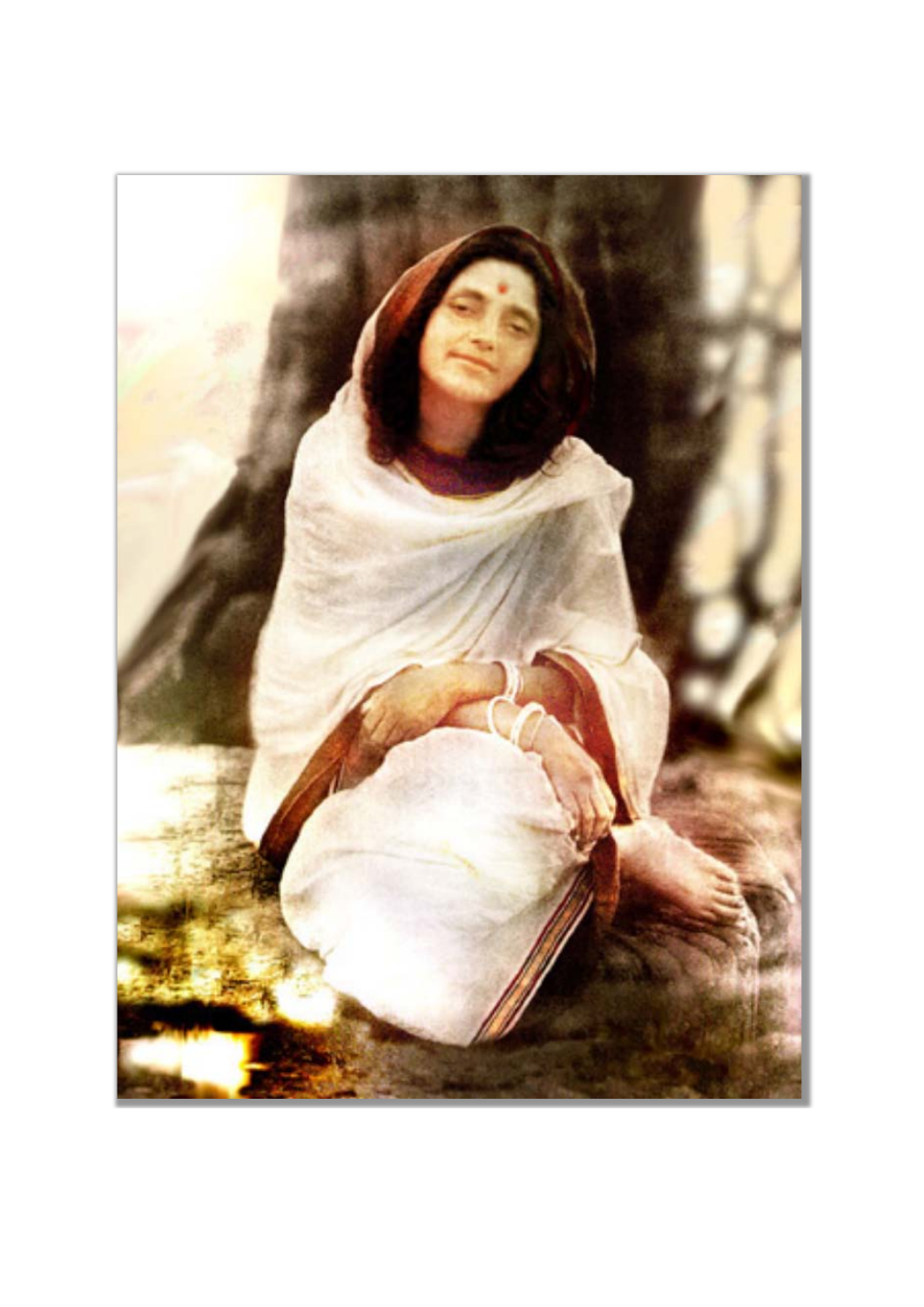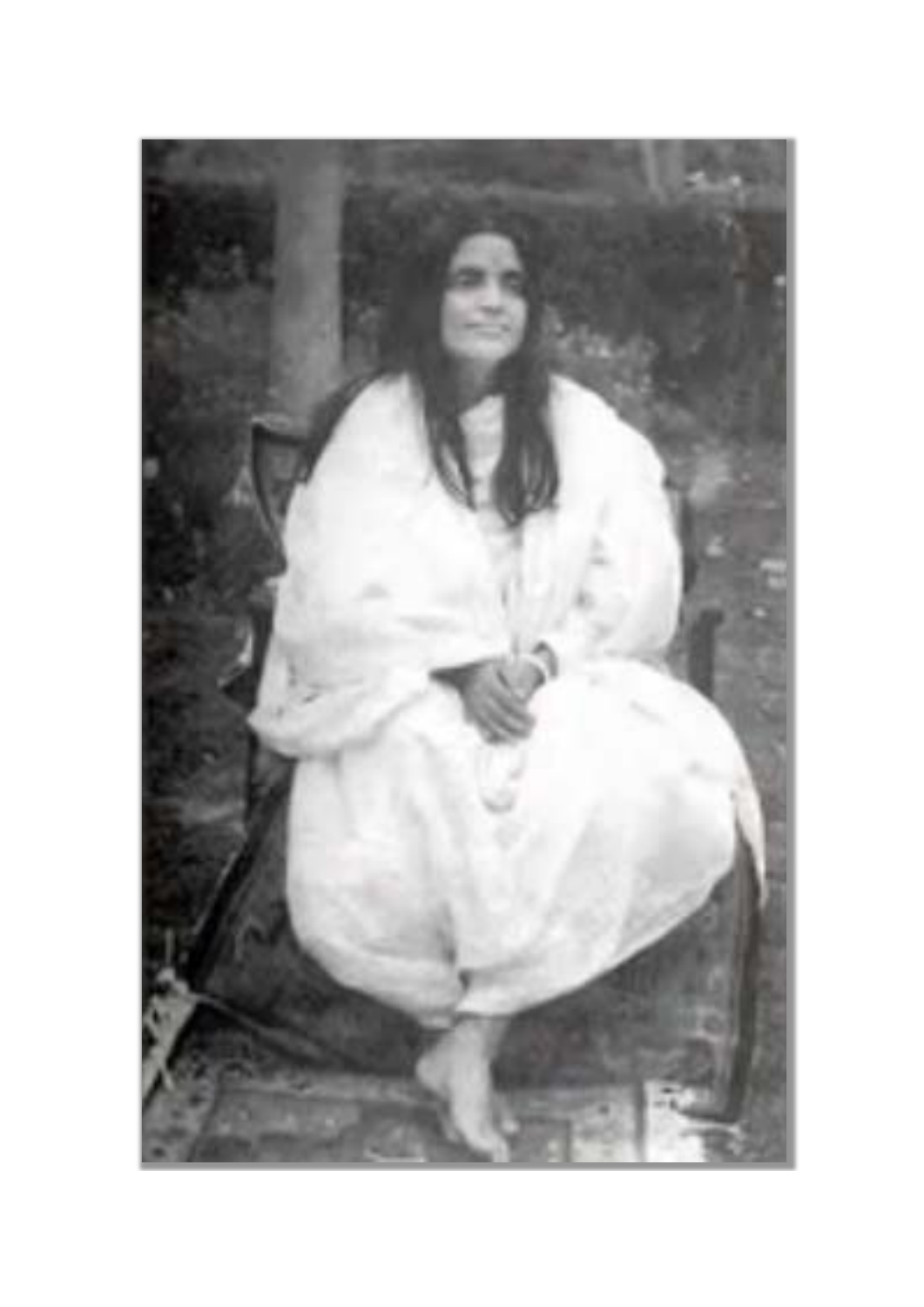# **GLOSSARY OF SANSKRIT WORDS**

- *atma* **or** *atman :* **-**The true Self . Supreme Existence or Being that is of the nature of Selfawareness and Self-Delight and behind all manifestations in nature.
- *atma darsan:* Vision of the true Self. The Self is Self-luminous and therefore cannot be revealed through the instrumentality of anything else.
- *Bhagwad Gita:* The Lord's Song. An episode from the Hindu epic Mahabharata in which Sri Krsna, the 8<sup>th</sup> Avatar of Vishnu *expounds* the doctrine of selfless action done as duty, not for profit or recognition, but in a spirit of dedication to the One Supreme Being. The *Gita* is probably the most widely known among Hindu Scriptures and has been translated into all important languages of the world.
- *brahmacari*: A religious student who devotes himself to spiritual practices and to service, and observes strict celibacy.
- *brahmana :* A member of the priestly caste, the highest caste in Hindu society. The special duty of a *brahamana* is to aspire to *Brahmavidya,* the knowledge of Supreme Reality. A real *brahamana* has to be a *brahamana* by birth, conduct and knowledge of the *brahamana*
- *Candi* or *Durgd Saptshati :* Part of the *Markandeya Purana* It deals with the descent of the Supreme Power *(Mahasakti)* that manifests to conquer the evil forces that invade not only humanity but also the realm of the *dewas.* It consists of three sections representing the victory of the Divine Power in three different ways over three destructive evil forces on three memorable occasions taken from history.
- *dharma*: The Law of being. It signifies the inner principle of religion. Dharma may also mean righteousness or duty. Man's dharma is to realize his innate Divinity.
- *dhyana :* Meditation. It is of different kinds, according to whether its object is external or the sense faculty itself, namely the ego that is behind the whole process. The highest dhyana is transcendent and discriminative in character and can come about only when the egoconsciousness is dissolved.
- diksa: Initiation into the spiritual life, effected through the grace of the Guru who represents the Divine. (See also *Guru]*
- *Durga:* The Divine Mother as Protector and Fosterer.
- *Gayatri :* A sacred mantra of the *Rigveda,* a hymn to the sun, recited daily by Hindus of the three upper castes after they have been invested with the sacred thread.
- *grihastha dharma:* According to Hindu system, human life is divided into four successive stages or *asramas* looked at from the viewpoint of the pilgrim on the spiritual path. The *grihastha dharma of* the married householder is the second stage, preceded by *brahmacarya,* the stage of the celibate student.
- *guru* :Spiritual guide and teacher. According to the Hindu tradition, the candidate for admission into the spiritual life has to place himself under the guidance of a competent teacher who usually gives him initiation by mantra. This mantra is the representative of the deity *(Ishta )* of the discip1e and has to be repeated by the disciple regularly and in a specific manner.
- *Ishta:* Literally 'Beloved'. The chosen deity one worships, the Object of one's supreme desire. It is the particular aspect of the Divine with which the disciple will have to be in perfect communion before the Supreme Gnosis becomes possible. The *Ishta* appears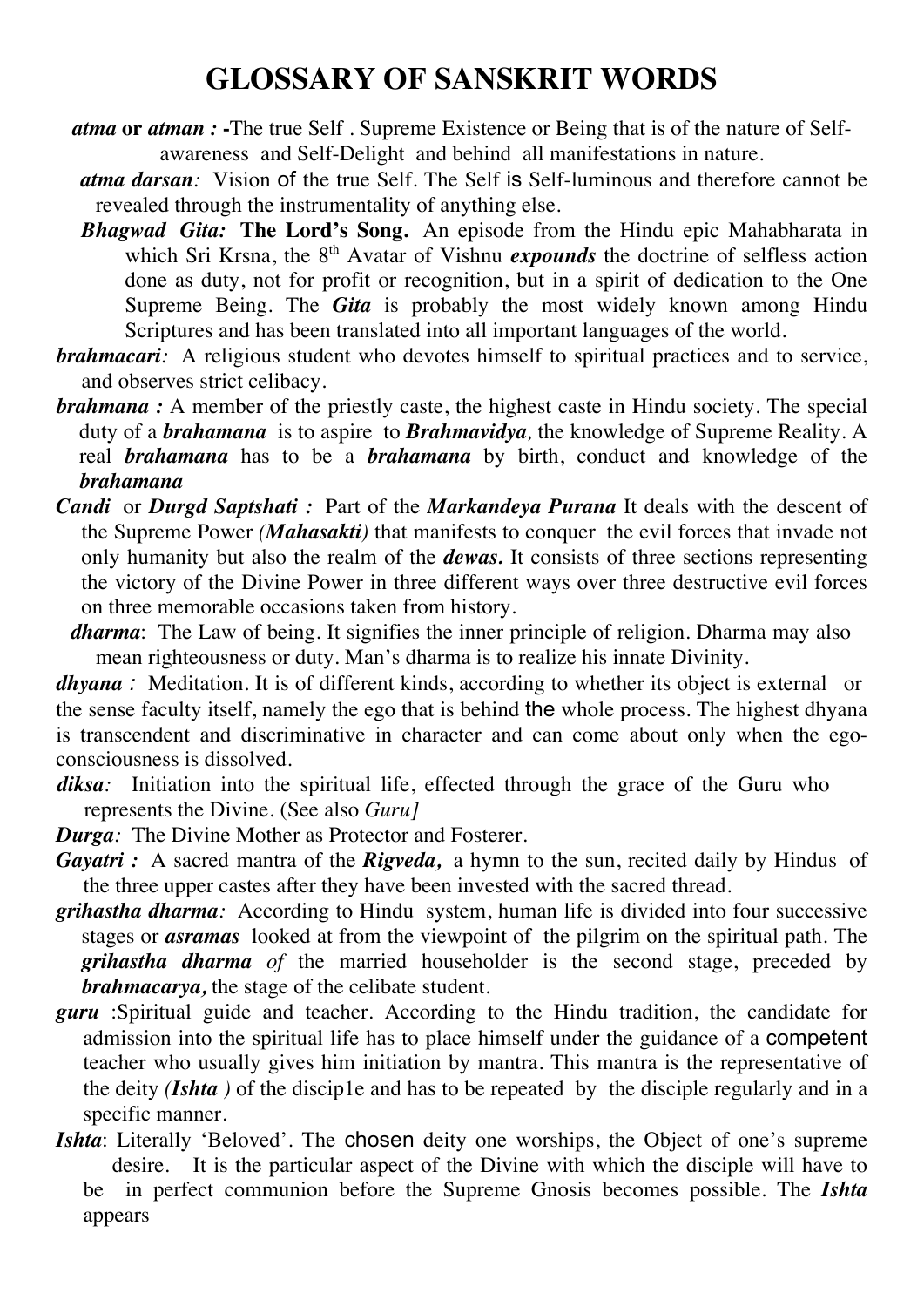as a person on the lower plane, but in reality is nothing but the Self that is beyond form, the Supreme in its aspect of Bliss.

- *Isvara:* The Creator and Lord of the universe, the *Saguna Brahman.*
- *japa :* The practice of repeating the Lord's name or a *mantra* as a means to a continual recollection of His presence. The repetition, as one of the daily disciplinary exercises, may be for a fixed or indefinite number of times. *Japa* maybe vocal, semi-vocal or mental. The las tis supposed to be the best. It may be practised, either without rhythm or rhythmically, following the natural rhythm of one's breath. The counting during *japa* may either be done with the help of one's fingers in the prescribed manner or with the help of a rosary. *Japa* may also be done continuously without counting.

*karma* : Action, the result of action, as well as the law of cause and effect by which actions inevitably bear their fruit. *Karma* originates from the individual self in ignorance functioning as an active agent. When man realizes his own true Self karma ceases for him. *Kasi Visvanatha:* An epithet of *Siva.* The presiding deity of Varanasi.

- *kheyala :* Ordinarily a sudden and unexpected psychic emergence, be it desire, will, attention, memory or knowledge. Mataji, however, has given the word a much wider meaning. She describes as *Kheyala* the incomprehensible acts of the Supreme, as for instance His dividing Himself in creation, etc. In Mataji's case no there is no ego to account for Her movements, feelings and thoughts. When She uses the word *Kheyala* with reference to Her own person, it must be understood to denote a spontaneous upsurge of Will, which is divine and therefore free.
- *kirtana :* The chanting or singing of the names or glories of God. It may be performed by one person or by a group of persons to the accompaniment of musical instruments mostly drums and cymbals.
- *Kumari puja:* A ceremony in which a small girl below the age of puberty, usually the daughter of a *brahmana* is worshipped as the representative of the Eternal Virgin, the Mother of the entire universe.

*Lila* : Literally, 'play'. Movements and activities of the Supreme Being that are free by nature and not subject to laws. The creation, is explained by the *Vaishnavas* as the *Lila* of God.

*Mahadeva:* Siva.

*Mahasunya*: Great Void means Absolute Consciousness, characterised by the absence of all creation *. Sunya* or (ordinary] void is the interval or gap between every two persons, things, feelings, thoughts, ideas, etc. which of necessity exists in the world of duality.

*mantra* : A series of sounds of great potency. It is the sound representation of the *Ishta Devata.* Name and form are inseparable; if, therefore, the name is instinct with life, the form that it represents is bound to reveal itself, provided the practice is intensive enough. A *mantra* is a word of power, divine power transmitted through a word.

- *prana pratishtha*: When an image of a deity is consecrated for worship, a connection is established with the particular aspect of the Divine which it represents. This is called *prana pratishtha.* The image therefore becomes a live focus for the transmission of divine power and blessing.
- *prasada :* Food offered to a deity or saint becomes *prasada* when it has been accepted and blessed. It is then partaken of by the devotees.